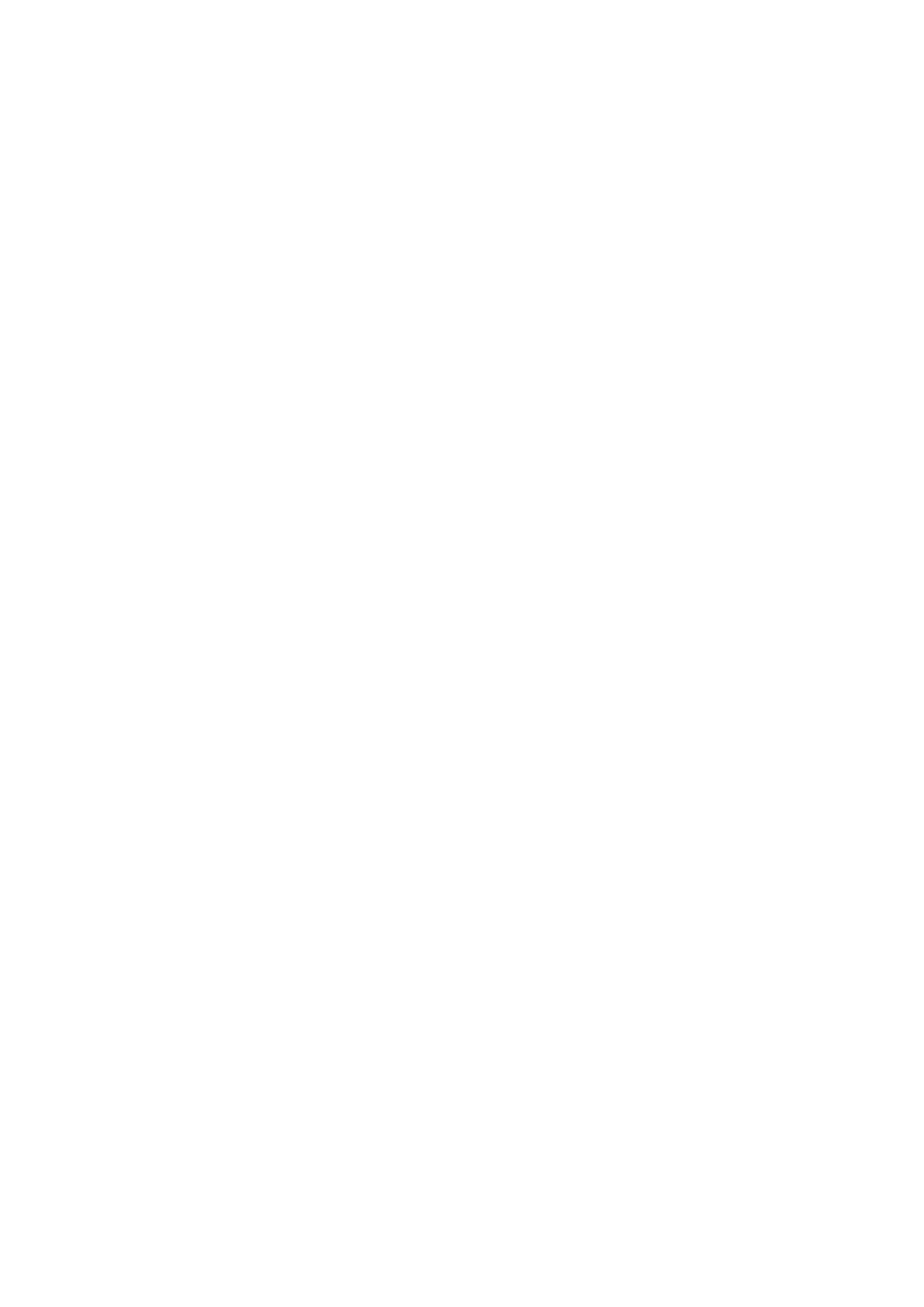## Closing the Gender Pay Gap: What Role for Trade Unions?

*ILO ACTRAV Working Paper*

by Jill Rubery and Mathew Johnson

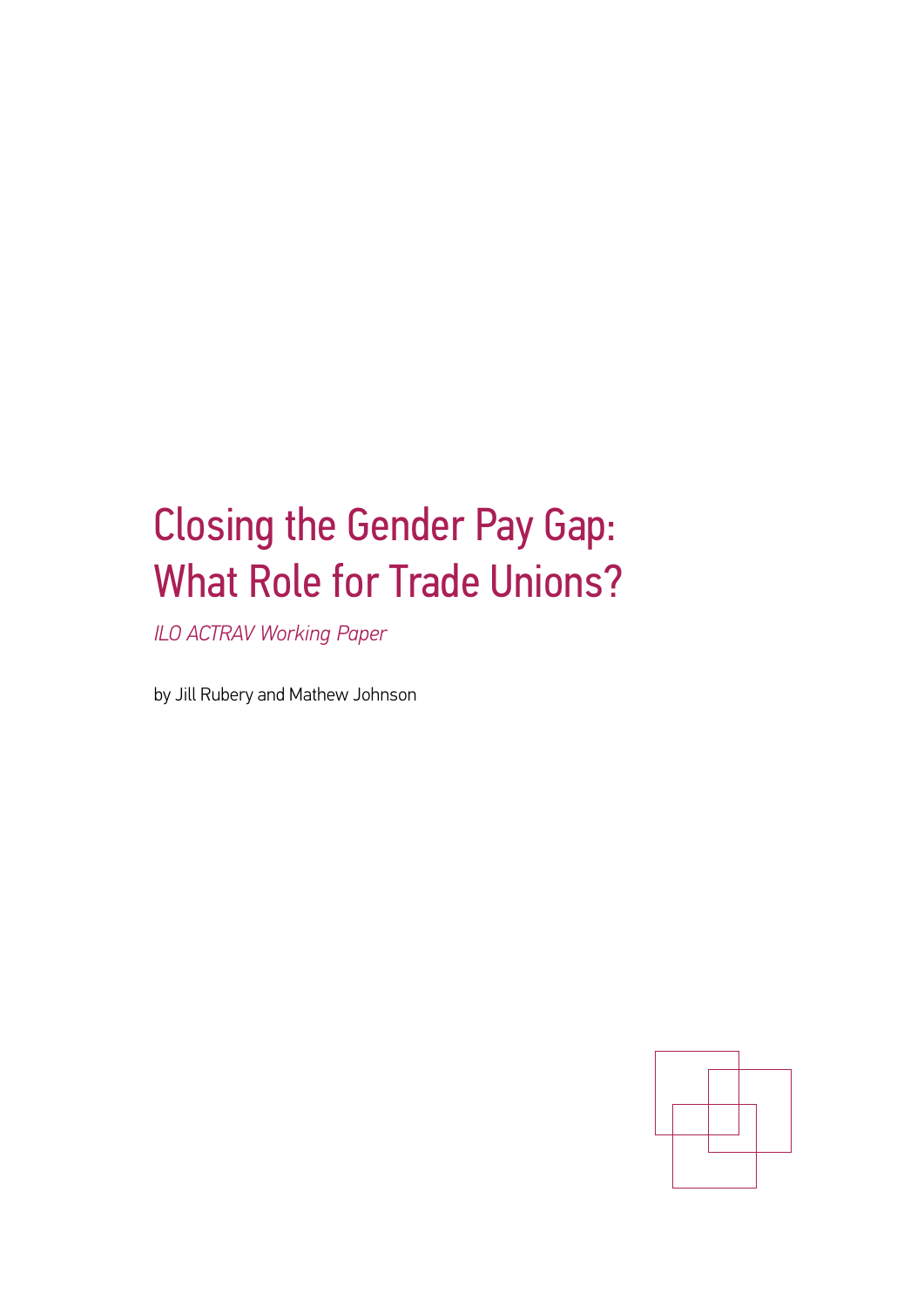Copyright © International Labour Organization 2019 First published 2019

Publications of the International Labour Office enjoy copyright under Protocol 2 of the Universal Copyright Convention. Nevertheless, short excerpts from them may be reproduced without authorization, on condition that the source is indicated. For rights of reproduction or translation, application should be made to ILO Publications (Rights and Licensing), International Labour Office, CH-1211 Geneva 22, Switzerland, or by email: rights@ilo.org. The International Labour Office welcomes such applications.

Libraries, institutions and other users registered with a reproduction rights organization may make copies in accordance with the licences issued to them for this purpose. Visit www.ifrro.org to find the reproduction rights organization in your country.

*Closing the Gender Pay Gap: What Role for Trade Unions?*  ILO ACTRAV Working Paper.

978-92-2-133301-2 (web pdf)

International Labour Office. Bureau for Workers' Activities.

The designations employed in ILO publications, which are in conformity with United Nations practice, and the presentation of material therein do not imply the expression of any opinion whatsoever on the part of the International Labour Office concerning the legal status of any country, area or territory or of its authorities, or concerning the delimitation of its frontiers.

The responsibility for opinions expressed in signed articles, studies and other contributions rests solely with their authors, and publication does not constitute an endorsement by the International Labour Office of the opinions expressed in them.

Reference to names of firms and commercial products and processes does not imply their endorsement by the International Labour Office, and any failure to mention a particular firm, commercial product or process is not a sign of disapproval.

Information on ILO publications and digital products can be found at: [www.ilo.org/publns.](http://www.ilo.org/publns)

This publication was produced by the Document and Publications Productions Printing en Distribution Branch (PRODOC) of the ILO.

*Graphic and typographic design, manuscript preparation, copy editing, layout and composition, proofreading, printing, electronic publishing and distribution.*

PRODOC endeavours to use paper sourced from forests managed in an environmentally sustainable ans socially responsible manner.

Code: MAS-REP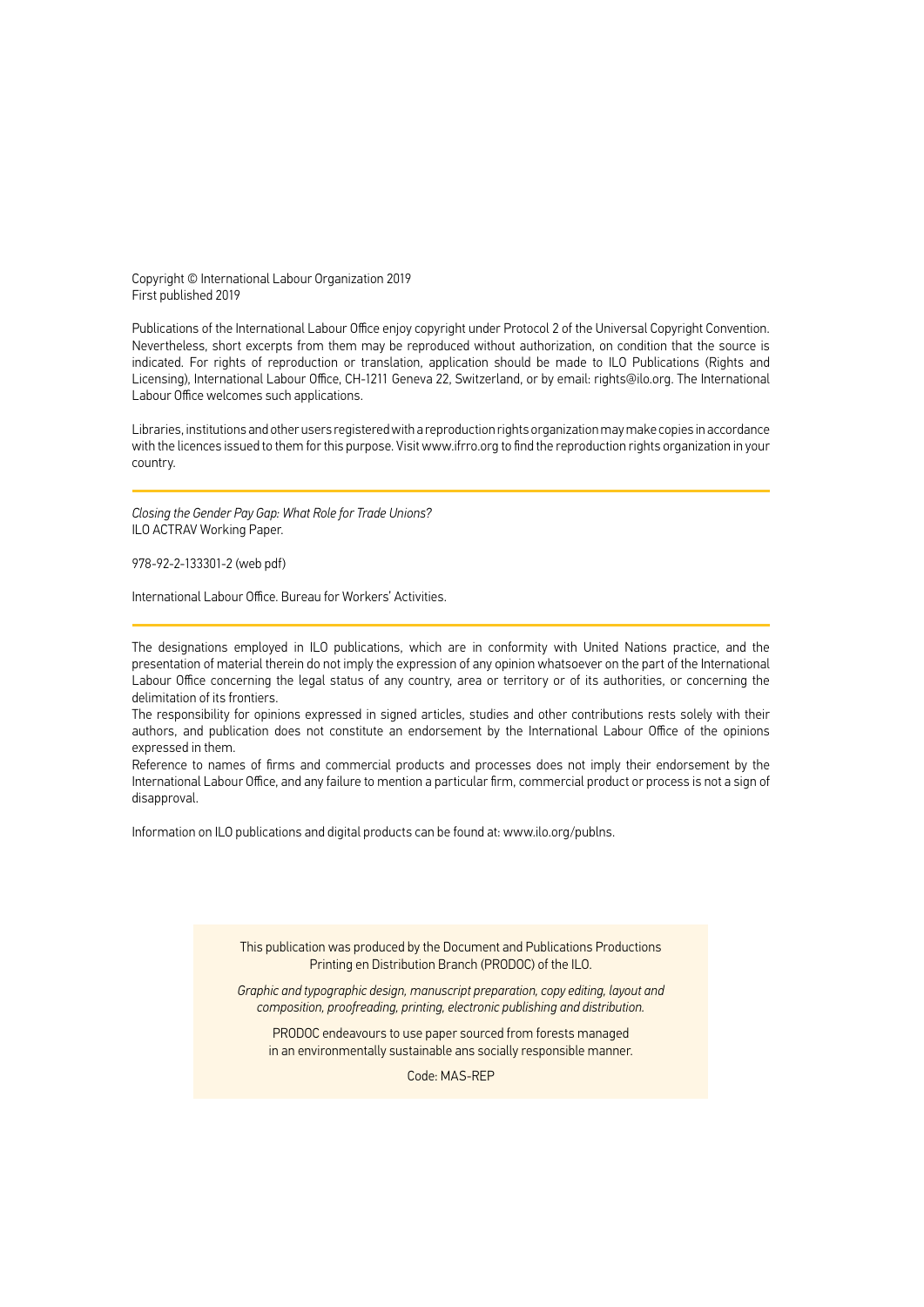## Table of contents

| 2. TRADE UNIONS AND THE GENDER PAY GAP: A REVIEW OF CURRENT DEBATES 10                                                                             |  |
|----------------------------------------------------------------------------------------------------------------------------------------------------|--|
| 3. A FRAMEWORK FOR TRADE UNION ACTION IN CLOSING THE GENDER PAY GAP 15<br>■ 3.1. Inclusive labour markets and gender equality: a dual strategy  15 |  |
| 4. APPLYING THE FRAMEWORK: INCLUSIVE LABOUR MARKETS AND GENDER PAY<br><b>EQUALITY</b>                                                              |  |
|                                                                                                                                                    |  |
|                                                                                                                                                    |  |
| GFAs as mechanisms for improving women workers' pay in global supply chains  24                                                                    |  |
|                                                                                                                                                    |  |
| Developing local organizing and bargaining capacity around gender equality  25                                                                     |  |
|                                                                                                                                                    |  |
| 4.2. Measures to address gender pay equality in the public sector  26                                                                              |  |
|                                                                                                                                                    |  |
|                                                                                                                                                    |  |
|                                                                                                                                                    |  |
|                                                                                                                                                    |  |
| 4.3. Extending and raising the wage floor: the case of domestic workers  29                                                                        |  |
|                                                                                                                                                    |  |
|                                                                                                                                                    |  |
|                                                                                                                                                    |  |
|                                                                                                                                                    |  |
|                                                                                                                                                    |  |
|                                                                                                                                                    |  |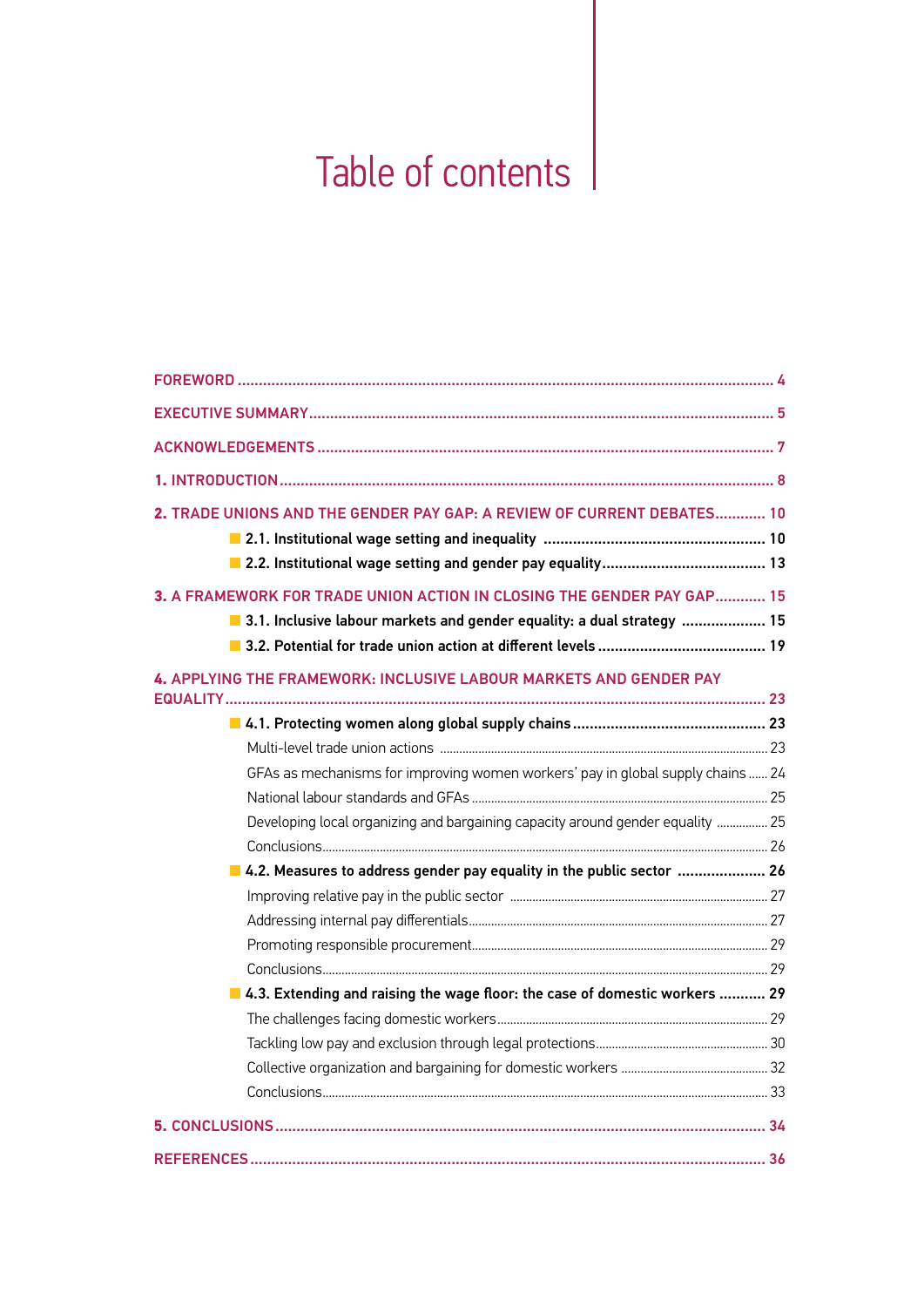## Foreword

<span id="page-5-0"></span>The need to close the global gender pay gap is now more than ever recognized and endorsed by governments, international organizations, trade unions and employers. The goal to close the gender pay gap is set out in the International Labour Organization's (ILO) Constitution, in the Equal Remuneration Convention (C100), in the Discrimination Convention (C111) and reaffirmed by the 1998 Declaration on Fundamental Principles and Rights at Work, which includes commitments to eliminate both overall and pay discrimination in the workplace. The goal of equal pay is all the more taken up by international organizations and initiatives, such as the 2030 Sustainable Development Goals, the ILO Women at Work Centenary Initiative, UN Women, OECD, European Commission, IMF, or the recently established Equal Pay International Coalition (EPIC). Despite widespread recognition of the importance to address pay inequalities between men and women, progress in closing the gender pay gap has been slow.

Therefore specific gender equality policies are required, but these are only likely to be effective if embedded within a general policy environment which is promoting equal treatment and inclusive labour markets. This should also be reflected in trade union strategies aiming at closing the gender pay gap. Gender pay gaps must be seen in the broader context of gender inequality in the labour market and society as a whole, including women's more limited access to paid employment, under-utilization of skills, the unequal division of tasks within the household, or the over-representation of women in lowpaid and vulnerable employment.

Amongst broader gender-based discriminatory factors in the labour market, gender pay discrimination is strongly determined by the overall wage setting systems and accordingly overall wage inequality as well as the position of women within the wage structure. Therefore, the actions that trade unions can take to close the gender pay gap, range from targeting overall gender discrimination, promoting inclusive wage setting, pursuing specific gender pay equality measures, to enhancing women's representation in decision-making.

This paper provided input to, and is developed complementary to, the ILO ACTRAV policy brief "Closing the Gender Pay Gap: What Role for Trade Unions ?" (2019a), which includes the outcomes of a global survey on the role of trade unions in wage setting for gender equality, and addresses key challenges and opportunities for workers' organizations in achieving effective involvement in wage negotiations on equal pay for work of equal value.

The authors of the paper, Professor Jill Rubery and Mathew Johnson, examine the role trade unions can and are playing at different policy levels in respect of both overall wage and gender-specific wage inequality. Although the paper is developed primary for trade unionists engaged in wage setting and equal pay, it is also highly recommended for researchers, policy makers and other stakeholders, both in a developed and developing country context. The paper is part of a comprehensive ILO approach on the issue of equal pay, and complements work by other units or departments, such as the "Global Wage Report 2018/19: What lies behind gender pay gaps" (2018b), "A quantum leap for gender equality: For a better future of work for all" (2019b) or the Equal Pay International Campaign.

I wish you an insightful read and a lot of success in your trade union work.

Maria Helena André, Director, ACTRAV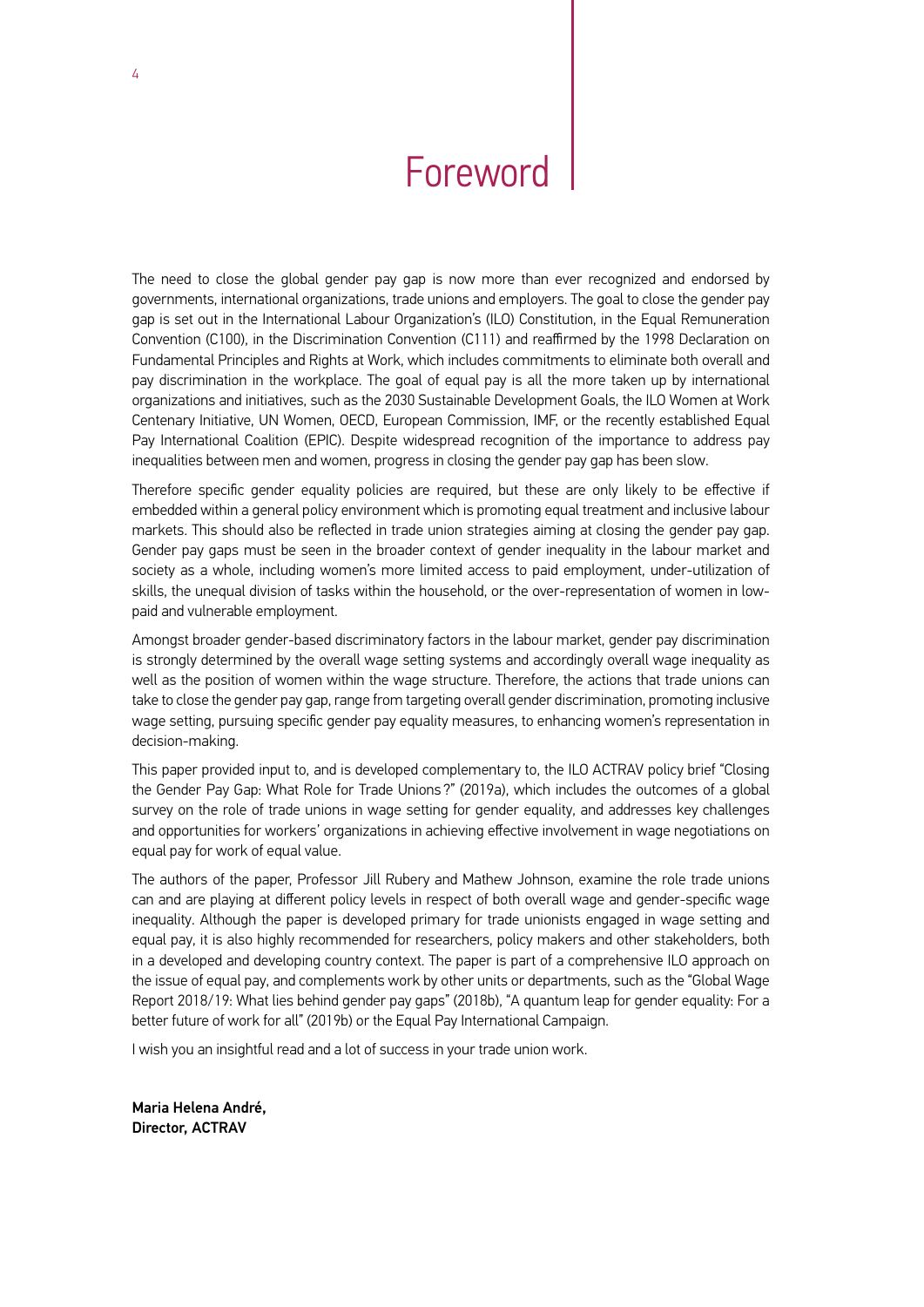### Executive summary

<span id="page-6-0"></span>This report considers the current and potential role for trade unions in closing the gender pay gap which has become one of the symbols of progress towards gender equality. Not only have governments, trade unions and employers publicly resolved to close the gender pay gap; the commitment has also been internationally endorsed by various international organizations, including the International Labour Organization (ILO). Notably there has been the recent formation of the Equal Pay International Coalition (EPIC), led by the ILO, UN Women and the OECD, to help progress the commitment towards equal pay for work of equal value within the 2030 Agenda for Sustainable Development (Goal 8.5). These commitments are supported by ILO's international labour standards (ILS), most directly Convention 100 on Equal Remuneration, and by the ILO 1998 Declaration on Fundamental Principles and Rights at Work that focuses attention on the commitment to eliminate discrimination in the world of work.

Overall however, progress has been limited. The gender pay gap, we will argue, arises both out of the overall wage-setting system and from specific gendered wage-setting practices. Closing the gender pay gap requires actions from multiple stakeholders, including international organizations, governments, employers, trade unions and civil society. The purpose of this paper is to explore the specific role that trade unions can and are playing in respect of both agendas, both separately and in conjunction with other actors. The focus is only on action in relation to wage setting. However, trade unions are also involved in complementary policies and campaigns to promote gender equality through, for example, work-family policies, protective measures against sexual harassment or actions to change gender segregation.

Section two thus reviews the current debates and empirical evidence on the contributions of trade unions to gender equality, first in relation to their impact on overall wage equality and second in relation to specific gender equality measures. The outcome of this review suggests that trade unions and collective wage setting do contribute to reducing overall wage inequality. The evidence on specific gender equality measures is more mixed but nevertheless without campaigns and actions by trade unions there would have been little progress on closing the gender pay gap. More still needs to be done, equality bargaining remains patchy, and the impact on gender equality may be weak, particularly in contexts where overall wage inequality is high.

In section three we suggest a dual framework for action to promote inclusive labour markets and gender equality. The key argument presented here is that gender pay equality is more likely to be achieved within inclusive and egalitarian labour markets. Trade unions and collective regulation are central to both the development of inclusive labour markets and to the pursuit of gender pay equality, for instance through policies to raise pay in female-dominated occupations or sectors, to establish more gender-sensitive job grading or to implement action plans to remedy gender pay gaps revealed by company-level gender pay audits.

An additional element of the framework is to consider how action at international, national, sector and company levels can contribute towards reducing gender pay gaps. Implementing action at each level also requires trade unions to undertake internal actions to promote gender equality within trade union structures and policies.

Section four explores the potential of this approach by taking up the role of trade unions in reducing pay inequalities for women in three contexts. The first case explores measures taken to improve women's position within global supply chains. Global initiatives are growing in importance as the number of Global Framework Agreements (GFAs) rise and extend into female-dominated sectors but global level action needs support from sectoral and local trade union action to improve sector-level and country-level wage standards in female-dominated sectors and to ensure enforcement of such standards.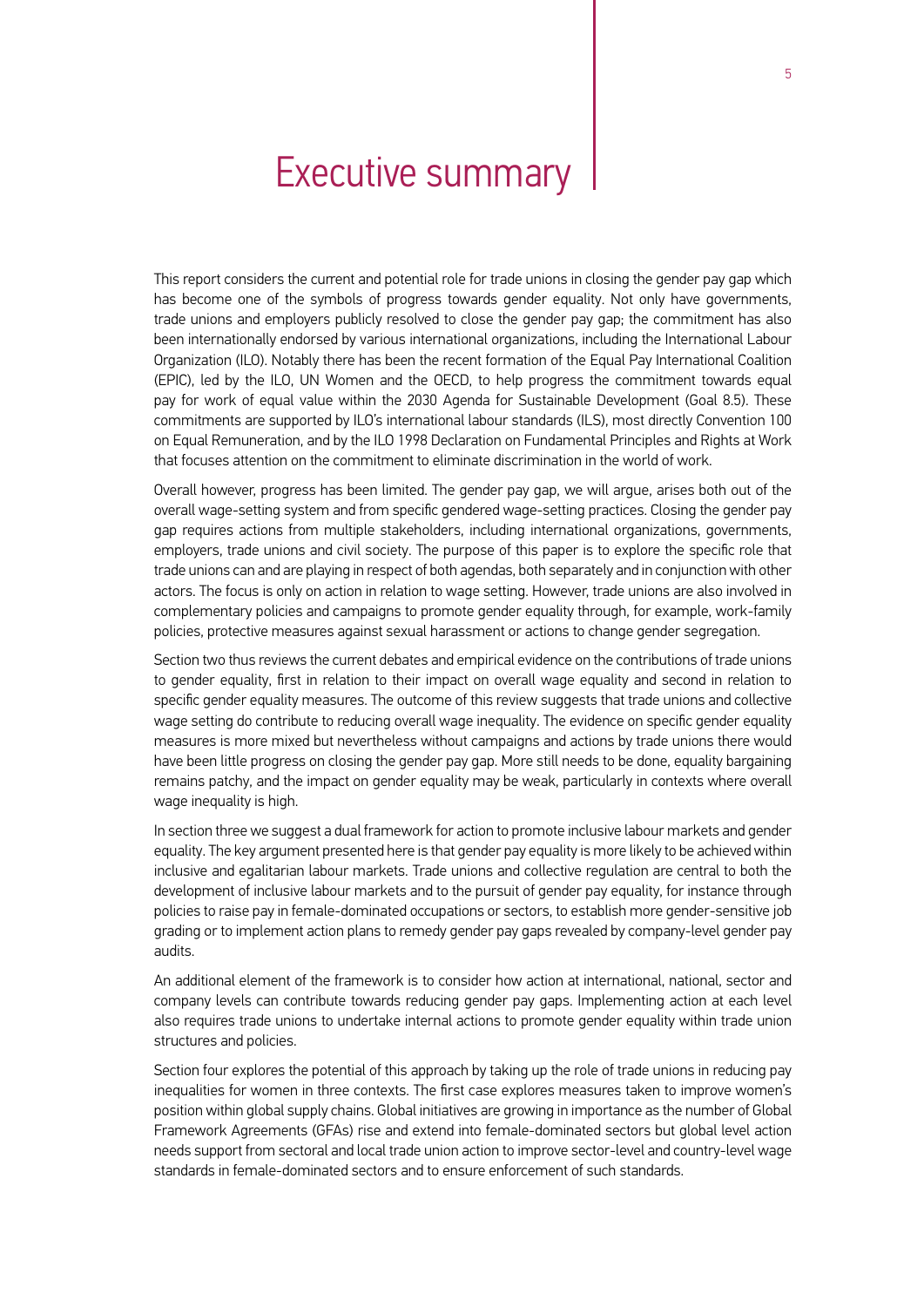The second case looks at action in the public sector where women tend to be disproportionately represented. Here three type of actions are considered: to remedy the long-term undervaluation in some countries of public services work, further exacerbated by recent austerity measures; to develop sectorwide gender-sensitive job evaluation systems or promote gender equality through follow up to gender equality audits; and to insert social clauses in public-sector outsourcing to reduce the use of outsourcing of female-dominated jobs.

The third case looks at extending and raising the wage floor as a strategy for improving the pay of female workers, taking the specific case of domestic workers. Here the focus is on developing a more inclusive labour market by extending and improving pay protections to previously excluded groups. Trade union action at all levels was found again to be important both internationally, in campaigning for the ILO standards and instruments on domestic workers, and nationally, in promoting the legitimacy of legal protections and ensuring their observation in practice. Organizing domestic workers remains a challenge but the increased formalization of domestic work should provide a platform on which unions can build to establish sectoral collective bargaining.

These types of actions to close the gender pay gap may also be interpreted as informing an agenda for trade union renewal and development. A focus on closing the gender pay gap potentially extends trade union interests into new areas, as in the case of domestic workers, provides new perspectives on inequalities, as revealed for example by the unequal value distribution within global supply chains, and challenges often long-established undervaluation of female-dominated occupations within public services. Moreover, a stronger focus on women's representation within trade unions could bring in new talent and energy into the trade union movement. Concerted multi-level actions to close the gender pay gap is suggested to be an essential part of strategies for trade union renewal in the changing employment landscape.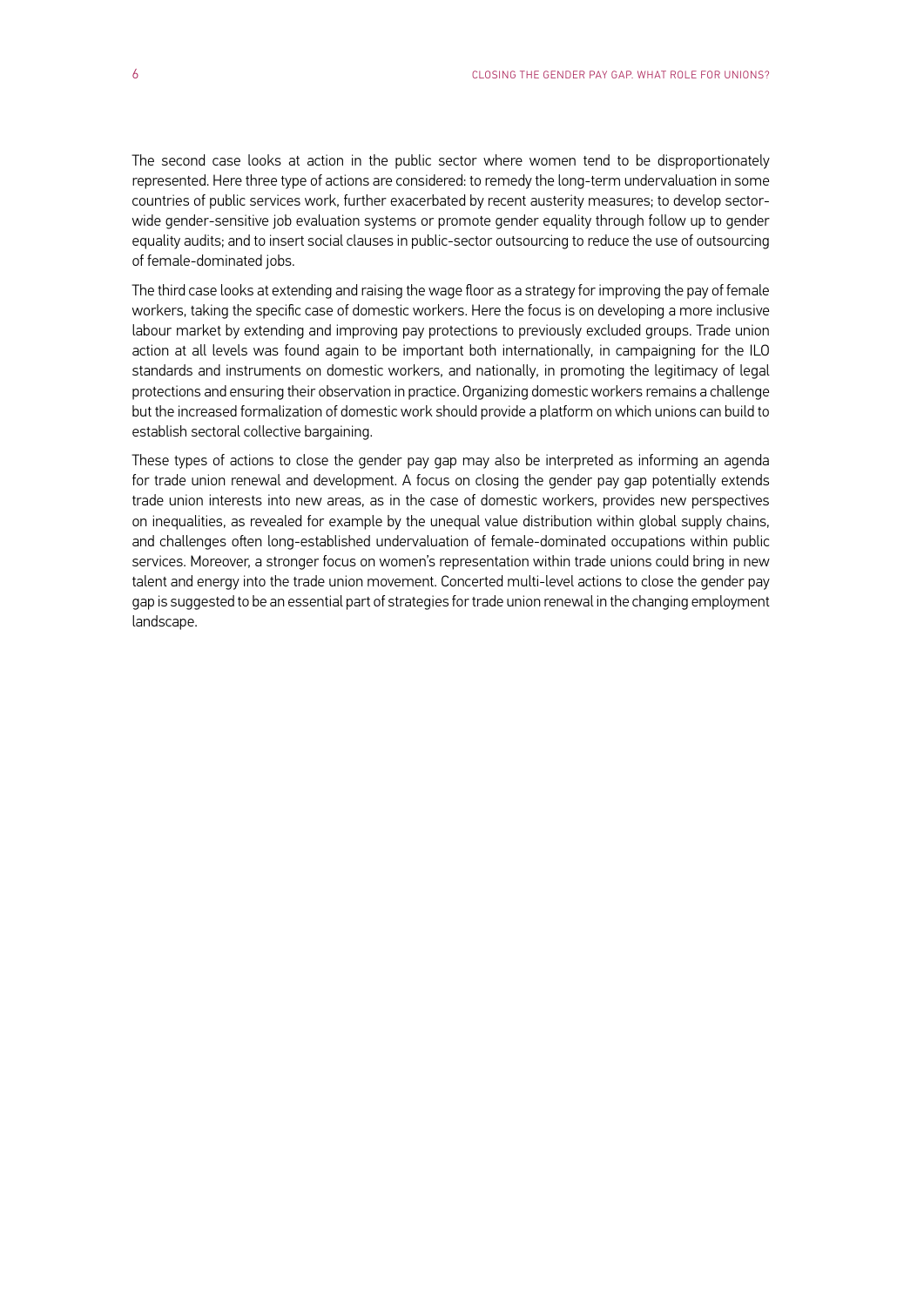## <span id="page-8-0"></span>Acknowledgements

This study has been conducted by Professor Jill Rubery and Mathew Johnson. Professor Rubery is the Director of the Work and Equalities Institute and Mathew Johnson is lecturer in Employment Studies at the Alliance Manchester Business School, University of Manchester. The research was commissioned by the ILO's Bureau for Workers' Activities (ACTRAV), which expresses its strong gratitude to the authors for the excellent work and collaboration. ILO ACTRAV also wishes to acknowledge the suggestions of various colleagues in different phases of the research: Evelyn Astor, Patrick Belser, Chidi King, Claire La Hovary, Shauna Olney, Jane Pillinger, Emanuela Pozzan, Verena Schmidt and Rosalia Vasquez-Alvarez. The paper was launched at the International Labour Office in Geneva on the 9<sup>th</sup> of April 2019. Particular thanks go to Maria Helena André, Director ILO ACTRAV, to make this research possible, to Mamadou Souare and Anita Hertereau for organizing the publication process and to Rafael Peels for the overall coordination.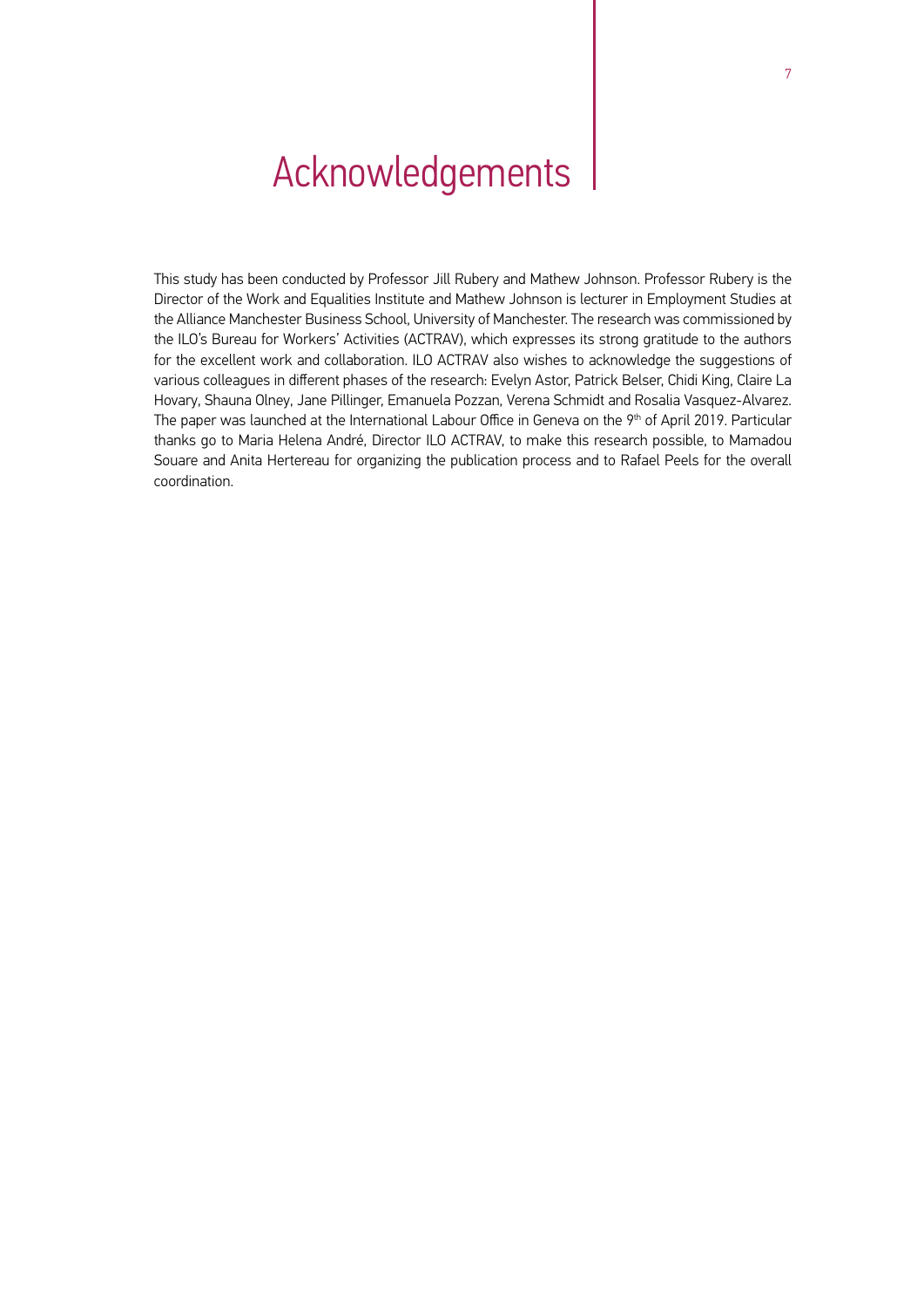### **1.** Introduction

<span id="page-9-0"></span>This report considers the current and potential role for trade unions in closing the gender pay gap which has become one of the symbols of progress towards gender equality. Not only have governments, trade unions and employers publically resolved to close the gender pay gap; the commitment has also been internationally endorsed by the International Labour Organization (ILO),1 the United Nations (UN),<sup>2</sup> the Organization for Economic Co-operation and Development (OECD), the European Union (EU),<sup>3</sup> and the International Monetary Fund (IMF). Notably there has been the recent formation of the Equal Pay International Coalition (EPIC),<sup>4</sup> led by the ILO, UN Women and the OECD, to help progress the commitment towards equal pay for work of equal value within the 2030 Agenda for Sustainable Development (Goal 8.5). In the framework of EPIC, governments, employers, trade unions and civil society have all pledged to accelerate progress towards eliminating the gender pay gap by 2030. These commitments are supported by ILO's international labour standards (ILS), most directly Convention 100 on Equal Remuneration, and by the ILO 1998 Declaration on Fundamental Principles and Rights at Work that focuses attention on the commitment to eliminate discrimination in the world of work.

Motivations behind these international and national commitments are not solely based on social justice concerns for women's rights. There is also recognition that women's employment brings broader benefits in the form of reducing inequalities (IMF, 2015), supporting families and reducing child poverty (EU, 2013), mitigating the ageing society problem (EU, 2013) and ensuring the utilization of citizens' capacities and talents (IMF, 2013). Closing the gender pay gap should contribute to most of these issues, provided it is not achieved by downgrading men's pay. Higher pay for women not only provides fairer rewards, but also allows more choice over the domestic division of labour. It enables women to be more economically independent and may lead to more family income being spent on children's welfare. Higher rewards may also incentivize women to work more and longer, helping with the ageing problem and guarding against under-utilization of talents and skills.

Yet, despite the development of socio-economic arguments for action to complement the case for social justice, progress has been limited. Now that in developed countries the traditional education gap between women and men has narrowed or been overturned, it is less and less plausible that the gender pay gap is caused by differences in developed talents by gender (see Rubery and Grimshaw, 2015 for a review). In many parts of the world, progress in women's education is still needed but the experience in developed countries demonstrates that it is not a failsafe solution. Attention therefore needs to turn towards the process of wage setting. However, the continuing gender pay gap is often treated as a specific abnormality, caused by bias and explicit discrimination based on gender, and not as a predictable product of the overall wage system. The gender pay gap, we will argue, arises both out of the overall wage-setting system and from specific gendered wage-setting practices: gender pay discrimination is found in all countries but the size of the penalties incurred varies according to the overall level of wage inequality as well as the position of women within the wage structure (Blau and Kahn, 1992; Rubery and Grimshaw, 2015).

As the establishment of EPIC has made clear, closing the gender pay gap requires actions from multiple stakeholders, including international organizations, governments, employers, trade unions and civil society. The focus of action needs to be on both the overall system of wage setting and on specific gender

<sup>1 –</sup> http://www.ilo.org/global/topics/equality-and-discrimination/epic/lang--en/index.htm

<sup>2 –</sup> https://www.un.org/sustainabledevelopment/blog/2017/03/un-launches-platform-of-champions-calling-to-end-global-gender-pay-gap/ and UN Women (2015)

<sup>3 –</sup> http://europa.eu/rapid/press-release\_IP-17-4711\_en.htm

<sup>4 –</sup> www.equalpayinternationalcoalition.org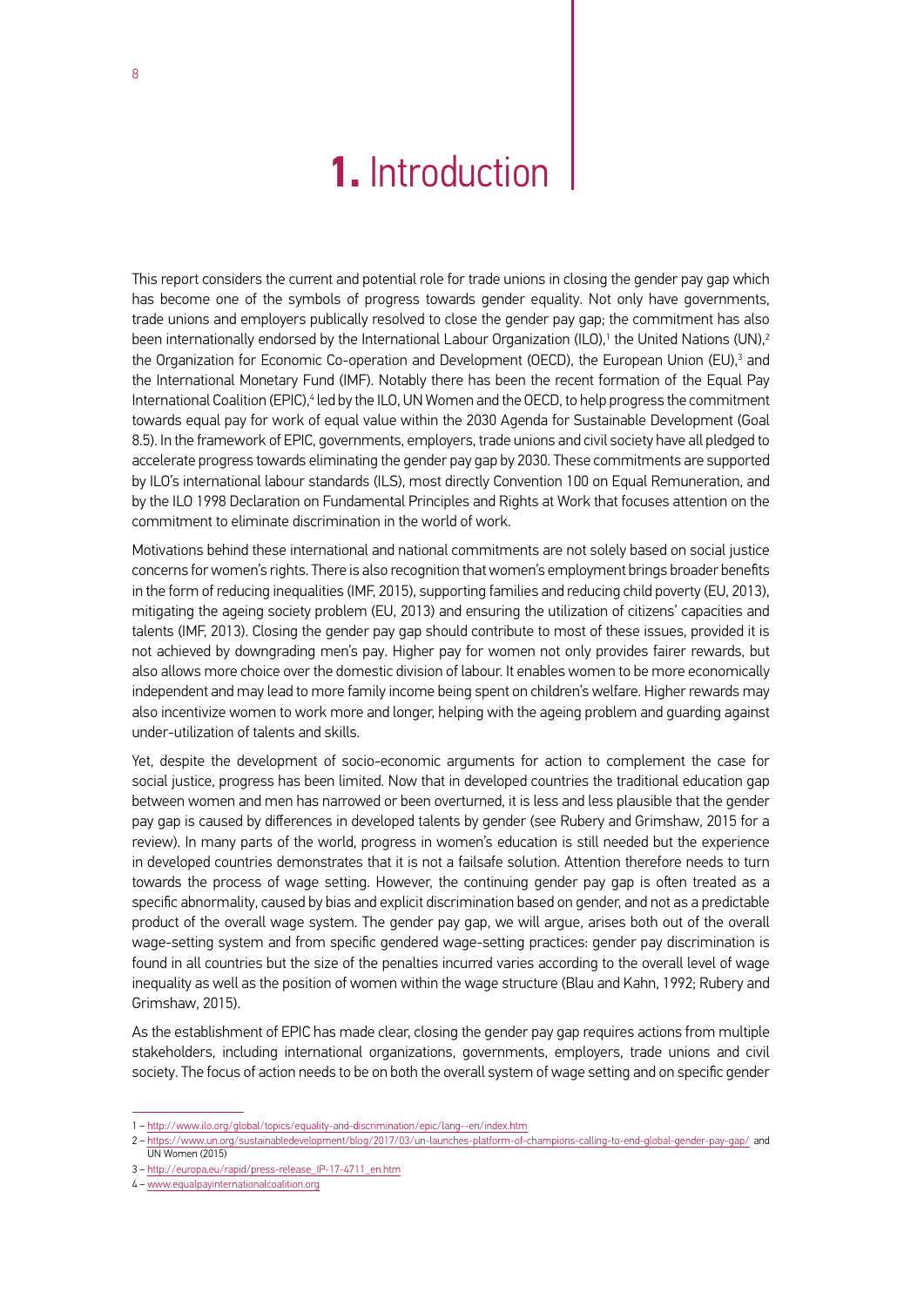equality measures. The purpose of this paper is to explore the specific role that trade unions can and are playing in respect of both agendas, both separately and in conjunction with other actors. The focus is only on action in relation to wage setting. However, trade unions are also involved in complementary policies and campaigns to promote gender equality through, for example, work-family policies, protective measures against sexual harassment or actions to change gender segregation but these will not be considered in detail here. The next section, section two, reviews the current debates and empirical evidence on the contributions of trade unions to gender equality, first in relation to their impact on overall wage equality and second in relation to specific gender equality measures. The outcome of this review suggests that, contrary to the argument that trade unions favour insiders at the expense of outsiders, trade unions and collective wage setting do in fact contribute to reducing overall wage inequality. The evidence on specific gender equality measures is more mixed but without campaigns and actions by trade unions there would have been little progress on closing the gender pay gap. More still needs to be done, equality bargaining remains patchy, and the impact on gender equality appears relatively weak, particularly in contexts where overall wage inequality may be rising.

On the basis of these findings, in section three we suggest a dual framework for action to promote inclusive labour markets and gender equality. The framework makes clear how inclusive labour markets may contribute directly to gender equality and also enhance the effectiveness of gender-specific measures. A third element of the framework is to consider how action at international, national, sector and company levels can contribute towards reducing gender pay gaps. Implementing action at each level also requires trade unions to undertake internal actions to promote gender equality within trade union structures and policies. This framework thus provides a more holistic approach to the potential role for trade unions in closing the gender pay gap. Indeed, the trade union's role in narrowing wage inequality and extending protection to all groups complements the development of specific gender equality measures and bargaining objectives. This dual perspective demonstrates how pivotal the potential contribution is of trade unions and collective bargaining to reducing the gender pay gap. Achieving this goal requires further promotion of more inclusive wage structures and more action to remove any gender bias within collectively-regulated wages. Section four explores the potential of this more holistic approach by taking up the role of trade unions in reducing pay inequalities for women in three contexts. Section 4.1 explores measures taken to improve women's position within global supply chains; section 4.2 considers what unions can and have been doing to protect women's pay in the public sector where women tend to be overrepresented and in some countries markedly underpaid; and section 4.3 explores how the pay of marginalized groups of women such as domestic workers may be protected by trade unions' actions, sometimes together with civil society, government and employers, to bring this group within the scope of wage protection and raise the level of minimum pay for these workers.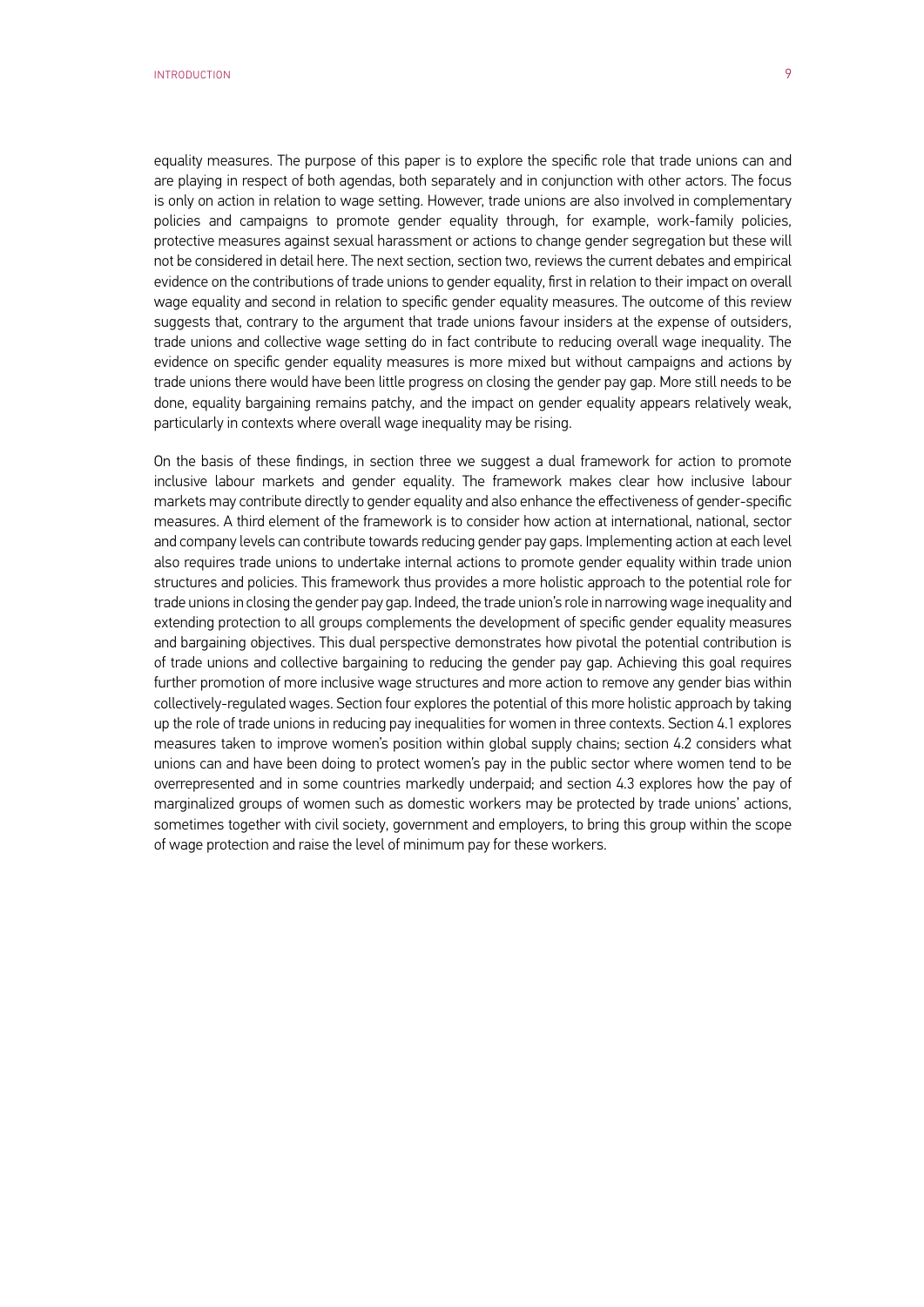## <span id="page-11-0"></span>**2.** Trade unions and the gender pay gap: a review of current debates

This section reviews the current state of knowledge and evidence in relation to two issues and debates: i) the impact of institutional wage setting (collective bargaining and legal measures such as minimum wages and extension of collective agreements) on inequality, broadly defined; and ii) the impact of institutional wage setting on gender pay equality.

### 2.1. Institutional wage setting and inequality

A key issue is whether institutional wage setting can be considered to reduce or increase wage and/ or income inequality. There are two broad schools of thought on this issue. There are those, labelled by Hayter and Weinberg (2011) as distortionists, who regard trade unions and collective bargaining as distorting an otherwise fair labour market, thereby creating labour market insiders (Lindbeck and Snower, 2002). From this perspective, unions' negotiation of higher wages than those set by the market only benefits a subset of workers and may even displace more workers, frequently female, to outsider status, resulting in the deterioration of conditions among outsiders and reduced opportunities to become insiders. This view influences international and national policy-making bodies and has been used to legitimize policies to reduce the influence of trade unions and collective bargaining. The second school of thought is labelled institutionalist by Hayter and Weinberg (2011). From this perspective, labour markets without institutional regulation, both legal and collective, are far from egalitarian and the main purpose of institutions that influence wage setting is to increase fairness and reduce potential inequality.

Hayter and Weinberg's (2011) extensive review of evidence that attempts to measure the impact of collective bargaining on wage inequality concluded that for developed economies *"encompassing collective bargaining arrangements (using collective bargaining coverage, union density, centralisation and/or coordination as indicators) are associated with less wage inequality at an aggregate level"* (op. cit.: 150). This results mainly from raising the wage floor, thereby reducing inequalities within sectors, although inequalities between sectors may widen. Research on developing countries is more limited and encompassing collective regulation less common but collective regulation is still found to either reduce wage inequality or have limited effects, although inequalities between sectors may widen even if those within sectors are reduced. Importantly, Hayter and Weinberg's review also found limited evidence to support the expectation in the insider/outsider theory that, although a higher wage floor might appear to reduce wage inequality, it may widen overall income inequality by either increasing unemployment or the share of informal employment. The OECD in 2006 also conceded that countries with coordinated bargaining may perform as well or better than those with low levels of regulation, a conclusion reaffirmed in its 2018 study of the impact of collective regulation (OECD, 2018). These findings did not lead to the disappearance of the insider/outsider discourse. Instead, in the 2006 review, the main problem was said to be the uneven impact of regulation on "vulnerable groups" including women (see Rubery, 2011 for a review).

While the impact of collective and legal regulation is widely studied, there has been more limited investigation of whether labour markets in the absence of regulation would work according to textbook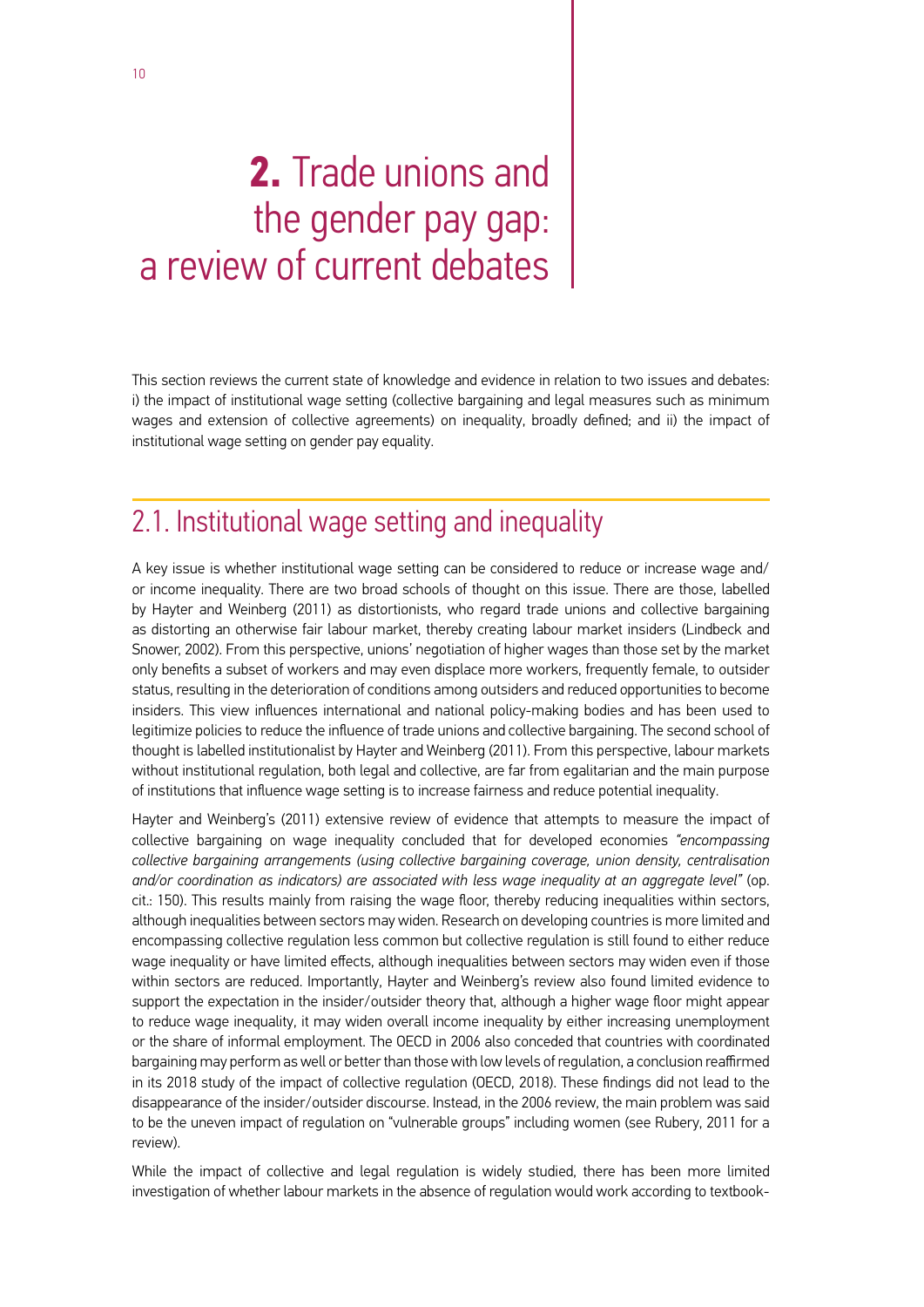perfect competition, with labour of similar quality paid the same throughout the economy. New datasets matching workers to employer and workplace characteristics have recently revealed that employing organizations in fact exercise wide discretion over what to pay their workforces, suggesting that workers receive variable economic rents that depend more on the characteristics of the company than their own productivity. Moreover, the size and distribution of these rewards vary considerably across European countries, reflecting differences in collective wage-setting systems (Rycx and Tojerow, 2004; Gannon et al., 2007; ILO, 2017). A recent study of wage inequality using a matched establishment-employee survey in the United States – a country with limited trade union involvement in wage-setting – found that *"most of the increased variance in earnings among individuals is associated with increased variance of average earnings among the establishments where they work. Our findings direct attention to the role of establishment and firm pay setting and labor market adjustments by place of work in the rising tide of inequality"* (Barth et al., 2014).

This suggests that, far from earnings in less regulated economies being a reflection of human capital endowments, it is the wage-setting policies of firms that are mainly responsible for rising wage inequalities. Collective bargaining is thus still needed to promote transparent and fair systems of pay determination by establishing *"going rates"* for categories of labour, the common rule proposed by Webb and Webb (1987), rather than leaving pay decisions to managerial discretion under the guise of the market.

Institutional interventions also include legal minimum wages or the legal extension of wage floors set by collective agreements. To achieve a high coverage of collective regulation, agreements may need to be legally extended to companies not directly party to the agreement (Schulten et al., 2015; Hayter and Visser, 2018). Paradoxically the same policymakers that take the view that trade unions and collective regulation cause wage inequality have sought to reduce the legal extension of collective agreements – particularly under the austerity policies imposed in European countries after the financial crisis. Those workers removed from the ambit of collective regulation are more likely to be employed in small firms, non-union members, in sectors with limited employer organization and belong to more disadvantaged groups (Visser, 2013; Schulten et al., 2015; Hayter and Visser, 2018). The anticipated effect is to turn collective agreements *"from public goods with quasi-inclusive regulatory coverage of industrial and occupational workforces to private goods with exclusive coverage amongst those enterprises where unions are still recognised"* (Marginson, 2015).In other words, public policy may be creating or exacerbating the insider/ outsider effects of collective regulation.

Using legal minimum wages to set a floor for wages could be expected to have a positive effect on equality but economists argue that their impact may be negative, either by causing higher aggregate unemployment or informal employment or by reducing employment chances for low productivity workers, with younger or older people, women, the disabled and the low educated most at risk. These arguments have generated a huge volume of research on both sides. Some consensus has emerged that legal minimum wages do not have significant aggregate employment effects unless set very high, though economists still debate if it has composition effects (see Rubery, 2011). Furthermore, studies have found so-called "lighthouse effects", namely positive spill-over effects from legal minimum wages onto informal sector workers' wages even when the minimum wage does not legally apply (Khamis, 2013; Kristensen and Cunningham, 2006; Saget, 2006).

Trade unions have themselves been at times cautious about the role of legal minimum wages, particularly where they fear that legal rights might either weaken incentives to join trade unions or that legal minimum wages may become not a floor but a going rate, effectively determined by the state. However, it is also the case that legal minimum wages have been introduced after campaigning by trade unions. Differences of views are illustrated by the case of South Africa. The Congress of South African Trade Unions (COSATU) in the immediate post-apartheid period wanted to ensure that collective bargaining was fully independent of the state and did not push for a minimum wage. However, as sectoral bargaining in weaker sectors such as textiles and clothing became more difficult (Coleman, 2013), it started to campaign for a national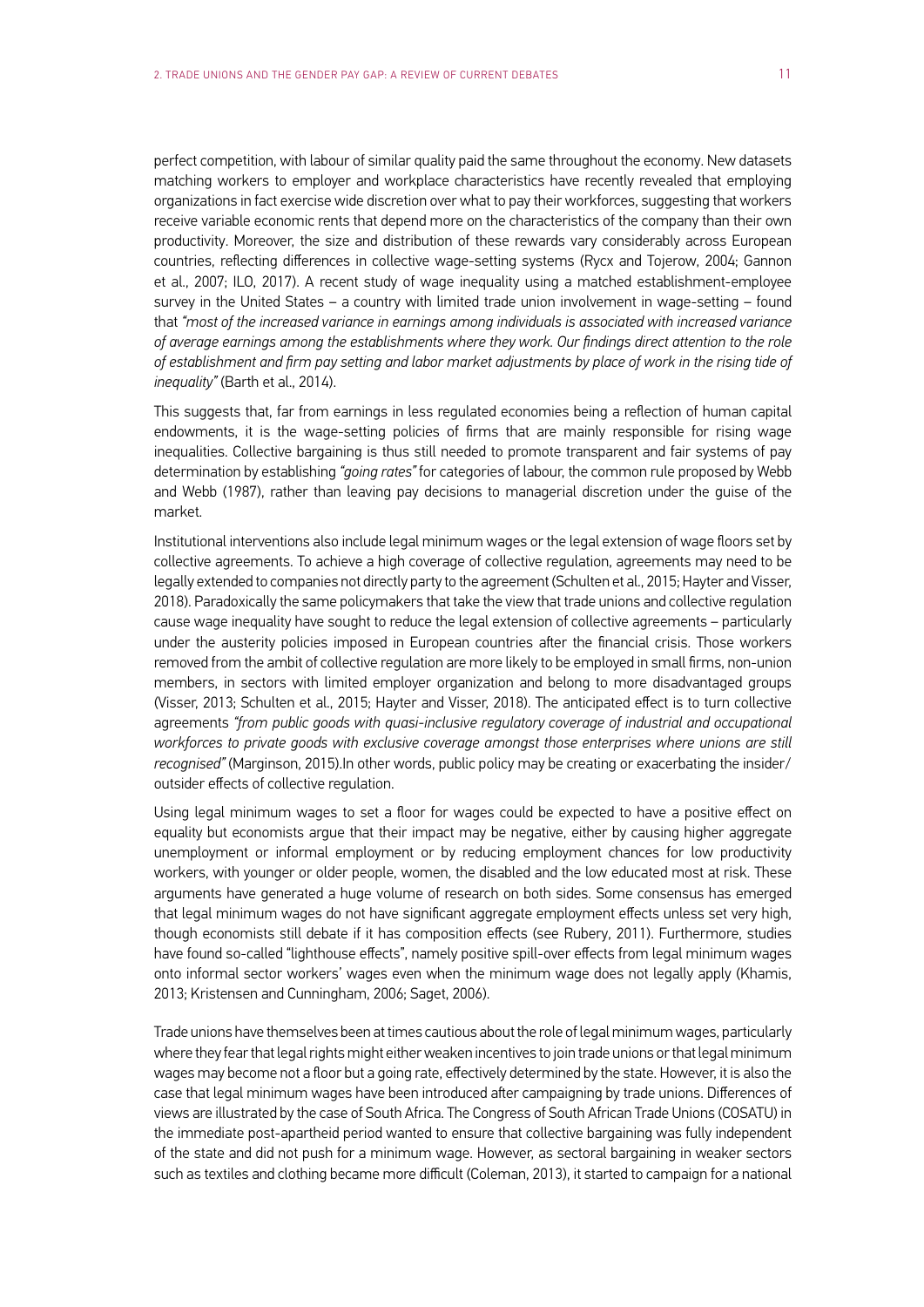minimum wage to provide support for collective regulation. A national minimum wage was finally introduced in January 2019.

In Germany it was also changes in the trade unions' position on a legal minimum wage that paved the way for a national minimum wage: *"It was above all the trade unions that, observing the erosion of the traditional collective bargaining system, were forced to acknowledge that, in many industries, they had long since lost the power to negotiate on equal terms with the employers"* (Bosch, 2018:19).

In the German case, in order to protect against the minimum wage becoming a going rate, not only are the social partners strongly involved in setting the minimum wage, but the trade unions also negotiated increased opportunities for the legal extension of collective agreements if deemed in the public interest. This approach is in line with the findings of Grimshaw and colleagues that minimum wages tend to have stronger wage equality effects when combined with collective bargaining to prevent wage compression at the lower end of the wage distribution (Grimshaw, 2013). Table 1 shows the differing potential contributions from legal minimum wages and collective bargaining to reducing low wage work, drawing on Grimshaw (2011).

| <b>WAGE INSTITUTION</b>         | <b>RELEVANT FEATURES</b>                                                                                                                                                                                             | POTENTIAL EFFECTS ON LOW PAY                                                                                                                                                                                                                                                                                                                                                                                                                                                                                                                                                        |
|---------------------------------|----------------------------------------------------------------------------------------------------------------------------------------------------------------------------------------------------------------------|-------------------------------------------------------------------------------------------------------------------------------------------------------------------------------------------------------------------------------------------------------------------------------------------------------------------------------------------------------------------------------------------------------------------------------------------------------------------------------------------------------------------------------------------------------------------------------------|
| Minimum wage<br>legislation     | • Method of uprating<br>• Level relative to average<br>earnings<br>• Coverage and strictness of<br>enforcement<br>• Use of multiple (or single)<br>minimum rates                                                     | • Direct increase in basic hourly pay<br>· Increase in weekly earnings, i.e. assuming no cut to<br>hours of work<br>· "Ripple" effects on pay further up the wage distribution to<br>restore pay differentials by skill, seniority, qualification,<br>etc. differentials<br>• Virtuous cycle of higher pay: incentives for skill<br>development, higher productivity and higher pay<br>· Increased labour costs encourage downward employer<br>adjustments to working time, training budget, other<br>non-pay costs                                                                 |
| <b>Collective</b><br>bargaining | • Strength of coverage<br>• Degree of formal or<br>informal coordination<br>• Degree of centralization of<br>bargaining level<br>• Strength of trade unions<br>• Wage equity principles<br>(including gender equity) | • Multi-employer bargaining can "take wages out of<br>competition"<br>• Inclusive industrial relations systems integrate firms,<br>workforce groups and protect against fragmentation<br>• Strong trade unions and solidaristic wage policy, spreads<br>gains from high-productivity sectors<br>• Multi-employer bargaining may be difficult to sustain/<br>continuously renew if entry of foreign-owned<br>multinational companies reduces commitment to<br>sectoral bargaining at national level<br>• Gender bias in wage-setting institutions may hinder<br>women's pay progress |

#### Table 1. Impact of legal minimum wages and collective bargaining on low-wage work

Source: adapted from Grimshaw, 2011: table 6

The complementarity between collective and legal interventions suggests that the scope for trade unions to contribute to wage equality strategies is greater if campaigns for the use of legal measures such as minimum wages and the extension of collective agreements are considered alongside collective bargaining. A further argument can be made (Bosch, 2015; Bosch and Lehndorff, 2017) that legal support from an enabling state is needed not only to promote protective but also participative rights, such as the co-determination system in Germany. This approach further emphasizes the potential complementarity between collective bargaining and legal minimum wages.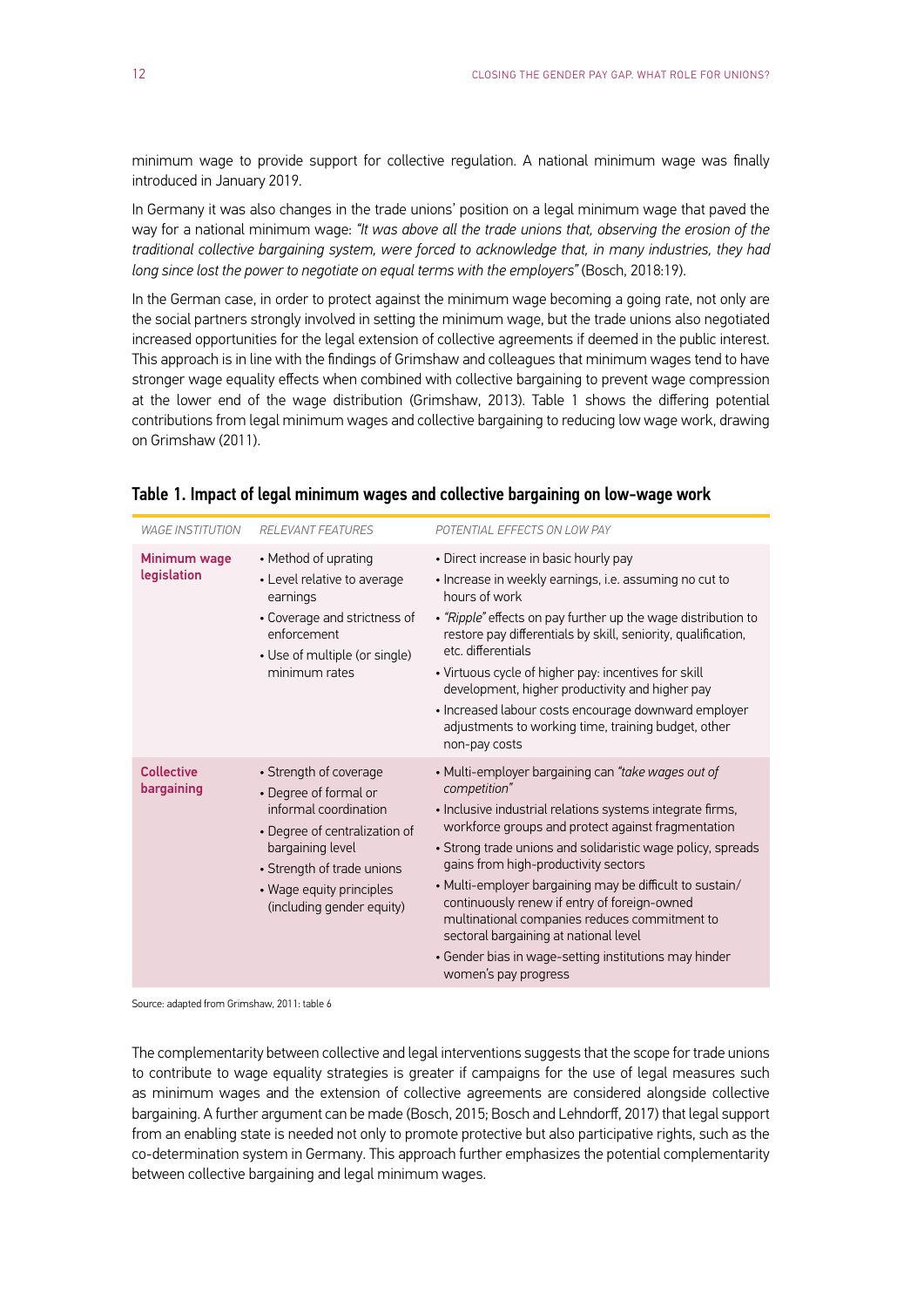### <span id="page-14-0"></span>2.2. Institutional wage setting and gender pay equality

The balance of evidence suggests that both collective bargaining and legal minimum wages reduce wage inequality, but do they also reduce gender pay inequality? As with overall wage inequality, there are differences in views over trade unions' role in promoting gender equality. Some feminist critics have argued that, historically, trade unions supported and shaped the male breadwinner employment model that not only led to women being regarded as economically dependent but also excluded them from standard employment as this was not organized to allow care work to be combined with wage work (Barrett and McIntosh, 1980; Cockburn, 1991; Wajcman, 2000; Fraser, 2009). However, feminist critics make no presumption that market-determined wages are likely to be gender neutral and are concerned instead with developing more active promotion of women's interests by trade unions and other organizing groups. Trade unions, in claiming a key role in closing the gender pay gap, must therefore examine collectively-determined wage structures to ensure they do not reinforce gender bias, and take action to protect groups that historically may have been excluded from the reach of collective organization and agreements such as domestic workers (see section 4.3).

Key support for trade unions' positive role in closing the gender pay gap is provided by Blau and Kahn's (1992) seminal work that established the central importance of wage structures and the overall level of wage inequality in determining the gender pay gap. Women may be placed below men in the wage structure in all countries but the size of the penalty depends on the overall wage inequality. The penalty for being placed below men is less in low-wage inequality countries than it is in high-wage inequality countries (for studies focusing on the importance of wages structures, see Juhn et. al. (1993), OECD (2002), Kahn (2015)). There is also increasing evidence that higher minimum wages tend to reduce gender pay inequality (Dex et al., 2000; Rubery, 2003; Rubery and Grimshaw, 2011; Van Klaveren and Tijdens, 2012; Grimshaw and Rubery, 2013; NWLC, 2013; Li and Ma, 2015; Kahn, 2015; Bargain et al., 2016; Majchrowska and Strawinski, 2018). Trade unions frequently campaign for higher minimum wages and there is now an international campaign supported by the International Trade Union Confederation (ITUC) and local unions for minimum living wages across Africa, Asia and Latin America for all workers regardless of gender.

Both collective bargaining and legal minimum wages tend to reduce the overall level of wage inequality but their actual impact on the gender pay gap may also vary according to the specific institutional context. Men may often appear to benefit more than women from collectively negotiated wages (Hayter and Weinberg, 2011), while women may suffer more than men under conditions of full deregulation and market or managerial-determined wage setting.

This evidence suggests the need for a nuanced understanding of the role of collective regulation in reducing gender inequality. Peetz and Murray (2017) draw on specific occupational case studies to demonstrate that gender inequality is rarely ever eliminated but takes different forms, dependent on whether or not the occupation or workplace is covered by collective regulation. Collectively-regulated wage structures tend to reduce direct gender pay discrimination compared to individualized pay systems where managerial prerogative prevails but indirect discrimination can still occur, either through, for example, promotion blockages or, in female-dominated occupations, the embedding of undervaluation (Grimshaw and Rubery, 2007) even in collectively-regulated wage structures. Thus, there are risks of gender inequality found under both regulated and less regulated contexts. Nevertheless, remedying undervaluation is more possible in regulated systems as these are more transparent, involve actions for groups not just individuals and, most importantly, have been shaped by trade unions who can be mobilized to bargain for changes in the wage structure. There is limited evidence for spontaneous action by employers, unprompted by trade unions or by legal interventions, to remedy undervaluation.

Overall, available evidence supports the proposition that the impact of collective bargaining on gender equality depends on the type of collective bargaining system; more exclusive, decentralized systems are less likely to have strongly positive effects, particularly as women are less likely to be covered by collective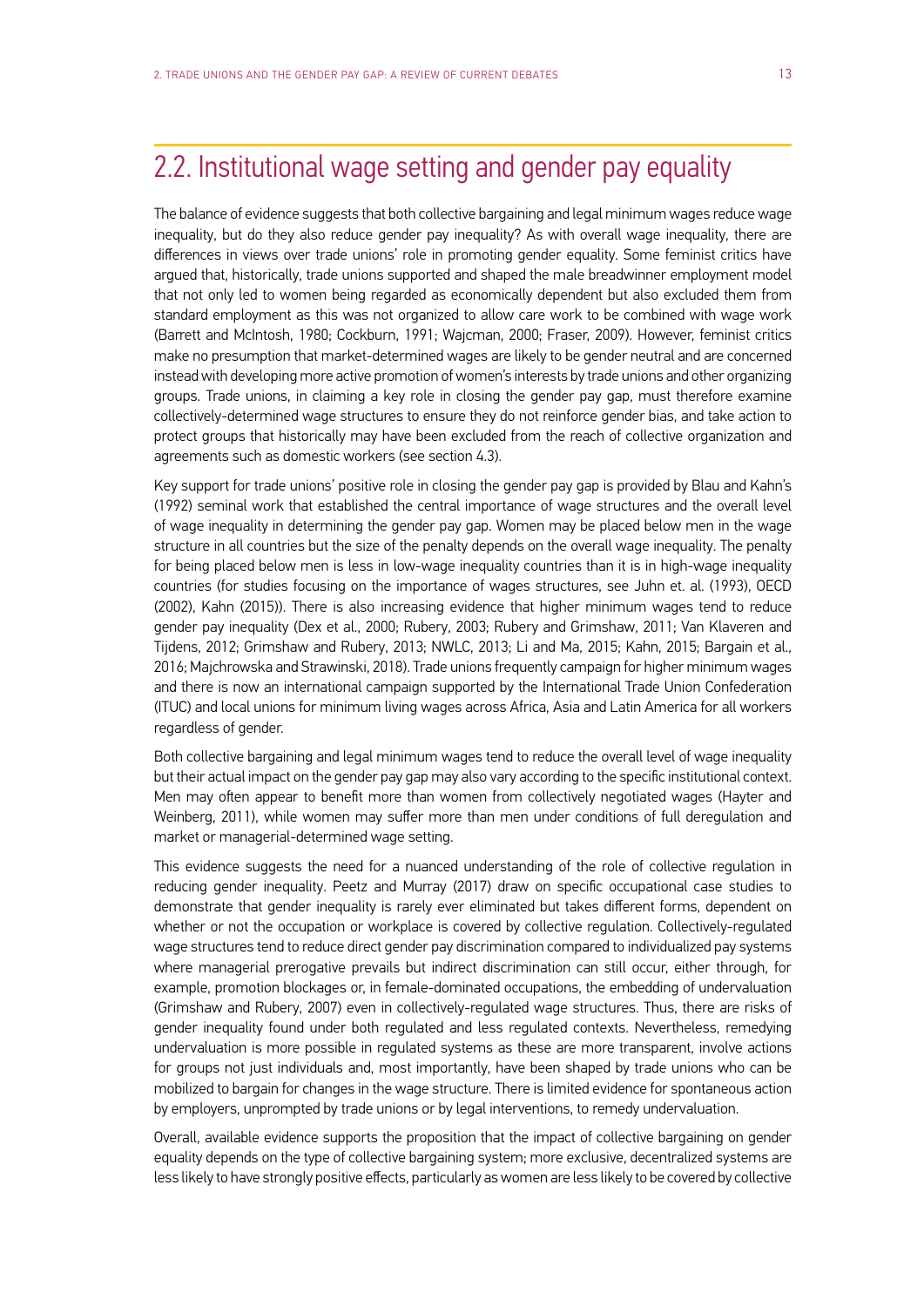regulation (see Card et al., 2004 on the UK, the US and Canada). Furthermore, different employment relations systems have different legacies: recent research has found that there are still strong legacies of the male breadwinner model in Germany's collectively-regulated wage structure (Schäfer and Gottschall, 2015), while in Sweden women in lower skilled jobs tend to benefit from the legacy of strong concerns with equality, evident in a relatively high wage floor (Mandel and Shalev, 2006; Mandel and Semyonov, 2009; Mandel, 2012). However, Sweden, along with many Eastern European countries (see section 4.2), has tended to pay relatively low wages to those employed in higher skilled jobs in the public sector, where many of the higher educated women are concentrated in advanced countries (Rubery, 2013; Burchell et al., 2014). These examples all suggest that the most urgent problems to be addressed in each country may vary quite considerably and that different strategies may be needed for women with different labour market characteristics.

Implementing equal pay for work of equal value also depends on collective bargaining groups. It can be easier to achieve when there is one bargaining group covering all workers, including men and women, than when there are a range of bargaining groups. These bargaining groups often represent workers that historically have enjoyed different degrees of trade union power and are likely to be either male- or female-dominated. However, it may sometimes also be difficult and risky for trade unions to accept major changes in wage structures, including those related to equal pay. The study by Joan Acker (1989) of comparable worth implementation in Oregon in the United States, revealed that managers were planning to use initiatives to address the gender pay gap – through, for example, comparable worth job evaluation schemes – to limit trade union rights to shape wage policy in the future on the grounds that the new gender-neutral pay and grading systems must not be distorted by collective interventions. Likewise, in a recent case in Finland, trade unions were reluctant to agree to a government plan to compare gender pay differences in local government across separate bargaining groups due to fears of the impact on future bargaining possibilities so that an integrated grading and pay structure across all job categories could not be realized (see Koskinen-Sandberg, 2016, 2017).

There are also problems concerning who should pay for implementing equal pay for work of equal value. To remedy undervaluation of different types of work there may need to be some redistribution of resources. Trade unions in the "Justice for Janitors" case in the US (Erickson et al., 2002) recognized that the suppliers of cleaning services could not afford to pay out of their low-priced contracts so they targeted the clients of the cleaning companies to persuade them to pay more to the contractors and thus to the workforce. Likewise, when low-paid jobs such as care work are found either in the public sector or in private firms contracted to the public sector, then it is society through taxpayers that need to pay a fairer price for the care services provided. Trade unions in some contexts have been able to negotiate additional equality funds to implement equal pay but where funds are tight it may be the other workers in the bargaining group who may be expected by management to accept downgraded or frozen pay. Similar problems underpinned the difficulties of implementing a single status agreement for local authority workers in the UK in a context of squeezed overall budgets (Deakin et al., 2015; Fredman, 2013). Thus, implementing equal pay for work of equal value is even more difficult in a context where there is limited political will to redistribute towards the low-paid or women in particular.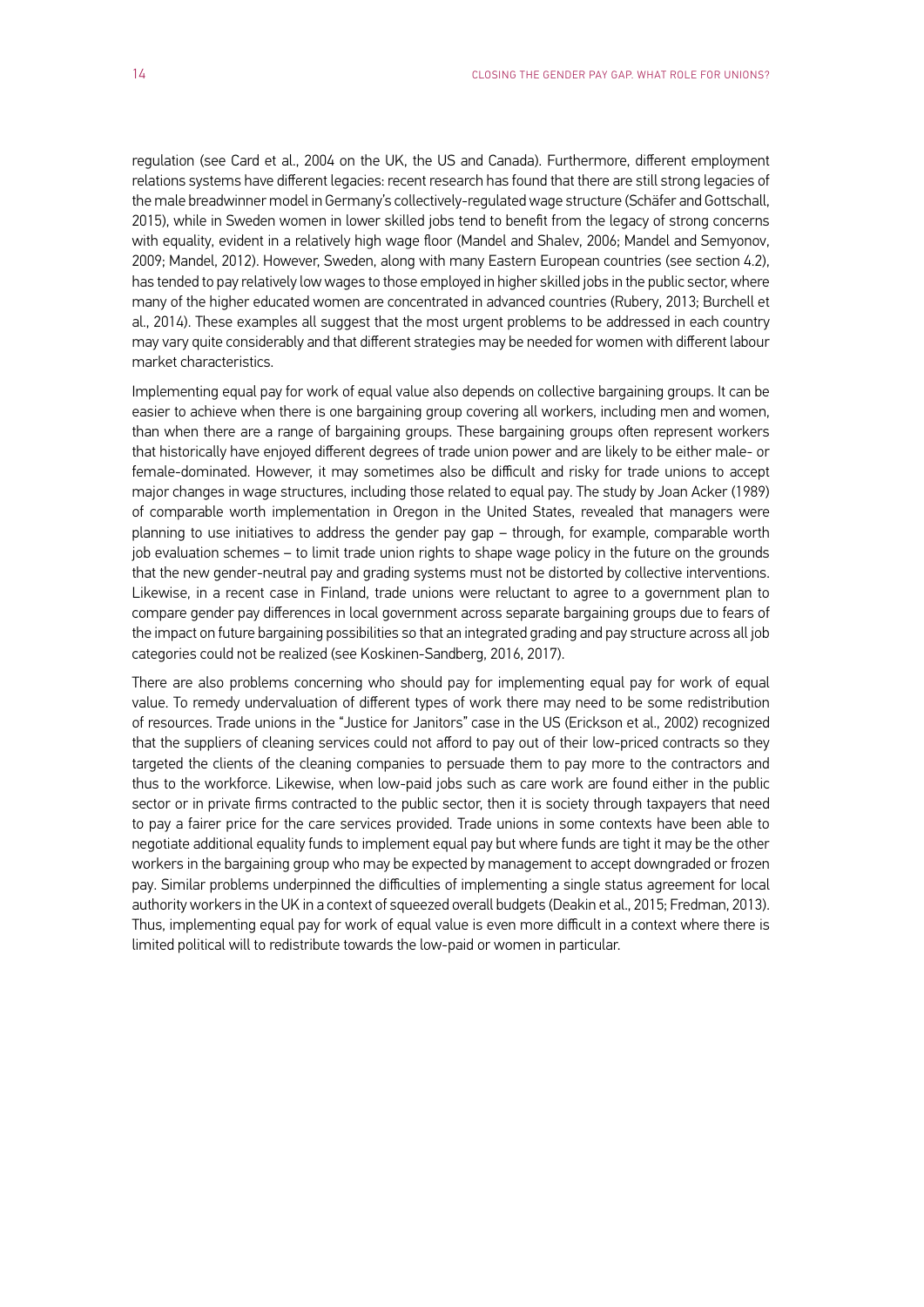## <span id="page-16-0"></span>**3.** A framework for trade union action in closing the gender pay gap

The framework proposed here explores how trade unions can contribute to closing the gender pay gap through a dual strategy of promoting inclusive labour markets and pursuing specific gender equality policies. This places trade unions at the centre of actions to close the gender pay gap as market-based employment relations lead to neither inclusive nor gender equal labour markets. This dual framework requires the mainstreaming of both inclusivity and equality throughout trade union policies and actions. It is thus not a description of current practices but a statement of potential trade union contributions towards closing the gender pay gap.

### 3.1. Inclusive labour markets and gender equality: a dual strategy

The framework identifies the interactions between inclusivity and gender equality in two stages. First, table 2 identifies the key characteristics of inclusive versus exclusive wage-setting systems and suggests how more exclusive systems may have negative impacts for gender equality. Exclusive systems can be considered to include those systems i) where wage setting is primarily by managerial prerogative and ii) where trade union and collective bargaining influence is confined to more advantaged and male groups. For the labour market to be inclusive, it matters not only that collective bargaining covers a wide range of groups and sectors but also that inter-sectoral and inter-firm differentials are narrow. Enterprisebased wage inequality was found in the ILO's 2016/17 global wage report (ILO, 2017) to be a significant issue but one that varies considerably across countries, with lower inequality between enterprises where collective bargaining is more comprehensive, as in the Scandinavian countries of Norway and Sweden. In contrast it is high in Eastern European member states, developing and emerging economies and in the United States where the growing use of outsourcing appears to be a factor (Barth et al., 2014). This effect may be particularly problematic for women as they dominate typical outsourced activities such as cleaning, catering and human resource services. Although there are overall characteristics of inclusive systems, it is important to recognize that different countries may prioritize different aspects so that there are different routes to more inclusivity (ox 1).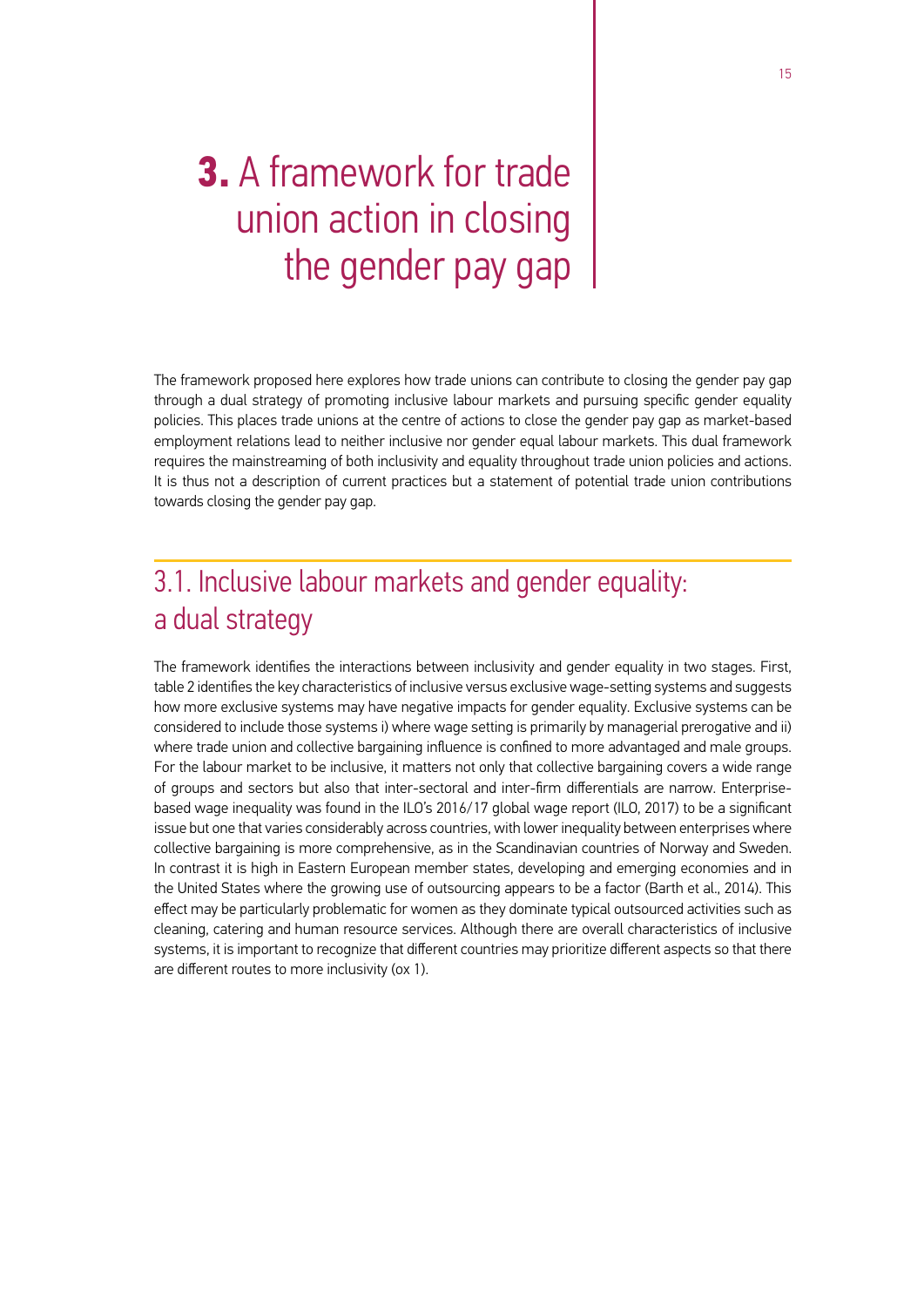| <b>CHARACTERISTICS</b><br>OF WAGE-SETTING<br><b>INSTITUTIONS</b> | <b>INCLUSIVE</b><br><b>WAGE SETTING</b>                                                                                                                                                                           | <b>EXCLUSIVE</b><br><b>WAGE SETTING</b>                                                                                                                                                             | <b>RISKS TO GENDER</b><br>EQUALITY ASSOCIATED<br><b>WITH EXCLUSIVE SYSTEMS</b>                                                                       |
|------------------------------------------------------------------|-------------------------------------------------------------------------------------------------------------------------------------------------------------------------------------------------------------------|-----------------------------------------------------------------------------------------------------------------------------------------------------------------------------------------------------|------------------------------------------------------------------------------------------------------------------------------------------------------|
| <b>Trade union</b><br>organizational coverage                    | • High density and<br>coverage of non-<br>traditional groups,<br>including women                                                                                                                                  | • Low overall density<br>and/or concentrated in<br>traditional/male groups                                                                                                                          | • Women dominate<br>excluded groups<br>reinforcing gender and<br>class inequalities                                                                  |
| <b>Collective bargaining</b><br>coverage                         | • Either high voluntary<br>coverage or high<br>coverage through legal<br>extension                                                                                                                                | • Low voluntary<br>coverage<br>• Limited or no use of<br>legal extension                                                                                                                            | • Women at higher risk<br>of employment in non-<br>covered sectors or<br>companies                                                                   |
| <b>Collective bargaining</b><br>coordination                     | • High level of multi-<br>employer bargaining<br>and coordination<br>• High but relatively<br>uniform sectoral<br>minima                                                                                          | • Limited multi-employer<br>bargaining<br>• Decentralization<br>of negotiation or<br>implementation of<br>collective agreements<br>• CBAs not extended<br>• High wage inequality<br>between sectors | • Wide differentials<br>between sectors<br>and firms may<br>disadvantage women<br>particularly if female-<br>dominated sectors are<br>less organized |
| Legal minimum wages                                              | • Extensive coverage<br>including e.g.<br>dependent self-<br>employed, domestic<br>workers<br>• High minimum/living<br>wage minimum with<br>guaranteed upgrading<br>in line with inflation or<br>average earnings | • Excluded groups and/<br>or evasion through<br>non-standard contracts<br>• Low minimum rate,<br>below living wage<br>and no guaranteed<br>upgrading                                                | • No or low minimum<br>wage rates and<br>excluded groups<br>likely to disadvantage<br>women                                                          |

Table 2. Characteristics of inclusive and exclusive labour markets

Complementary policies and strategies may be needed to deliver an inclusive and relatively equal wage structure. Wage transparency is perhaps the first vital complementary policy to facilitate fair pay comparisons and constrain managerial prerogative in pay setting. Wage setting also needs to have a pro low-wage work orientation,<sup>5</sup> to achieve a minimum wage compatible with living wages, even if this strategy may also need to take into account problems of enforceability (Rani et al., 2013) and avoid too rapid or too large changes to enable a smooth adjustment without job loss. To reduce incentives to outsource work to cheaper suppliers, action may also be needed to promote socially-responsible outsourcing (ILO, 2008). This may be best achieved, as in the "Justice for Janitors" campaign in the United States, by trade unions seeking to persuade clients to pay higher fees for contracted janitorial services<sup>6</sup> rather than focusing on the immediate employer of the service staff (Erickson et al., 2002). Policies to integrate the public sector into general wage-setting practices are also important due to women's dominance in public services: in practice, this means either setting public-sector wages by collective regulation or through an institutionalized link to average earnings growth to prevent public-sector pay from being used to adjust macroeconomic imbalances (see case study 4.2 below).

<sup>5 –</sup> It comes without saying that this should not come at the expense of other types of CBAs.

<sup>6 –</sup> http://justiceforjanitors.ca/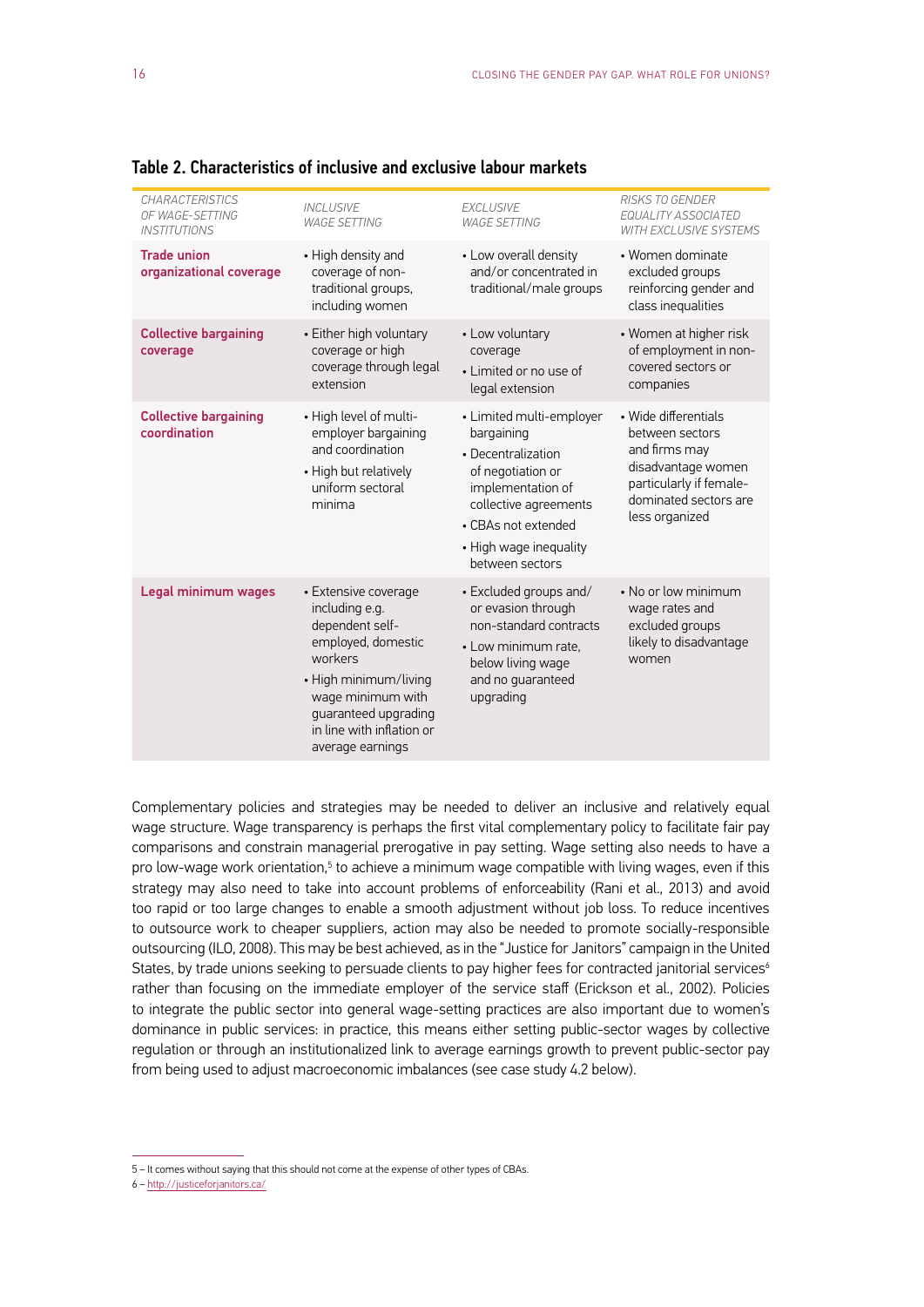#### Box 1. Varieties of routes to inclusive labour markets

Different countries and industrial relations systems have taken different routes towards more inclusive labour markets. For example, Nordic countries tend to be less dependent on legal measures due to high trade union membership and high voluntary collective bargaining coverage. Other countries – for example Portugal or France – are more dependent on legal measures, in particular extension mechanisms in Portugal and a high minimum wage in France. Similarly, Latin American countries in the pink tide (Filgueira and Martínez Franzoni, 2017) reduced inequality through raising minimum wages and extending both legal minimum wages and collective bargaining coverage. These different routes may result in different degrees and forms of inclusivity but the transfer across these path-dependent routes to greater inclusivity is not necessarily easy.

However, the promotion of inclusive wage-setting institutions is not in itself sufficient to eliminate embedded discrimination, which requires explicit measures to develop a more gender-equal system of reward. Table 3 provides the second part of our framework by outlining the various specific practices that can be deployed to identify and remedy gender pay discrimination, namely action to raise the wage floor to help revalue many areas of women's employment, negotiating and implementing a gender-sensitive system of job grading, undertaking gender pay audits and acting on the basis of the audits to take measures to close the gender pay gap. Importantly it also identifies how their impact may be enhanced by more inclusive wage systems and reduced by more exclusive systems. The first strategy involves revaluing female-dominated occupations and segments through, for example, raising minimum wage rates or establishing opportunities for wage progression. In exclusive labour markets, such moves might be undermined by ripple effects to restore differentials between low and high wage workers, thereby potentially reducing the real wage impact on low-paid workers due to wage inflation. Similarly the second strategy, that of developing and implementing non gender-biased job evaluation schemes is more likely to be effective where differentials between grades are not too wide; gender equality law often limits rights to equal pay for work of equal value, not to pay proportional to value,<sup>7</sup> so that large differentials between male-dominated and female-dominated grades may be legal even where differences in the value of the work are marginal. This issue is explained by Fredman (2013) as follows: *A […] problem arises when a woman is doing work which is admittedly of lower value than the men, but her pay is disproportionately low relative to the difference in value. Equal pay legislation only requires that "likes" should be treated "alike". There is no requirement that men and women be treated appropriately according to their difference. This leaves the law powerless to address the common situation in which a woman is doing work which is admittedly of less value than that of a man, but the difference in pay is disproportionately large relative to the difference in value. A claim lies only in extreme cases, where the woman is doing work of greater value but is paid less* (op. cit. 43).

In exclusive labour markets, raising women's internal pay grading could lead to outsourcing of female jobs to cheaper providers. As individualized pay setting has become more common and job evaluation has fallen out of fashion (only frequently used by six European countries in the private sector according to Veldman (2017)), gender pay initiatives have shifted to the third strategy and gender pay audits (see Veldman 2017 for a review of pay reporting and auditing requirements in Europe) and pay reporting have become more widespread. These pay reports or audits have been argued to be more effective when trade unions are involved in monitoring and scrutiny (Chicha, 2006). Where pay systems are transparent, the causes of gender pay differences can be identified more easily than when pay is individualized and market-based.

<sup>7 –</sup> Ontario has at times provided for the possibility of adjustments to undervalued jobs done by women using the principle of proportionality to male earnings in jobs that do not necessarily have exactly the same value. However, overall this approach is rare (Rubery and Koukiadaki, 2016).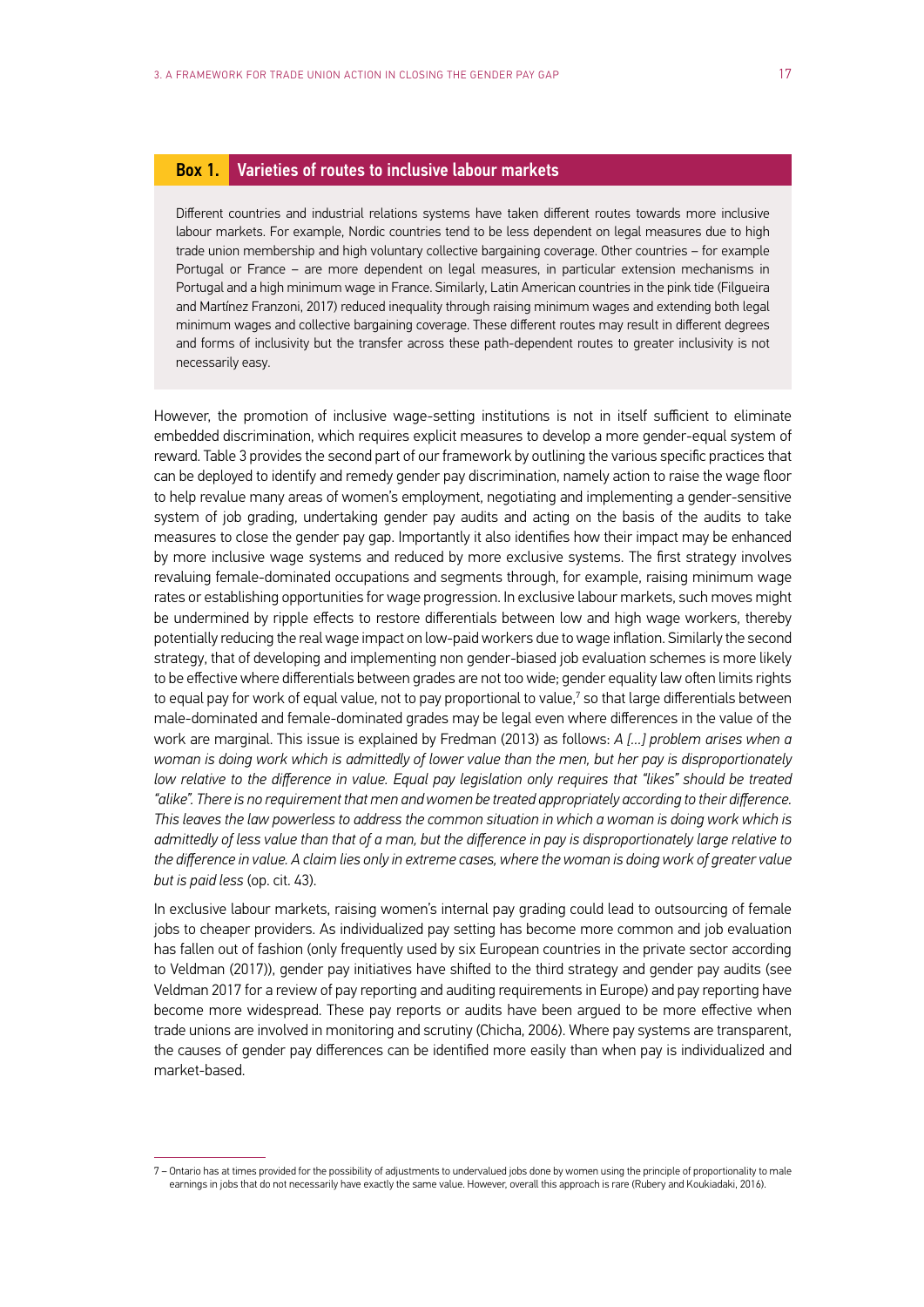Inclusive labour markets in fact provide different forms of support for both low- and high-skilled women. For the low-skilled, inclusive markets provide equality through relatively high common minimum wages. In contrast, in exclusive wage systems there may be strong variations in the wage floors set between strongly-organized male-dominated sectors and weakly-organized female-dominated sectors. Alternatively, there is the risk that both men and women in low-skilled jobs are poorly protected, resulting in more gender equal pay but only due to both groups being low-paid. For the higher-skilled, pay based on job grading rather than individualized pay may limit wage inequalities at the top end of the labour market, which should reduce the gender pay gap among the higher-skilled.

Evidence from an ETUC survey in 2014 (Pillinger, 2014) reveals the strategies used by trade unions to respond to the dual agenda of inclusive labour markets and specific gender equality measures (see table 4 and also ILO (2019) for the results of a global survey on the role of trade unions in wage setting for gender equality). Overall action in relation to pay is stronger with respect to inclusive labour markets, particularly in seeking pay increases for low-paid workers (30% of European confederations and federations that engage in gender equality bargaining) and less strong on specific equality measures with only 21% having agreements dealing with the valuation of women's work or job evaluation (table 2). Briskin (2014) has also noted that the impact of austerity has made it less likely that trade unions would prioritize specific gender pay actions over what might be considered the wider issues of low pay.

|                                                | EUROPEAN CONFEDERATIONS AND FEDERATIONS |
|------------------------------------------------|-----------------------------------------|
| <b>Reconciliation of work/family life</b>      | 49%                                     |
| <b>Training and career development</b>         | 38%                                     |
| Pay increases low-paid workers                 | 30%                                     |
| Low pay of women in female-dominated sectors   | <b>20%</b>                              |
| Transparency in pay systems/job classification | 26%                                     |
| Pay surveys/pay audit                          | 23%                                     |
| Job evaluation/low value of women's work       | 21%                                     |
| Gender sensitivity in performance pay          | 4%                                      |
| <b>Other</b>                                   | 11%                                     |

#### Table 3. Collective agreements to reduce pay inequalities between women and men

Source: based on Table 4 Pillinger (2014)*<sup>8</sup>*

Most gender-specific bargaining focused on work-life balance issues and on training and careers. This type of bargaining represents important complementary activities to explicit gender equality pay measures. Thus there is a need for bargaining aimed at ensuring gender-equal access to employment and at supporting working parents, by addressing working time, work-life balance, shared parental care responsibilities, access to childcare services, the motherhood pay gap, etc. These types of actions are not the main focus of this paper but it is worth noting that inclusive wage systems facilitate these complementarity policies. For instance narrower wage inequalities reduce the pay penalties women face if they change jobs to achieve more family-friendly working time. It also makes it more likely that fathers will take up parental leave options as most paid parental leave has an earnings cap, which in exclusive systems often falls well below men's average earnings.

<sup>8 –</sup> The percentage of low-paid women in female-dominated sectors has been adjusted downwards from 26% to 20% to correct an error in the original table.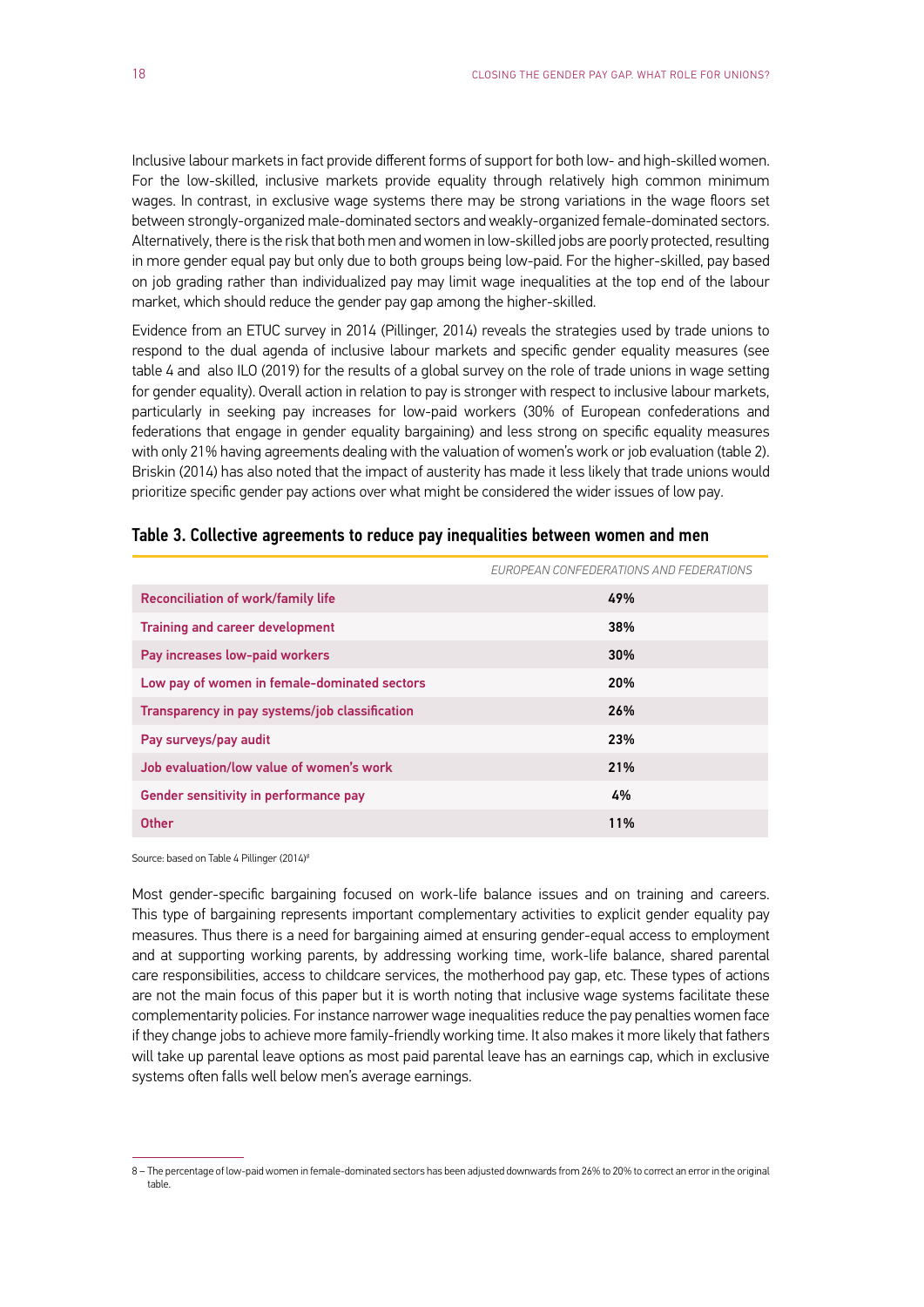|   | v |
|---|---|
| ۰ |   |
|   |   |
|   |   |
|   |   |
|   |   |

<span id="page-20-0"></span>

| Table 4. Potential effectiveness of gender equality policies within inclusive versus |  |  |  |
|--------------------------------------------------------------------------------------|--|--|--|
| exclusive labour markets                                                             |  |  |  |

| <b>GENDER WAGE POLICIES</b>                                        | INCLUSIVE LABOUR MARKET CONTEXT                                                                                                                                                                                                                                        | EXCLUSIVE LABOUR MARKET CONTEXT                                                                                                                                                                                                  |
|--------------------------------------------------------------------|------------------------------------------------------------------------------------------------------------------------------------------------------------------------------------------------------------------------------------------------------------------------|----------------------------------------------------------------------------------------------------------------------------------------------------------------------------------------------------------------------------------|
| <b>Revaluation of female-</b><br>dominated occupations/<br>sectors | • Upward revaluation achieved through<br>high minimum wage standards<br>across all sectors                                                                                                                                                                             | • Strong ripple effects to restore pay<br>differentials for stronger groups limits<br>revaluation                                                                                                                                |
| Gender-sensitive job<br>evaluation                                 | • Reduces market pressures on the<br>use of job-graded pay as external<br>pay differentials not as large as under<br>exclusive systems<br>• Narrower differentials between job<br>grades/skill levels reduces costs of<br>being graded below male-dominated<br>jobs    | • Strong market pressures on internal<br>pay scales if external differentials are<br>wide<br>• Wider internal differentials between<br>grades increases costs of low grading                                                     |
| <b>Gender pay audits</b>                                           | • Main source of wage differentials<br>should be differences between job<br>grades not within job grade variance<br>• Pay differentials between externally<br>mobile/non-mobile workers should<br>be lower<br>• More transparency enables more<br>effective monitoring | • Wider differentials between and within<br>genders and these are linked to<br>"market" value not only job grade<br>• Limited transparency (e.g. focus only<br>on average gender pay gap) reduces<br>effectiveness of monitoring |

### 3.2. Potential for trade union action at different levels

A third dimension to the framework is the scope for trade union actions at different levels - international, national, sectoral and company - aimed both at inclusivity and gender pay equality (table 5). These different levels of activity may often be complementary and action at the international level may stimulate national or local actions, or local action may lead to national or international initiatives (see 4.1). We focus on actions related to wage setting within formal employment although promotion of formalization may be a prior necessity to bring excluded groups of women within the scope of wage-setting activities (see section 4.3). Continuing the dual approach, we distinguish actions promoting inclusive labour markets from those explicitly promoting gender equality. Actions considered include not only those within trade unions' standard collective bargaining remit but also those aimed at promoting legal employment standards and campaigns for complementary policies.

At the international level, trade unions are contributing to developing inclusive labour markets in three main ways: through actions to promote new labour standards at a global (ILO) or regional (EU, United States–Mexico–Canada Agreement, etc.) level; through the expanding use of General Framework Agreements (GFAs) with Multinational Enterprises (MNEs); and through campaigns for actions to protect human rights, reduce poverty and ensure access to social and employment protections for all workers. These inclusive labour market actions have parallels in gender equality initiatives, for example inserting gender equality clauses in GFAs, promoting new gender equality labour standards such as the ILO's domestic workers convention or campaigning for wider gender mainstreaming of policies and programmes.

At the international level, trade unions primarily contribute to the development and monitoring of ILS that address the issue of equal pay (e.g. C100 on equal remuneration), broader non-discrimination (e.g. C111 on non-discrimination) or issues that are particularly relevant for female workers (e.g. C189 on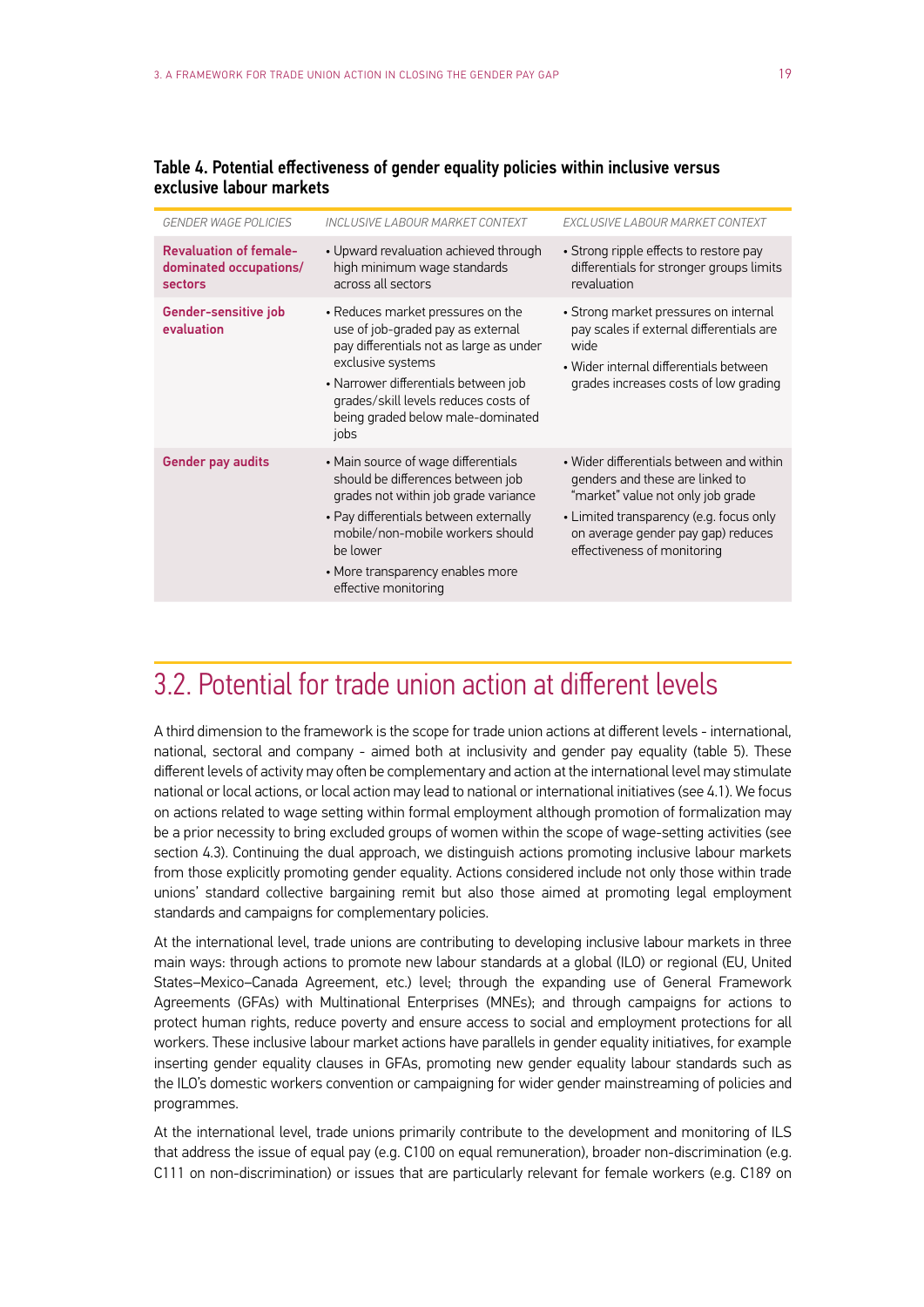

Domestic Workers). See also ILO (2019a) for a discussion of ILS on the issue of equal pay and the role of trade unions regarding wage setting for gender equality.

Overall, the international record of trade unions is stronger on inclusivity and is currently being strengthened by global wage campaigns and the textile sector's Action, Collaboration and Transformation (ACT) initiative<sup>9</sup> aimed at setting a wage floor sufficient to meet living costs (see 4.1). The objective is both to influence MNEs' purchasing and pricing policies at the international level and strengthen sectoral social dialogue in sourcing countries. However, although many GFAs include commitments to ILO Conventions on gender pay equality, challenges have been raised regarding actual implementation and enforcement. Nevertheless, the rise of GFAs and some indications of their increasing spread into female-dominated industries suggest these may be a more important lever in the future for closing the gender pay gap.<sup>10</sup>

Research suggests that international initiatives on global supply chains are more effective when followed up at national, sector and/or local levels (Locke et al., 2007). National level policies with the most impact include extending and coordinating collective agreements around relatively high minima, establishing better or new employment standards related to wages and national campaigns to pay living wages or extend social protection. National initiatives shape the possibilities for gender equality action including mandated gender equality bargaining (see box 2). Trade unions are also engaged in broader gender equality laws including for example: campaigns for the right to take cases on the basis of undervaluation,

<sup>9 –</sup> https://www.business-humanrights.org/en/industriall-garment-brands-form-act-action-collaboration-transformation-initiative-to-addressliving-wages

<sup>10 –</sup> See https://www.ilo.org/global/about-the-ilo/how-the-ilo-works/departments-and-offices/governance/dialogue/WCMS\_651368/lang--en/ index.htm for the discussion at the ILO on cross-border social dialogue, encompassing the issue of GFAs.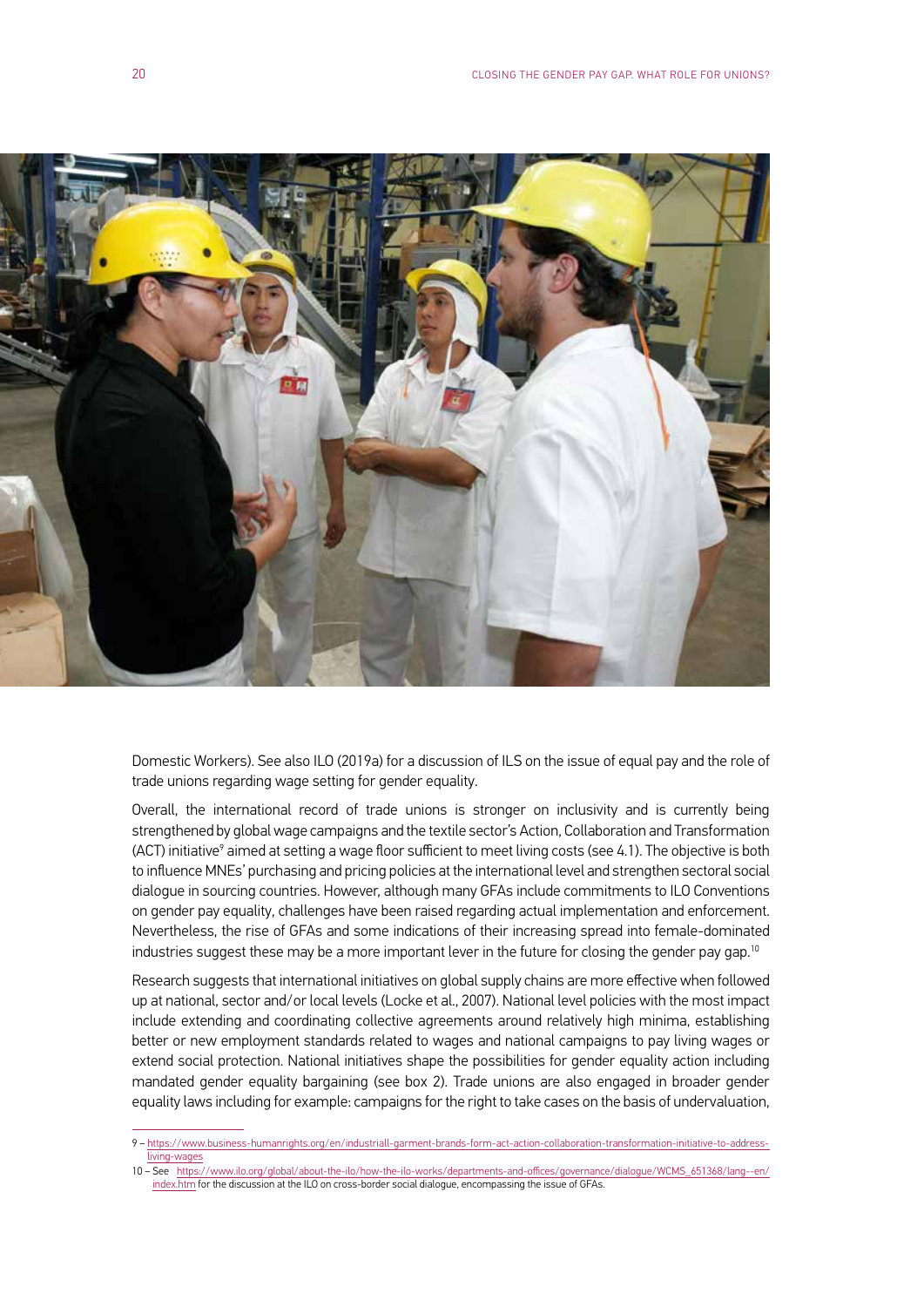not dependent on a male comparator;<sup>11</sup> policies on gender duty (Hepple, 2014) to promote gender equality in public organizations or all organizations;<sup>12</sup> the new global campaign supported by trade unions and NGOs on childcare;<sup>13</sup> work life balance policies;<sup>14</sup> leave arrangements (see Berg and Piszczek, 2014 on the United States); or social protection for carers and domestic workers.<sup>15</sup>

#### Box 2. Mandated equality bargaining

Mandating equality bargaining on gender issues may be a necessary step to bring both employers and trade unions to the table but so far this has occurred in only a small number of countries and even in these the impact is highly variable.

Equality bargaining has been mandated in France since 2006 but has had much stronger effects since the 2012 introduction of a 1% payroll fine for non-compliance with a legal obligation to adopt a gender equality plan or to reach a collective agreement on gender equality: the share of large companies including gender equality clauses rose to 80% in 2015 from 12% in 2011 (based on Pillinger et al., 2016).

In contrast, in Belgium despite strong mandated equal pay measures, including mandated bargaining on gender-sensitive job evaluation, so far there has been limited impact (Veldman 2017). For example, no Works Council has appointed a "gender mediator" to hear individual pay discrimination complaints following 2012 legislation, in part due to the current austerity policy and the infrequent use of job evaluation in Belgium.

This contrasts with the situation in **Sweden** which does not have mandatory pay auditing but only a general encouragement of social partners to engage in equality bargaining. However, the impact is greater as most sectoral agreements usually contain rules on gender pay auditing (Veldman, 2017).

A 2016 Labour Reform in Chile to strengthen collective bargaining has identified new themes (e.g. occupational health and safety, the gender wage gap, elimination of gender discrimination, labour and sexual harassment, and the underrepresentation of women in managerial positions) that could be bargained collectively (Sjöberg, 2017). This initiative is needed as the gender pay gap is among the largest in the world.

The significance of the sectoral level depends upon the industrial relations system. Where minimum wages vary greatly between sectors, one trade union strategy can be to seek to extend sector minimum protections to outsourced workers (see 4.2 below). Trade unions can also play an important role in monitoring legally-binding standards – whether collectively-agreed or legal in origin – including gender equality standards. Gender equality bargaining may be most effective at sector level; sector-wide job grading on the basis of a gender-sensitive grading scheme is less demanding on trade union resources than company by company implementation and should provide opportunities to raise overall pay for undervalued female occupations. Where trade union organization is weak, they may need to consider supporting new forms of organizing workers in female-dominated sectors. With respect to the public sector, it may be particularly important to regulate outsourcing of public-sector jobs to the private sector in countries where private-sector minimum wages are low (see 4.2). The public sector is fertile ground for gender equality initiatives, whether the development of gender-sensitive job grading (due to the wide reach of the grading systems in many countries), implementing a gender duty to promote equality, improving support to working parents or engaging trade unions in scrutiny of gender pay audits.

Similar actions can be undertaken at the company or workplace level but more resources are needed to achieve a comparable macro-effect. However, in some contexts—for example where company bargaining

<sup>11 –</sup> Trade unions campaigning in Australia to clarify if they can continue to make cases on the basis of undervaluation not male comparators https://www. heraldsun.com.au/news/national/actu-secretary-sally-mcmanus-has-told-sky-news-the-gender-pay-gap-can-be-alleviated-if-historicallylowearning-sectors-such-as-childcare-are-given-greater-societal-value-and-respect/video/3eab2e90213710e6d8aa11c20c8e5917

<sup>12 –</sup> The Canadian Labour Congress has campaigned for a more proactive less litigious approach to equal pay https://www.cbc.ca/news/politics/ budget-pay-equity-cost-1.4549789 and trade unions played a key role in seeing off the threat to the abolition of the public-sector equality duty in the UK. https://touchstoneblog.org.uk/2013/09/the-good-the-bad-and-the-ugly-of-the-equality-duty-review/

<sup>13 –</sup> http://www.wiego.org/social-protection/workers-organizations-call-quality-public-child-care-services

<sup>14 –</sup> EPSU's campaign to get the EU's work life balance directive passed into law https://www.epsu.org/article/etuc-women-s-committee-meetdiscuss-future-gender-equality

<sup>15 –</sup> Campaigns for protections including social protection for domestic workers https://www.ituc-csi.org/IMG/pdf/unwomen\_iutc\_factsheets.pdf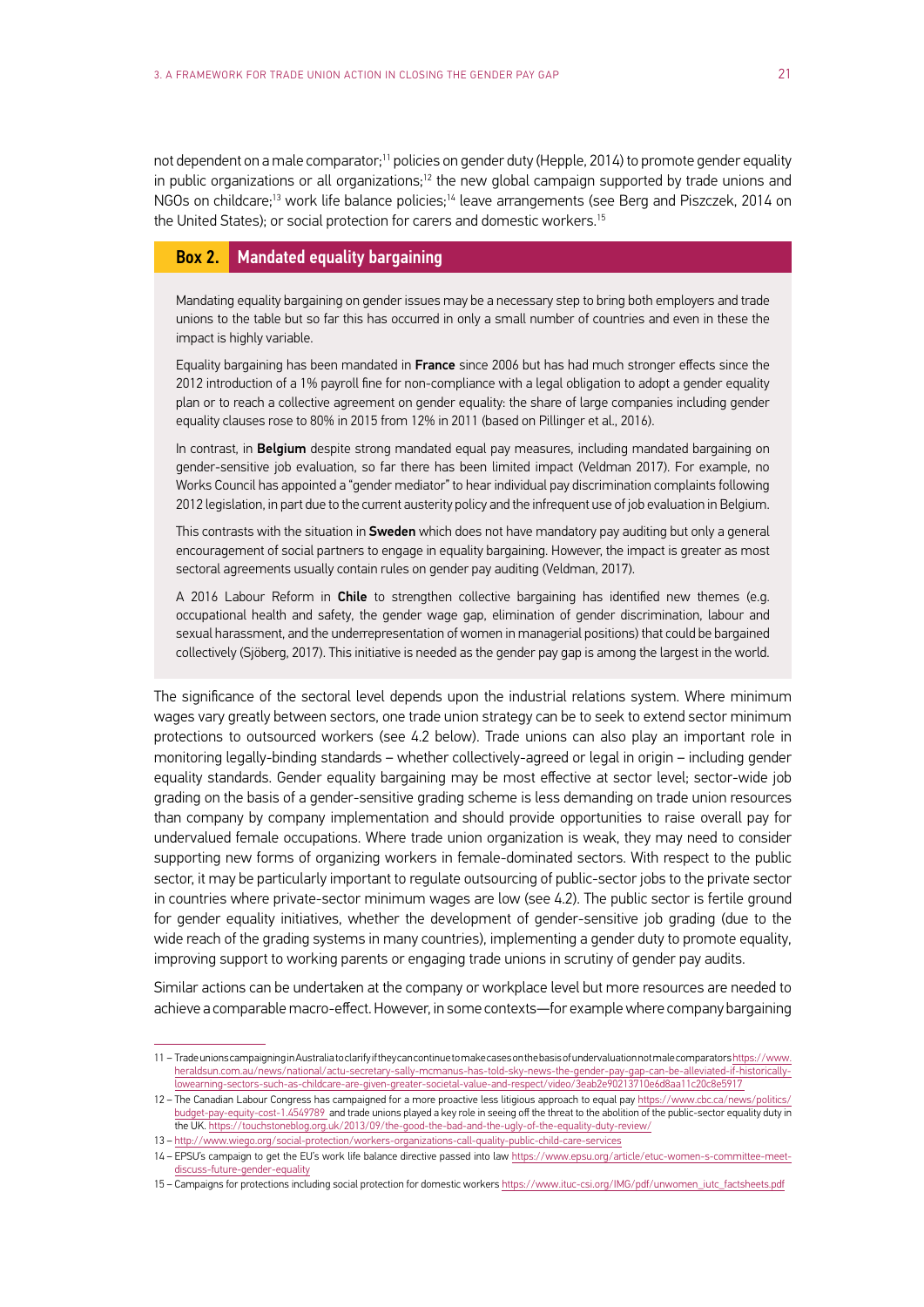is the norm or favoured over weak sectoral bargaining or where gender pay audits at the company level are mandatory—scrutiny and action at a company or workplace level is essential. Where job structures vary significantly between firms, gender-sensitive job grading may also need to be agreed at the company or workplace level. Access at the company level is also important for monitoring implementation of actions taken at international, national or sectoral levels.

| <b>INCLUSIVE ACTIONS</b>                                                                                                                                                                                                                    | <b>GENDER EQUALITY ACTIONS</b>                                                                                                                                                                                                                                   |  |  |
|---------------------------------------------------------------------------------------------------------------------------------------------------------------------------------------------------------------------------------------------|------------------------------------------------------------------------------------------------------------------------------------------------------------------------------------------------------------------------------------------------------------------|--|--|
| <b>INTERNATIONAL</b>                                                                                                                                                                                                                        |                                                                                                                                                                                                                                                                  |  |  |
| $\cdot$ GFAs<br>• International standards<br>• Human rights/global living wage campaigns                                                                                                                                                    | • Gender clauses in GFAs<br>• Gender specific equality standards<br>• Gender mainstreaming/work-family policy<br>campaigns<br><b>NATIONAL</b>                                                                                                                    |  |  |
| • Rights to extend CBAs/coordinated bargaining<br>• Improved NMWs and common high minima in CBAs<br>• Campaigns to limit high pay/to establish living<br>wages/to extend social protection                                                  | • Mandated equality bargaining<br>• Campaigns to facilitate equal pay claims<br>• Campaigns for work-life balance and care policies                                                                                                                              |  |  |
| <b>SECTORAL</b>                                                                                                                                                                                                                             |                                                                                                                                                                                                                                                                  |  |  |
| • Extension of CBA in sector/along supply chain<br>• Bargaining to improve low wages<br>• Institutionalized wage setting for all sectors<br>including the public sector<br>• Monitoring of legal and collective standards<br>implementation | · Bargaining on sector-wide gender-sensitive job<br>grading<br>• Implementing/improving upon mandated work-life<br>balance and care policies<br>• Organizing excluded women workers<br>• Monitoring of legal and collective equality standards<br>implementation |  |  |
| <b>COMPANY/WORKPLACE</b>                                                                                                                                                                                                                    |                                                                                                                                                                                                                                                                  |  |  |
| • Bargaining to improve low wages<br>• Protection of standards along the supply chain<br>• Monitoring of legal and collective standards<br>implementation                                                                                   | • Implementation of company-specific non-gender<br>biased job grading<br>• Scrutiny of gender pay audits/development of<br>holistic gender policies<br>• Monitoring of legal and collective equality standards<br>implementation                                 |  |  |

#### Table 5. Implementing the dual strategy at different levels of action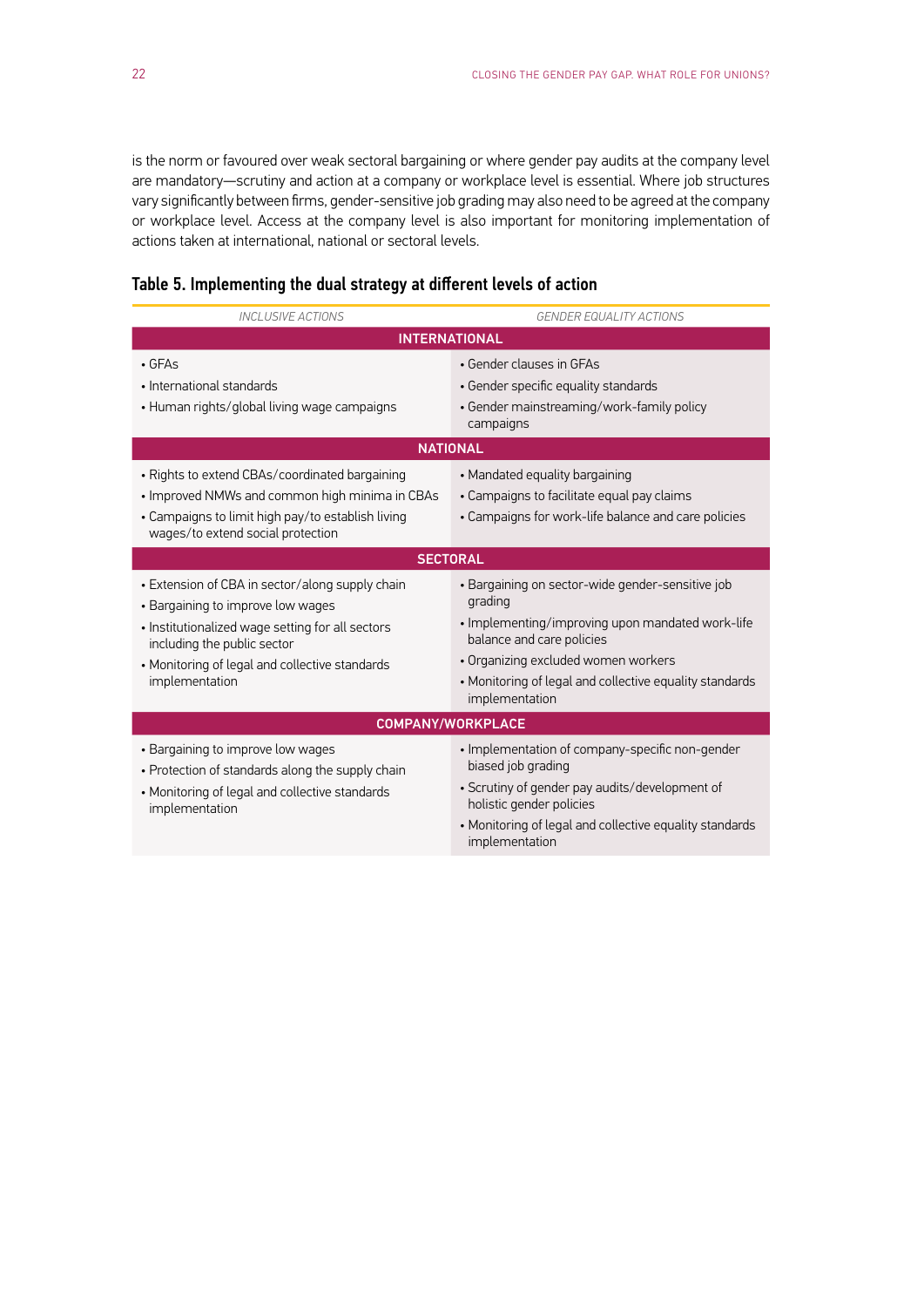## <span id="page-24-0"></span>**4.** Applying the framework: inclusive labour markets and gender pay equality

This section draws on extant literature and reports to provide examples of how trade unions have been promoting inclusive labour markets and gender equality in ways which may help to close the gender pay gap. We focus our examples on three types of actions: extending protections down the supply chain; guarding against the undervaluation of women's work in public services; and extending and improving the wage floor for female workers. Examples are primarily drawn from Asia, Europe and Latin America.

### 4.1. Protecting women along global supply chains

The concentration of women at the very end of global supply chains, where regulations are likely to be weakest and competitive pressures strongest, is contributing to the gender pay gap. Women not only often occupy positions at the bottom of the supply chain pay and employment hierarchy (Barrientos, 2007) but also in global supply chains face the dual jeopardy of undervaluation of their work within the supply chain and discrimination relative to men within the workplace. Coordinated action is needed to improve pay and working conditions in female-dominated supply chain segments which span international systems of regulation and often suffer from a "governance deficit" (Gereffi and Mayer, 2004; Pickles, 2013; ILO, 2016).16 The spread of GFAs should in principle provide a starting point for trade union action to remedy this situation but not only are GFAs still relatively few in number, they are still disproportionately skewed towards male-dominated industries in Europe rather than developing countries where they would have greatest effect. Furthermore, implementation of GFAs matters as they are only likely to benefit women workers if local legal minimum wage standards are relatively high and if there are local trade unions present that have an understanding of and commitment to gender equality issues. Nevertheless, the rise of GFAs and some indications of their increasing spread into female-dominated industries suggest these may be a more important lever in the future for closing the gender pay gap.

#### **L** Multi-level trade union actions

Protecting female workers within a supply chain often requires multi-level actions. Pressures to improve working conditions may emerge from new ILS or collective agreements at an international level but these are found to be most effective when supported by the local state and trade unions (Locke et al., 2007). Some campaigns may start at the local level, driven by specific incidences of exploitation, but may need to be developed and enforced at a national or international level. To explore these issues further we examine actions in turn at the international, national and sectoral and local levels.

<sup>16 –</sup> See [https://www.ilo.org/global/about-the-ilo/how-the-ilo-works/departments-and-offices/governance/dialogue/WCMS\\_651368/lang--en/](https://www.ilo.org/global/about-the-ilo/how-the-ilo-works/departments-and-offices/governance/dialogue/WCMS_651368/lang--en/index.htm) [index.htm](https://www.ilo.org/global/about-the-ilo/how-the-ilo-works/departments-and-offices/governance/dialogue/WCMS_651368/lang--en/index.htm) for the most recent ILO discussion on the issue in the framework of the tripartite meeting of experts on cross-border social dialogue, including the relevance of international instruments, such as the ILO Tripartite Declaration of Principles concerning Multinational Enterprises and Social Policy (MNE Declaration), the UN Guiding Principles on Business and Human Rights and the OECD Guidelines for Multinational Enterprises.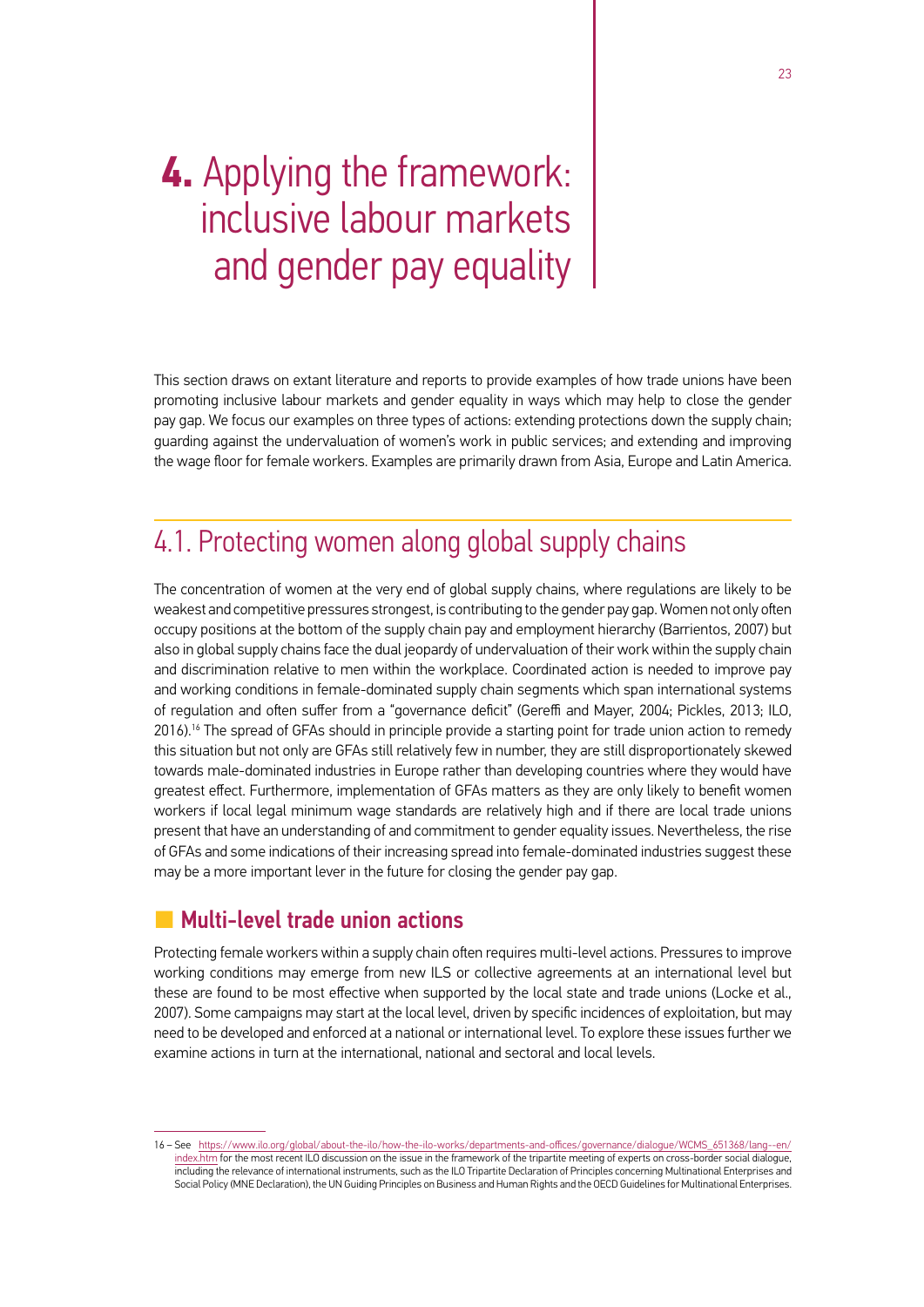#### <span id="page-25-0"></span>**L** GFAs as mechanisms for improving women workers' pay in global supply chains

In principle GFAs negotiated between multinational corporations and international trade unions or trade union federations (Stevis and Boswell, 2007) should provide a basis for action to improve women's wages in the supply chain (see box 3). They aim to promote fundamental human rights at work in line with the ILO fundamental Conventions, focusing on establishing systems of worker voice and participation, stable and "mature" labour relations and decent work along global supply chains (Papadakis, 2011). Their "added value" (Hadwiger, 2015) is to incorporate global union federations as legitimate bargaining partners (Hammer, 2005).

Most GFAs make reference to recognizing and implementing fundamental ILO Conventions with respect to gender equality (see box 3). However, the impact of these commitments is likely to be reduced by the fact that more GFAs are signed in European firms and in male-dominated sectors than those sectors typically associated with women (Miller, 2004). Nonetheless, GFAs in the garment sector have been increasing over recent years after the first GFA was signed between ITGLWF and Inditex (a Spanish multinational apparel producer) in 2007 (Miller, 2011). However, the main focus of this GFA was on health and safety, not the wages element of decent work.

#### Box 3. GFAs and the commitment to gender equality

Four-fifths of GFAs in Hadwiger's (2015) study make reference to core ILO gender equality Conventions 100 (equal remuneration for work of equal value), and 111 (discrimination employment and occupation). Several GFAs make explicit reference to gender equality and commit to preventing harassment and discrimination against women. For example, the 2015 H&M GFA with IndustriALL and Industrifacket Metall states that *"With this Agreement the Parties emphasize their commitment to strive for equality between woman and men at work and gender equality when it comes to recruitment, career development, training and equal pay for equal work"*.

Similarly, Carrefour has a long-standing social dialogue agreement with UNI Global Union at an international level, as well as in its 35 countries of operation aimed at promoting equality and non-discrimination in Human Resources (HR) practices and responsible business throughout its supply chain. The 2015 agreement makes an explicit commitment to: *"diversity and equal opportunities in the workplace through joint initiatives, particularly in relation to the gender mix and non-discrimination"*.

The 2001 Chiquita IFA with IUF and COLSIBA sets out minimum standards for (the mainly women) workers in banana plantations across Latin America, committing specifically to tackling harassment, discrimination and violence towards women in the workplace. A Women's Committee established in 2011 is aimed mainly at promoting safe workplaces and improving women's opportunities through personal and professional development. However, lack of enforcement down the supply chain has apparently undermined efforts to upgrade standards (Hadwiger, 2015).

GFAs can be effectively expanded or replicated to bring new brands and companies within their scope. For example, the Inditex agreement with IndustriALL has been extended to include H&M, Tschibo and Asos. This last agreement also links Asos's gender empowerment programme with IndustriAll's worker rights training.

In general, GFAs focus on establishing basic labour "rights" such as formalized employment contracts, protection for union representatives, and complaints procedures rather than collective bargaining over wages and working time *per se* (Hammer, 2005). Indeed, they have been criticized for only exerting a superficial influence on labour standards across long and complex supply chains (Fichter and Stevis, 2013; Gunawardana, 2007; Nadvi et al., 2004; Papadakis, 2011). So far, beyond the relatively limited impact on wages, there is also modest evidence of specific gender equality actions, despite incorporation of relevant ILO Conventions in GFAs, although their presence may still have a positive crystallising effect on gender equality awareness within firms and along their supply chains.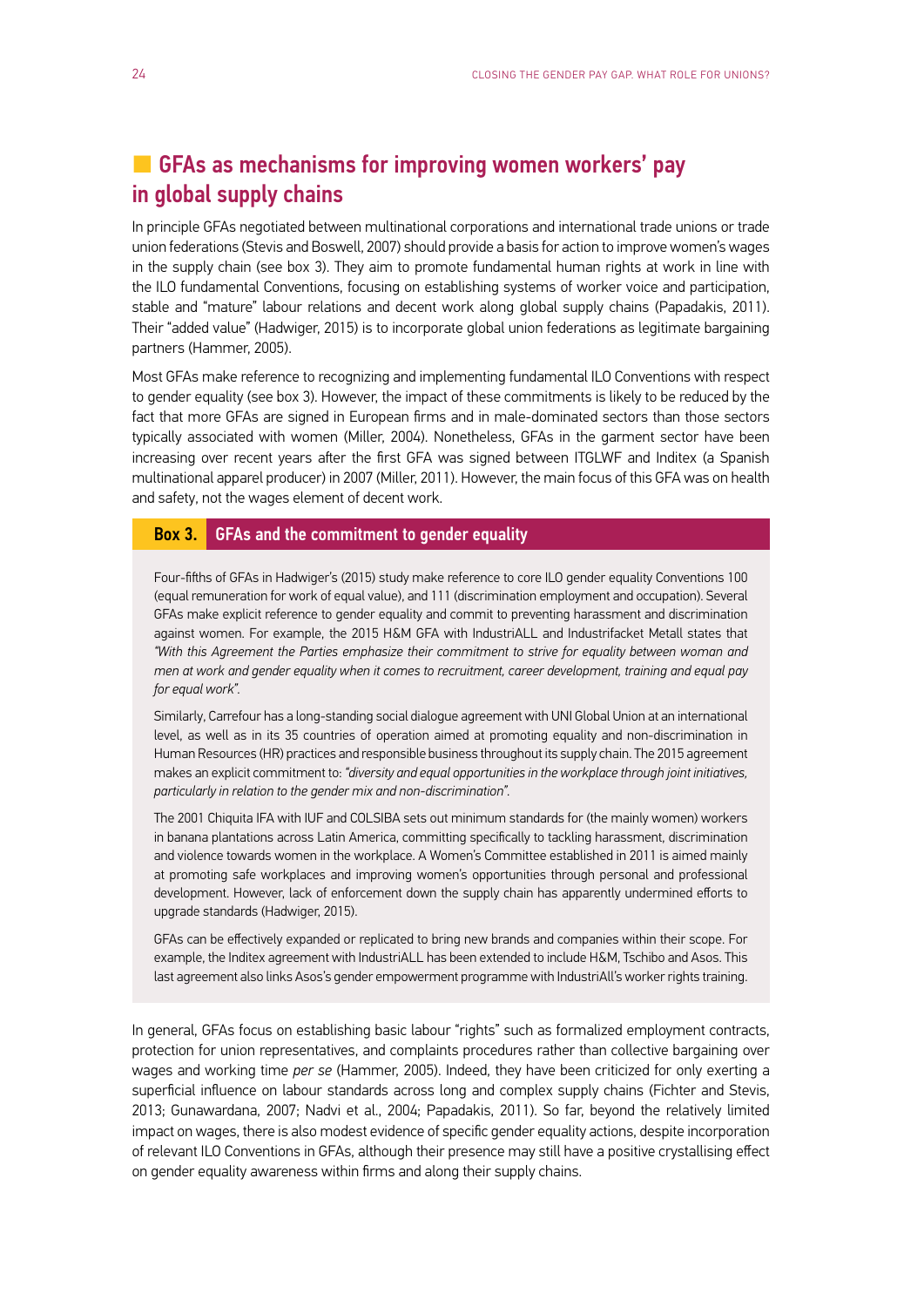#### <span id="page-26-0"></span>**L** National labour standards and GFAs

Both corporate codes of conduct and GFAs often make reference to "fair wages" which may be defined as compliance with sectoral bargained minimum rates or national or regional legal minimum wages.17 This means that wages paid under GFAs depend on local mechanisms for minimum wage fixing and uprating (Grimshaw and Munoz de Bustillo, 2016). Minimum wages are often set at a low level, and even when upgraded through sectoral collective bargaining, the negotiated rates in female-dominated sectors are often low and only applicable to the "formal" economy outside export processing zones (EPZs). Rewards for women's skills and experience may also not be realized as employers have incentives to under-grade workers (Grimshaw and Munoz de Bustillo, 2016) but addressing such undervaluation is not normally a topic for GFAs.

In this context, living wage campaigns and initiatives have become increasingly important. These typically bring together trade unions and NGOs to highlight low wages and poverty and agree on Purchasing Power Parity (PPP) adjusted living wage rates across countries compatible with a basic but decent standard of living that should not significantly damage production viability (Bhattacharjee and Roy, 2012). There is a need to raise the wage floor in most developing countries but the gap varies: for example compared to the PPP-adjusted living wage floor for Asia, the Malaysian statutory minimum wage stands at 54% compared to 11% in Bangladesh (Asia Pacific Forum on Women, Law and Development, 2016). Living wage campaigns have successfully highlighted the problem of low wages for specific groups. For example, the Malawi Tea 2020 Coalition convened by Oxfam involving a range of stakeholders has negotiated the first-ever collective bargaining agreement between the tea industry and the Plantation Union (PAWU) aimed at eventually establishing living wages.<sup>18</sup> The minimum wage under the first agreement will be only 57% of the living wage, representing a reduction in the gap of 20% but leaving a long way to go. Another innovative coalition led by IndustriALL, the ACT programme, brings together both national and local stakeholders to press for industry-wide wage-setting agreements with the dual aims of establishing living wages and extending coverage across whole regions and industries. So far, some major retailers such as Asos, H&M and Inditex have signed up and in 2014, IndustriALL leveraged its relationship with core brands to successfully press for a minimum wage increase in Cambodia of \$128 per month (op. cit.).

#### **L** Developing local organizing and bargaining capacity around gender equality

In many countries, actions to improve women's pay hinge on union capacity to both set and monitor the content of GFAs, and to effectively utilize social dialogue channels and grievance and dispute resolution mechanisms. Unless local negotiators can engage with employers along the supply chain (Stevis and Boswell, 2007) it is unlikely that the GFAs' provisions will be observed in practice, particularly in femaledominated and low paying industries (Hayter, 2015). Bottom-up mobilization and union capacity building within the workplace is key: for example, the Sri Lanka women in textiles project aimed to build solidarity and associational power through workplace organizing on the basis that "like recruits like" (Gunawardana, 2007). This meant supporting women stewards within the workplace and prioritizing negotiations on issues of relevance to female workers. Progress also depends upon women's representation throughout internal union structures and various international trade unions are making commitments to enhancing women's leadership roles within the unions at all levels.

Mobilization may also mean working with groups outside the formal union system. Research suggests that the struggles of female textile home workers in Mumbai to organize within existing male-dominated union structures led to them forming a new trade union (Kachra Vahatuk Shramik Sangh-KVSS) that recognized the specific issues facing women workers in precarious employment (Serrano and Xhafa,

<sup>17 –</sup> See the ITUC living wage campaign for further discussion on the idea of fair wages: https://www.ituc-csi.org/wagescampaign

<sup>18 –</sup> https://www.unilever.com/Images/human-rights-progress-report\_tcm244-513973\_en.pdf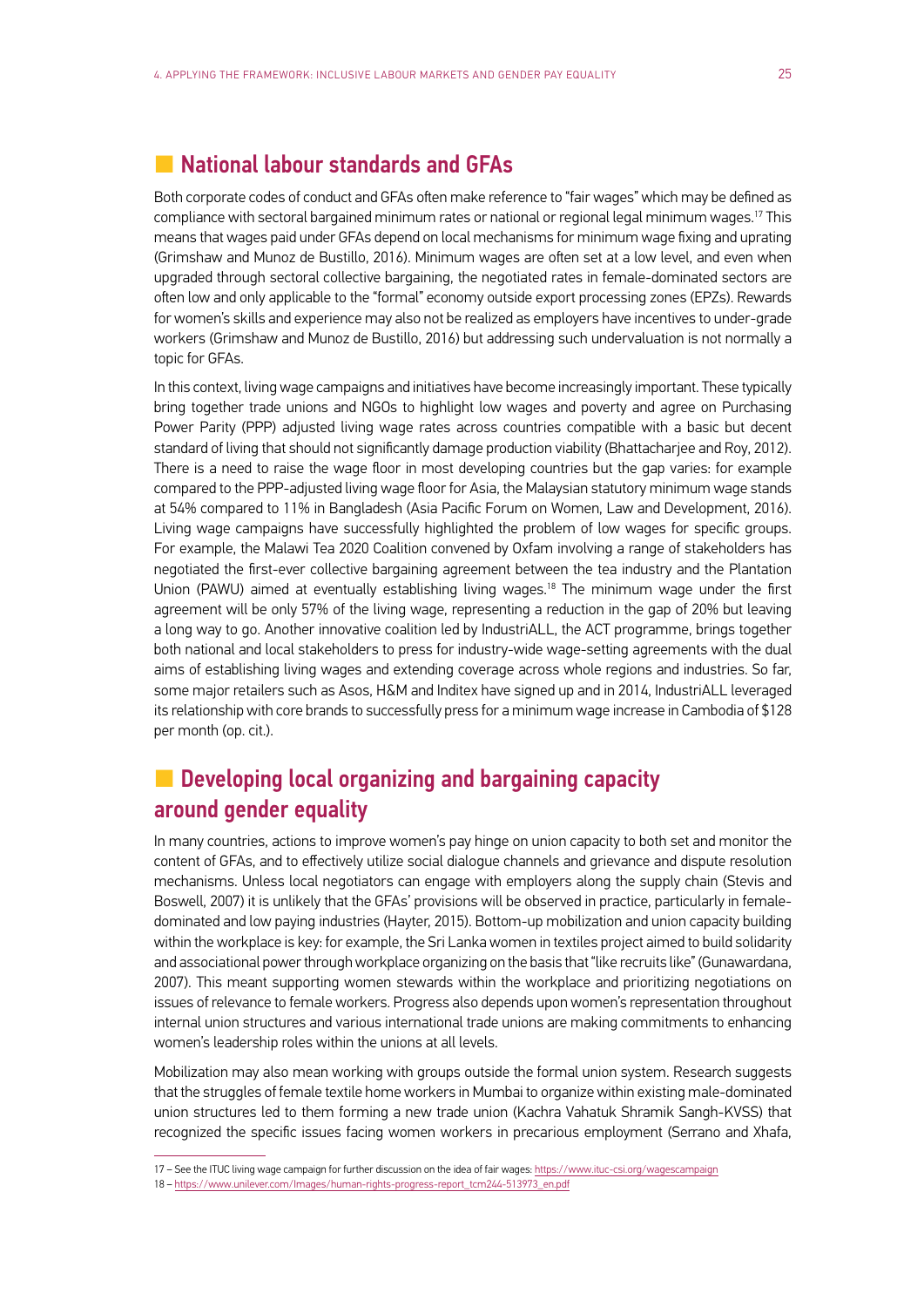<span id="page-27-0"></span>2016). In Vietnam the Viet Labor group brought together disparate groups of workers through information sharing and various community networks while also putting pressure on firms and local public bodies to ensure observation of worker rights (Kaine and Josserand, 2018). Such collaborations may be necessary especially within female-dominated industries, although tensions can arise over both the legitimacy of NGOs as worker representatives and over code of conduct implementation (Egels-Zanden and Hyllman, 2006; Miller 2011), particularly if a multiplicity of codes threatens to dilute the overall aims of improving pay and conditions (Pearson and Seyfang, 2001).

#### **L** Conclusions

The emergence of global supply chains requires coordinated actions across different levels of trade unions to improve the position of women who tend to be concentrated at the bottom of the supply chain ladder. There is some sign of improvement in the coverage of GFAs both overall and with respect to female-dominated sectors which indicates that global initiatives will take on increasing importance. However, action at the global level is insufficient as it requires support by actions to improve the relative and absolute levels of minimum wages in female-dominated sectors within a country and sector and by local trade union organizing to ensure enforcement of any global or national or sectoral agreements on wages. The 2013 Rana Plaza disaster in Bangladesh provides an example where trade unions were engaged at multiple levels, international, national and local to address the hazardous working conditions in clothes production for multinational brands (Reinecke and Donaghey, 2015). The "Accord for Fire and Building Safety in Bangladesh" aimed both to enforce compliance with existing health and safety rules and (with mixed results) to instil principles of industrial democracy by engaging workers in processes of co-determination.<sup>19</sup> This type of model, though applied to health and safety, could also potentially provide support for raising women's pay. In another example of multi-level action, protests against low wages and harsh living and working conditions by tea plantation workers in India led to a major fact finding mission coordinated by the international trade union IUF to establish the severity of human rights and labour standards violations in tea plantations and to elevate these issues to the level of national and international governance (Global Network for the Right to Food and Nutrition, 2016). This need for trade unions to be active and working across all levels underscores the need for education and training at all levels of trade union structures on issues of how to remedy gender pay inequality.

### 4.2. Measures to address gender pay equality in the public sector

Action on pay for public services is important for closing the gender pay gap as women's share of the public sector normally exceeds their share of private-sector employment. In developed countries women often constitute the majority of those either directly employed by the public sector or providing public services employed by private or not for profit organizations but still normally funded either by taxes or by collectively-organized insurance. Women with tertiary education are particularly overrepresented with the public sector, accounting for over half of all employed women with higher degrees in many European countries (Rubery, 2013). Pay in the public sector is therefore critical for determining how far women's investments in education are likely to reduce the gender pay gap.

The public sector is often associated with providing better terms and conditions of employment than the private sector and implementing more gender equality measures that may also have wide impact due to the number of employees covered by one grading and payment system within the public sector. However, in some countries public-sector workers or some groups of these workers may in fact be poorly paid

<sup>19 –</sup> See http://www.industriall-union.org/bangladesh-must-keep-accord-on-fire-and-building-safety for the latest developments on the Accord.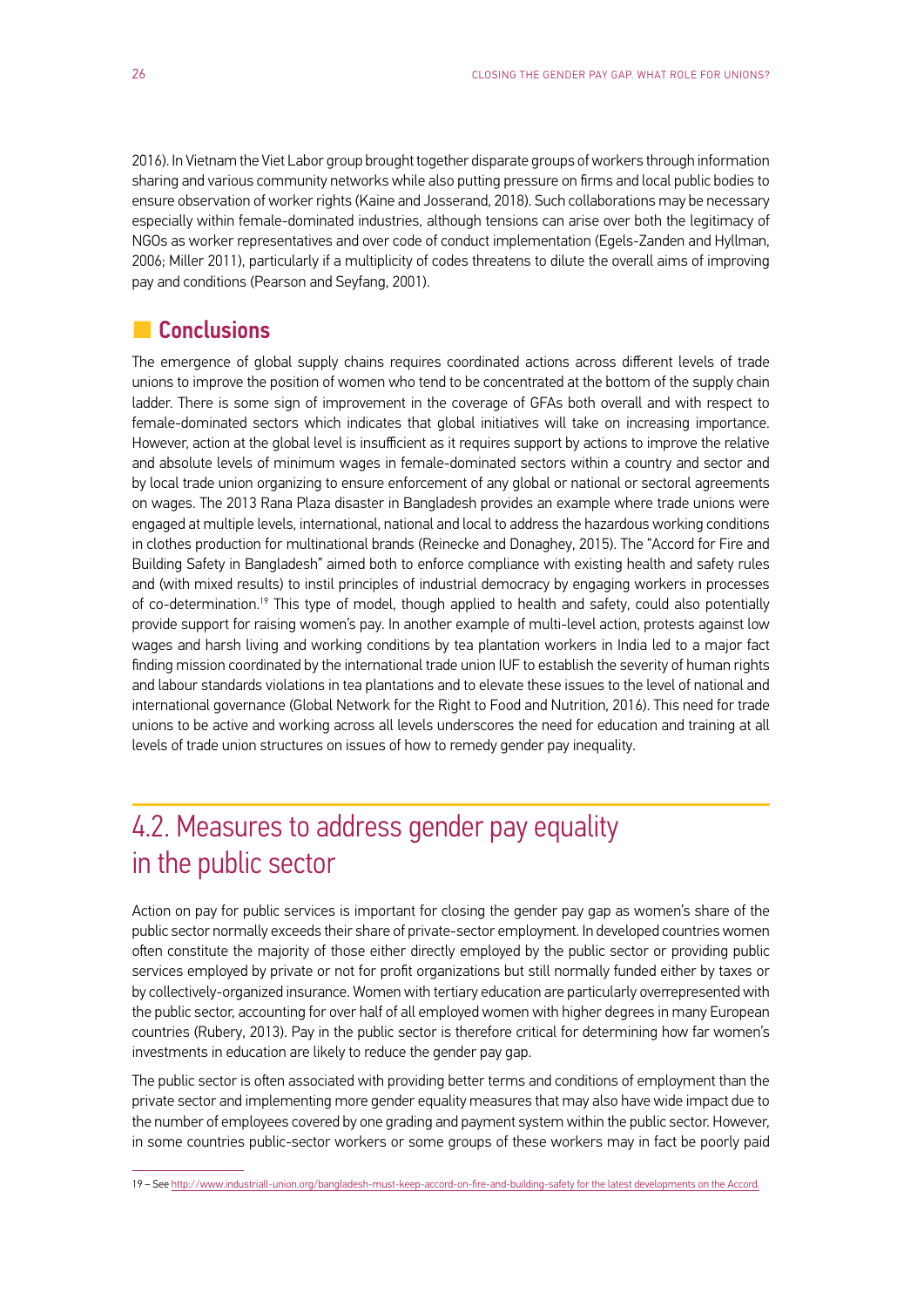and not all public sectors have embraced gender equality measures (Rubery, 2013). Trade union action in the public sector can therefore be critical for the gender pay gap in three ways: first, through taking action to improve relative pay in the public sector, particularly in countries where public service work has been undervalued historically or where public-sector wages have declined markedly under austerity; second, by addressing gender bias in internal pay differentials through job evaluation or pay audits; third, by extending public-sector protections to suppliers in the private sector.

#### $\blacksquare$  Improving relative pay in the public sector

Comparatively little information is available on the valuation of wage work in the public sector. Where trade unions campaign on gender pay inequalities, for example European Public Service Union (EPSU) and Public Services International (PSI), the focus is on the gender pay gap within the public sector and not the contribution of the value of public-sector work to the overall gender wage gap.<sup>20</sup> Bernaciak and Kahancová (2017) (see also Eurofound, 2017)<sup>21</sup> provide examples of recent campaigns to address issues of undervaluation, drawn primarily from Eastern European countries (for example Slovakia (Kahancová, 2017), Poland (Mrozowicki and Maciejewska, 2017), and Hungary (Szabo, 2017)) where the phenomenon has its origins in attitudes both to service work and to women's work in the former socialist regimes (Lane, 1983; Brainerd, 2000; Pollert, 2003; Pillinger, 2004; Rubery, 2013). OECD data on three key professions – doctors, nurse and teachers – confirm that Eastern European countries tend to have above-average female representation in these sectors and relatively low pay (OECD, 2013). For example, doctors' remuneration in Slovakia, Poland and Hungary is amongst the lowest in OECD countries but with amongst the highest female representation among the medical workforce,<sup>22</sup> with women forming the majority in all three cases (57.5% to 54.5%). Nursing as an occupation is overwhelmingly feminized in all EU countries (women to men ratio of 9.5 to 1 in the EU as a whole) and also relatively low-paid with 20 out of 24 OECD countries paying below the average for tertiary educated workers. However, Hungary, Slovakia and Poland are among the lowest paying OECD countries for nurses (OECD, 2013) measured by comparison to earnings for all tertiary educated workers.

Many of the reported campaigns involved non-standard forms of collective action, for example mass resignations or hunger strikes, backed up by street protests, often orchestrated by new organizations in conjunction with or separately from traditional trade unions. The key issue is pay levels for the public sector compared to the private sector. However, results have been limited with the doctors' strikes somewhat more successful than nurses in raising pay. Much therefore still needs to be done to remedy undervaluation of women's work in healthcare services (see also ILO 2018a on the care sector). This wave of protests has, however, drawn attention to the issue of undervaluation and established a potential agenda for trade unions to pursue to raise the relative pay and status of these professions. What is striking, however, is that these struggles have not, for the most part, been labelled as gender pay issues, despite the high feminization of public services in these countries. Only the campaign by the new healthcare union, Independent Trade Union of Healthcare (FESZ), in Hungary for nurses' pay made an explicit link (Szabo, 2017).

#### **L** Addressing internal pay differentials

A second area for trade union involvement is in actions to address internal pay differentials. The public sector was at the forefront of implementing gender-sensitive job evaluation in the 1980s and 1990s, particularly in the United States and the UK. Job evaluation is still much more frequently used in public than private sectors (22 EU countries use job evaluation frequently in the public sector compared to only six that make frequent use in the private sector (Veldman, 2017)).There have been some significant

<sup>20 –</sup> See for example https://www.epsu.org/sites/default/files/article/files/Gender\_pay\_gap\_FINAL\_report.pdf.

<sup>21 –</sup> https://www.eurofound.europa.eu/observatories/eurwork/articles/hungary-latest-working-life-developments-q4-2017

<sup>22 –</sup> The doctors are low-paid both relative to average wages and relative to those with tertiary education and these countries also had the 5<sup>th</sup>, 6<sup>th</sup> and 7<sup>th</sup> highest shares of women among the medical workforce out of 34 OECD countries.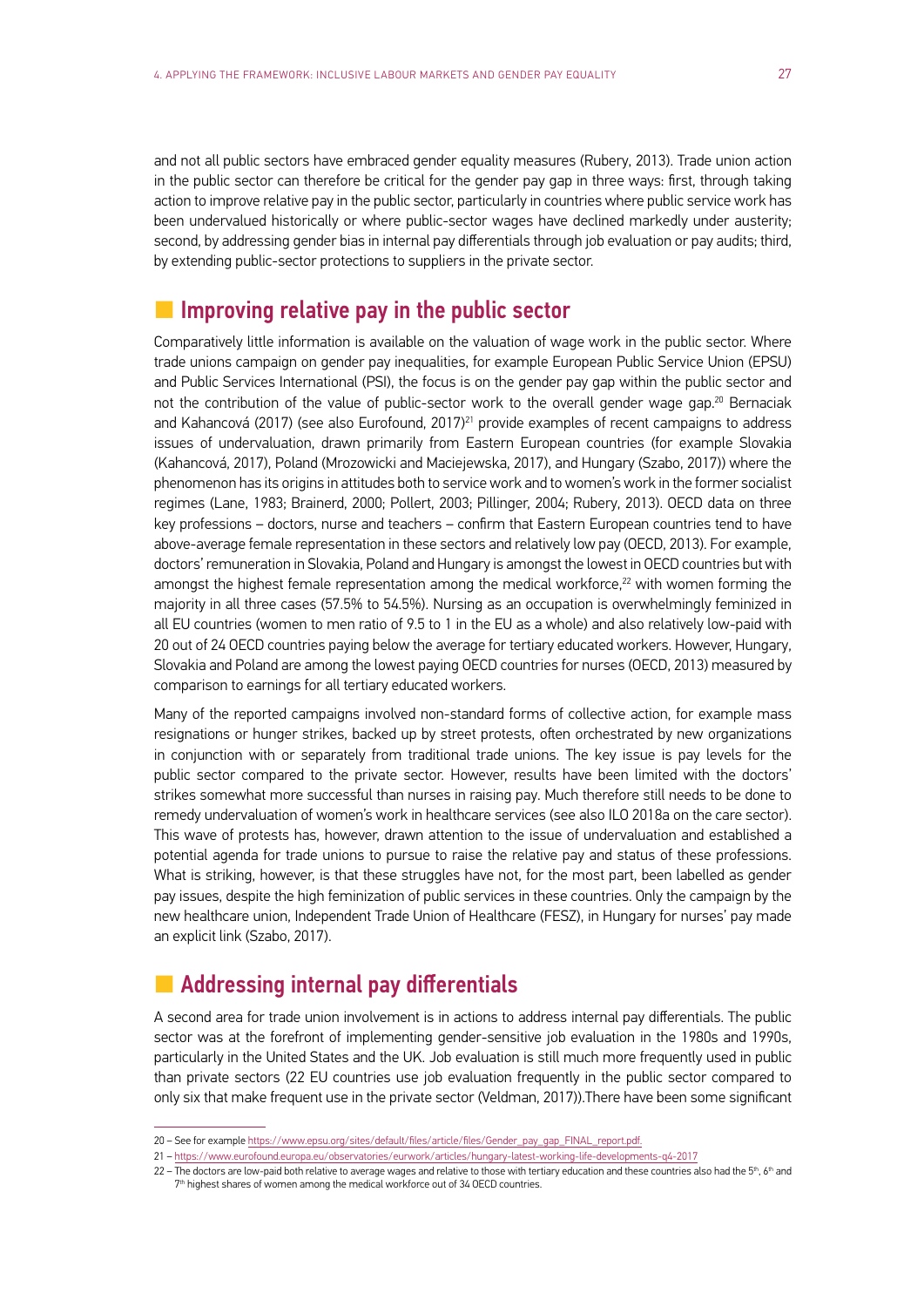successes in implementing service-wide gender-sensitive job evaluation (for instance in the UK's National Health Service, see box 4). However, interest in job evaluation has waned as remuneration practices have changed. While trade unions have campaigned for gender-sensitive job grading, they have not always been willing to create single pay spines when they fear this may weaken their bargaining power (see case of Finland in box 4). Furthermore, problems may arise when new resources are not made available in the public sector to enable equal pay to be implemented (see the case of the UK in box 4). More recently, the focus has turned to gender audits or policies such as the gender duty as introduced in the UK for public-sector organizations. When public- sector employers strive to be "good" employers, there is more scope for trade unions to be involved in scrutinizing gender audits and developing action plans (Chicha, 2006) (see box 4).

#### Box 4. The public sector and trade unions' actions to address gender inequality in internal pay differentials

In the UK, public-sector unions have been at the forefront of actions to implement equal pay for work of equal value by negotiating single pay spines covering all or most categories of employees within a service. Among the most ambitious and successful negotiations has been "agenda for change" for the National Health Service – the largest employer in Europe – covering over one million workers in all workforce groups except doctors, replacing over 20 collective agreements. Trade union campaigns for equal pay for particular groups<sup>1</sup> led to employer acceptance of the need for a single pay spine and bargaining system. An agreed single status pay structure has also been negotiated for Local Authority workers but here the implementation has been more problematic largely due to squeezed resources. The consequence has been that "no win no fee" lawyers have engaged some women in compensation claims against both employers and unions for failing to bargain for full back pay (Deakin et al., 2015) and settlements for some workers are only now being reached over twenty years after the pay spine was first negotiated.<sup>2</sup>

Trade unions in local government in Finland agreed to a review of pay differentials to implement equal pay for work of equal value. However, it has been difficult to reach agreement to compare jobs across the three different and strongly gendered bargaining groups so that in practice there was limited comparison between male- and female-dominated jobs (Koskinen-Sandberg, 2016, 2017).

In 2015 the Government of Chile and the ANEF (National Association of Public Employees) signed a protocol and initiated a social dialogue process aimed at closing the gender pay gap in the public sector. A parity committee was set up and after finding an average gender pay gap of 10.4% (Bentancor et al., 2015) the committee decided to adopt the ILO's gender-neutral job evaluation methodology (Chicha, 2008). A pilot project, completed in 2017 and supported by the ILO, found a statistically significant difference in favour of men among those holding the same professional position. Social partners played a strategically important role in the process of valuing occupations and validating wage gaps between men and women. The government now has the challenge of extending this methodology across all public institutions.<sup>3</sup>

Quebec and Sweden are generally regarded as having the strongest requirements for undertaking, monitoring and remedying gender pay reporting or audits. In both cases these processes involve the trade unions and include the public and private sectors (unlike for example in Austria and Belgium where only the private sector must comply (Veldman, 2017)). In Sweden, the unions are directly involved in the analysis of gender pay issues and the formulation of action plans. In Quebec the action plan in principle should be incorporated into collective agreements.

- 1 http://www.unionhistory.info/equalpay/display.php?irn=622
- 2 https://www.theguardian.com/society/2019/jan/17/glasgow-council-women-workers-win-12-year-equal-pay-battle
- 3 Information provided by Professor S. Ugarte based on Bentancor et al, (2015) Betancor and Ureta (2018) Gobierno de Chile (2018) and Sjöberg, C. (2017)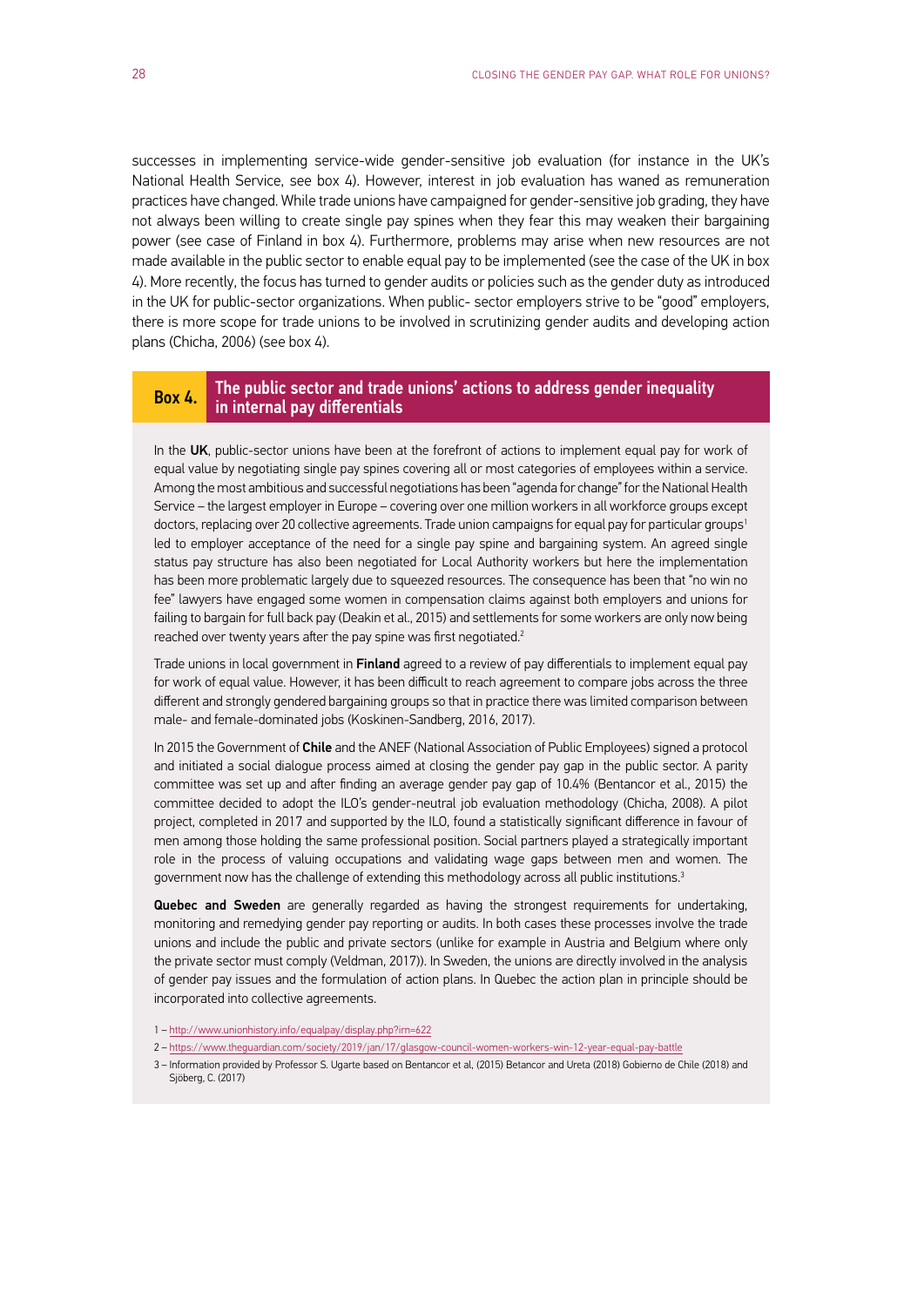#### <span id="page-30-0"></span>**L** Promoting responsible procurement

The third type of action trade unions can take is to promote responsible procurement to extend good or decent work conditions, including gender equality standards, down the public-sector supply chain and/or to persuade employers to forego plans to outsource when the aim is solely to cut employment standards (Grimshaw et al., 2016a). Within Europe, public-sector trade unions have been at the forefront of campaigning for legislation and policies enabling socially responsible procurement. The public-sector union EPSU and The Council of European Municipalities and Regions made a joint Declaration on this issue in 2011 and is renegotiating this code. In a specific example of action, the UK Public Service Union UNISON has developed an ethical care charter for local authorities commissioning social care; local authorities are asked to agree to outsource work only to those following minimum employment rights including paying a living wage and not using zero-hour contracts (Grimshaw et al., 2016b).

#### **L** Conclusions

The importance of public services in women's employment in developed economies means that the gender pay gap is unlikely to close if public-service work is undervalued or the wages of public-sector workers are eroded relative to private-sector workers, while current patterns of gender segregation prevail. Trade union actions to help close the gender pay gap need to be multifaceted, involving actions to remedy undervaluation and protect against erosion of real and relative wages due to public expenditure constraints. The public sector, with trade union assistance, can also be a test bed for good practices on gender pay, whether through new gender-sensitive job evaluation systems or through more developed gender pay audits and gender action plans. Finally trade unions need to guard against improvements in the public sector triggering an acceleration of outsourcing to the private sector where equality may be less embedded.

### 4.3. Extending and raising the wage floor: the case of domestic workers

Minimum wages can bring about significant gains for low-paid workers who are typically women. However, the scope for minimum wages to promote inclusion and reduce the gender pay gap not only depends on the minimum wage level and mechanisms for uprating but also on gaps in coverage and enforcement which can leave the most vulnerable workers, such as domestic workers and those in the informal economy, at risk of exploitation and extreme low pay. In such circumstances, targeted action by trade unions and NGOs are important to ensure all workers benefit from inclusive minimum wage protections.

#### **L** The challenges facing domestic workers

The ILO estimates that there are over 70 million domestic workers worldwide, accounting for around 18% of all care workers and including over 50 million women (ILO, 2018a). These workers undertake a broad range of cleaning, cooking and caring duties within the household of their employer (Hobden, 2015a). The incidence of domestic work varies widely and is higher in countries with higher levels of wage inequality (ILO, 2018a). In Latin America, domestic work accounts for nearly 15% of women's employment (Lexartza et al., 2016) and migrant workers and those from ethnic minority groups are also over-represented (op. cit.). Most are in informal employment (around 80% in Latin America (Lexartza et al., 2016)), and consequently may be excluded from legal protections such as minimum wages. Even when included, their rights may not be properly enforced, with migrant domestic workers often unaware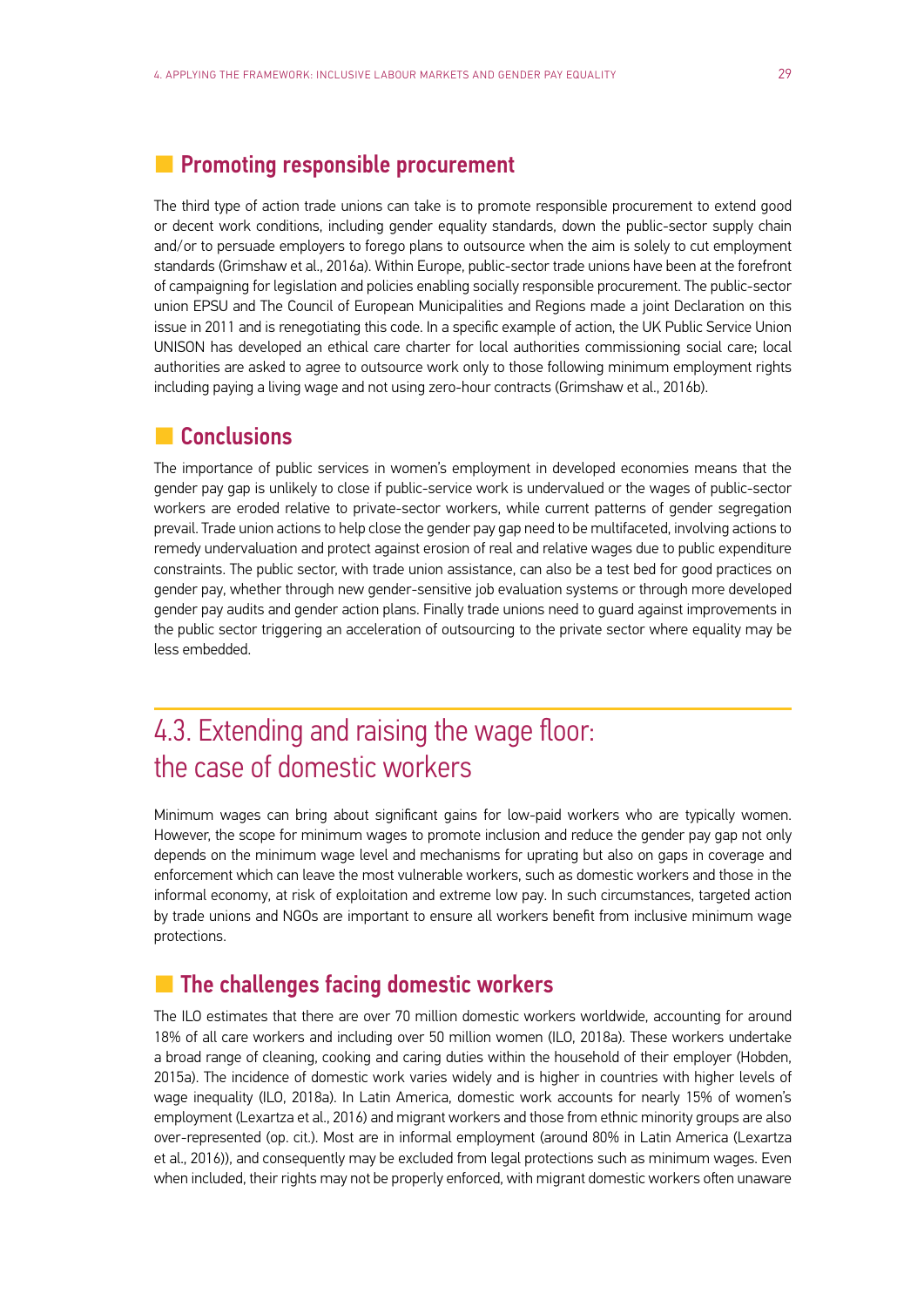<span id="page-31-0"></span>

of their legal entitlements in the host country (Hobden, 2015a). Domestic work may also not be seen as "real" work, nor the home regarded as a workplace (Hobden, 2015b).

Domestic workers suffer from very low wages in all countries although the ratio to average earnings varies (Oelz and Rani, 2015). In most Latin American countries, the wage gap is around 50% compared to median earnings, and many do not qualify for social protection (Lexartza et al., 2016). The dispersed and often isolated position of domestic workers within private households and the lack of "employer coordination" create challenges for union organizing and establishing collective bargaining (Hobden, 2015a). In addition, joining a union or demanding higher wages may be considered an affront to longstanding "family" relationships between domestic workers and their employers.

#### **L** Tackling low pay and exclusion through legal protections

The historical legal regulation of wages and working conditions in many Latin American countries disadvantaged domestic workers by either setting lower specific standards, or by exempting them entirely from the scope of labour law. However, more recently a number of countries sought to harmonize legal rules for different employment types and groups of workers. The ILO's (2011a) Domestic Workers Convention C189 and Recommendation R201 draws together a number of core labour rights under the banner of "decent work for domestic workers", such as freedom of association, the elimination of child labour, and protection from harassment and discrimination, provide a major catalyst for strengthening both legal protections and voluntary collective agreements for domestic workers within many Latin American countries. For example, Colombia and Costa Rica introduced limits on the length of the working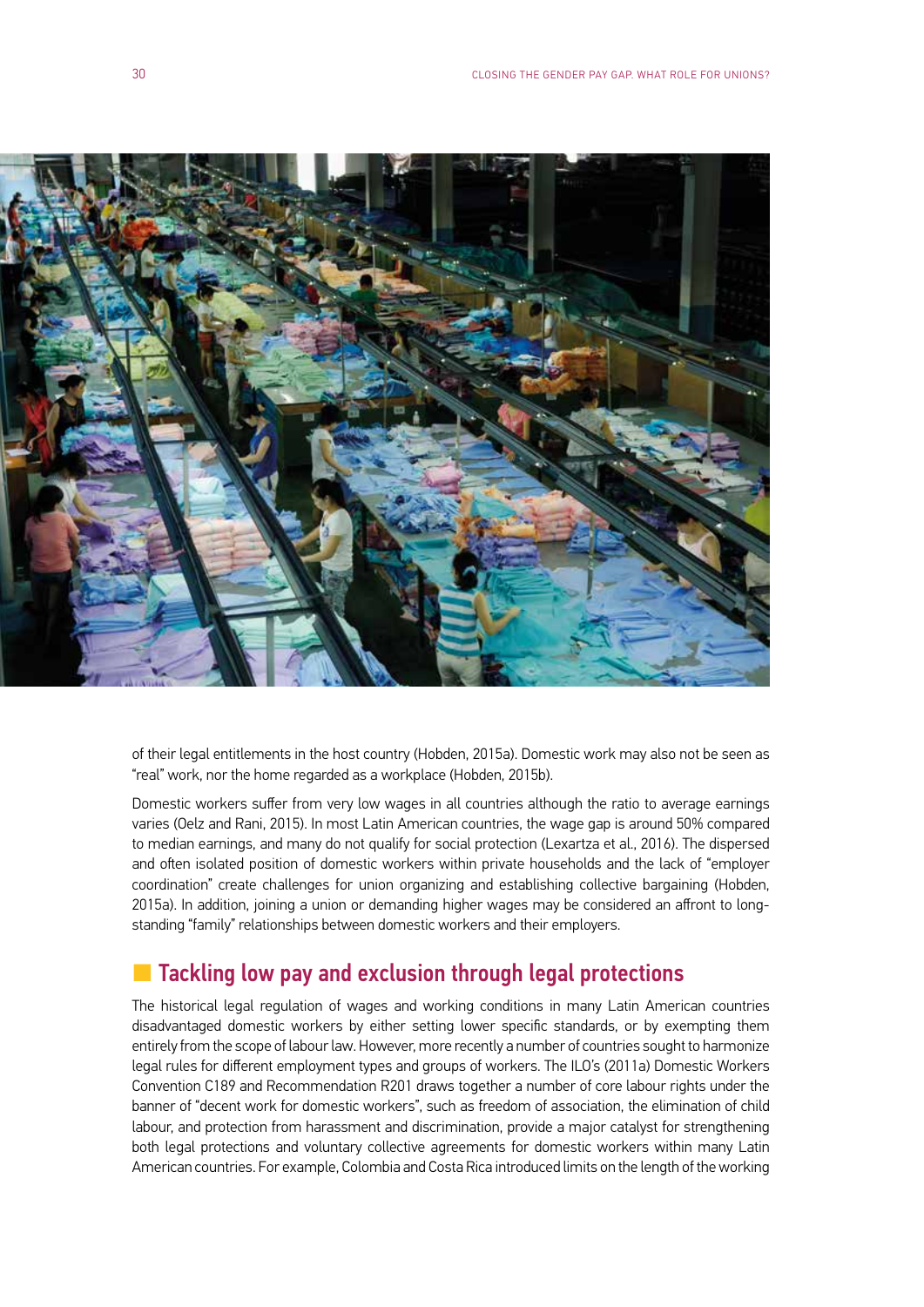day for domestic workers, along with provisions for minimum rest periods and annual leave entitlements. Many countries have also taken steps to "formalize" the employment relationship by requiring a written (rather than verbal) contract and requiring workers to register for social security contributions.

According to Oelz (2014), the ILO standard for Domestic Workers was an outcome of sustained national and international campaigning. In submissions to the "Decent work for domestic workers" discussion at the International Labour Conference's (ILC) 100<sup>th</sup> session, trade unions stressed the need for a strong set of principles and instruments that would harmonize standards for domestic workers rather than allowing widespread exemptions on key issues such as health and safety (ILO, 2011b).

Unions have played a clear role in both bringing about legislative change within countries and leveraging legal rules to engage in further processes of social dialogue. The main domestic workers' associations in Peru have been engaged in a sustained campaign to persuade the government to ratify ILO Convention 189 (Human Rights Watch, 2013), and the unions in Brazil have long pressed for the recognition of domestic workers' rights in both labour law and through mechanisms of social dialogue (box 5).

#### Box 5. The role of unions in the development of labour law in Brazil

Despite large numbers of domestic workers in Brazil and the country's long history of union organizing, until relatively recently domestic workers enjoyed very few legal protections (Gomes and Banerjee, 2017). Sustained campaigning efforts were needed to force a change of direction, starting with the right to organize and the gradual recognition of domestic workers' unions by the state. Recent legislation has sought to harmonize employment rights between domestic workers and other groups, while also tackling specific issues facing domestic workers. For example, in 2013 legislation guaranteed domestic workers national and religious holidays, increasing paid holiday periods from 20 to 30 days per year (Serrano and Xhafa, 2016), introduced a maximum working day of eight hours and a maximum working week of 44 hours, and increased the basic minimum wage with overtime and night premiums. The new laws provide access to unemployment insurance and sick leave and offer tax incentives to employers to provide formal employment contracts, all significantly strengthening domestic workers' employment status (op. cit.). Furthermore, this enhanced "legitimation" of domestic workers through the new legislation appears to have contributed to a growth in formally-recognized unions (Gomes and Banerjee, 2017). However, gaps remain. "Daily" domestic workers are still considered self-employed and excluded from legal protection and some worry that stronger legal protections have further displaced collective regulation (op cit.). Unions are therefore keen to build on the new legal rules to develop collective agreements to cover a wide range of pay issues and working conditions and ensure strong representation of a diverse and fragmented workforce. Women have taken senior roles within domestic workers' unions which strengthens the explicit recognition of gender issues in bargaining and campaigning (Ledwith and Munakamwe, 2015).

ILO Convention 189 stipulates that domestic workers should enjoy minimum wage coverage equivalent to that for other workers. Most Latin America countries have a statutory minimum wage for domestic workers with El Salvador, Honduras and Peru the only exceptions (Peru has yet to ratify Convention 189). However, Costa Rica and Paraguay have a lower minimum wage for domestic workers (Lexartza et al., 2016), a practice found in other developing and emerging economies, including the new 2019 minimum wage in South Africa, where domestic workers will only be eligible for 75% of the full minimum wage. Here this lower legal minimum wage is justified by policymakers as limiting potential dis-employment effects. As is the case with Brazil, the unions need to build on these new legal protections to strengthen their bargaining position and press for a full minimum wage for domestic workers.

A key component of minimum wage protections for domestic workers is the regulation of working time. Live-in domestic workers may receive a monthly minimum wage based on a full-time working week (usually 40 hours) but the actual working hours may extend beyond 40 and there is also the issue of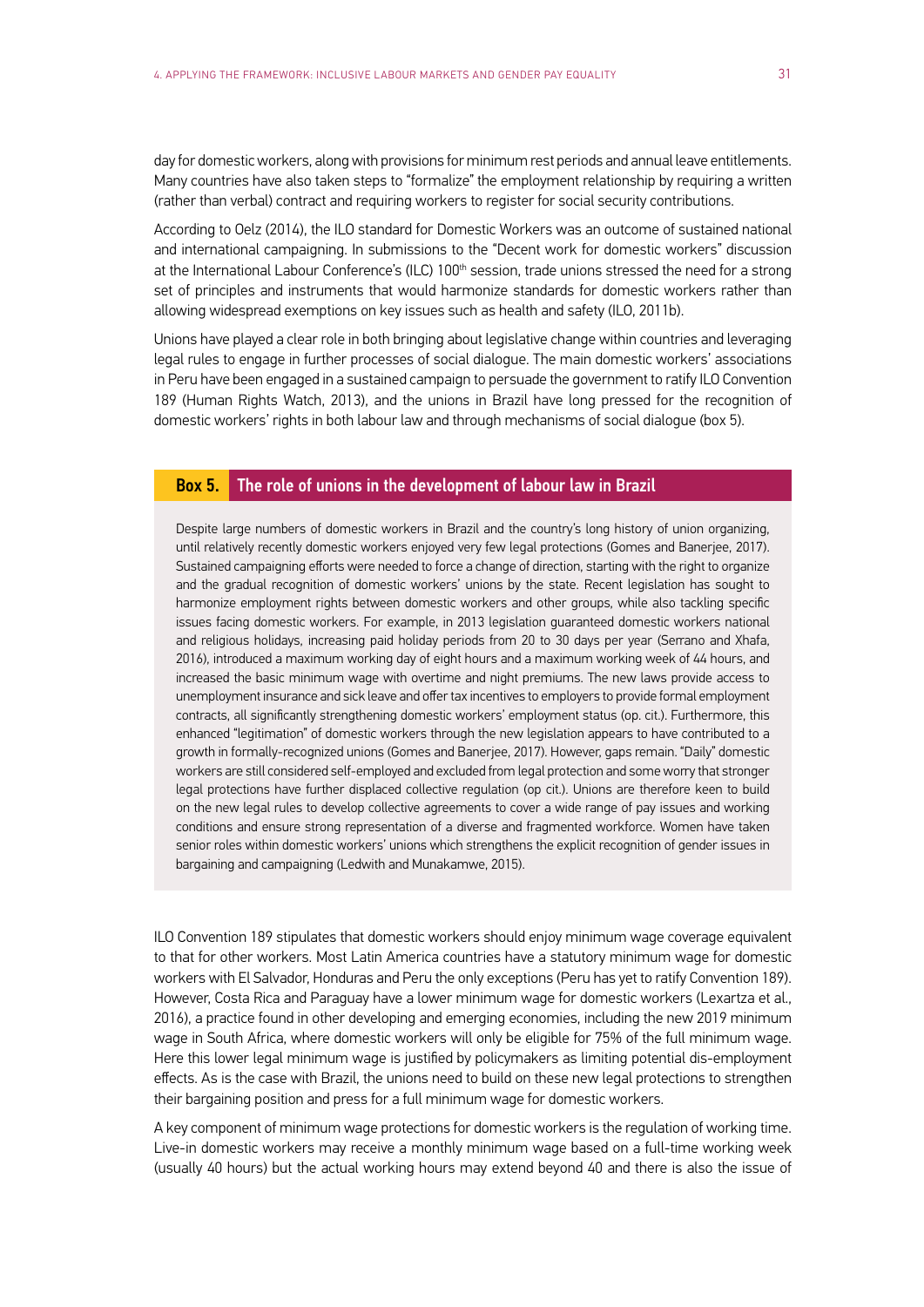<span id="page-33-0"></span>whether "standby" periods are included in working time calculations. Furthermore, Colombia, Costa Rica, Guatemala, Honduras, Mexico, Nicaragua and Uruguay all permit "payment in kind" (usually food and accommodation) up to between 20% and 60% of total pay, a practice which potentially undermines the value and legitimacy of minimum wages, although if employers require domestic workers to live-in they cannot be charged for accommodation (and some countries explicitly prohibit employers from "profiting" from excess charging). Overall payment in kind reduces domestic workers' social security and pension contributions, limits their ability to provide for their own family, and can increase workers' dependency on their employer.

#### **L** Collective organization and bargaining for domestic workers

Despite the structural challenges of organizing domestic workers (including in Brazil legal barriers to organizing until the late 1980s, (Serrano and Xhafa, 2016)), the efforts to build capacity among both unions and employers have gathered momentum in recent years. The International Domestic Workers' Federation (IDWF), an affiliate of the IUF was formed in 2013 and already has more than 50 affiliates in more than 40 countries. As a result of decades of organizing efforts, countries such as Uruguay, Brazil, Bolivia and South Africa have seen steady growth among unions of domestic workers (Hobden, 2015b). Recruitment activities within countries often build on highly localised social and community networks operating within shared non-work spaces such as shops, community centres, and bus stops. Social networks are particularly crucial for organizing migrant domestic workers who may identify with other workers sharing nationality, ethnicity or language (Hobden, 2015a). Unions may also take legal challenges on behalf of individual or groups of domestic workers which not only demonstrates the value of trade

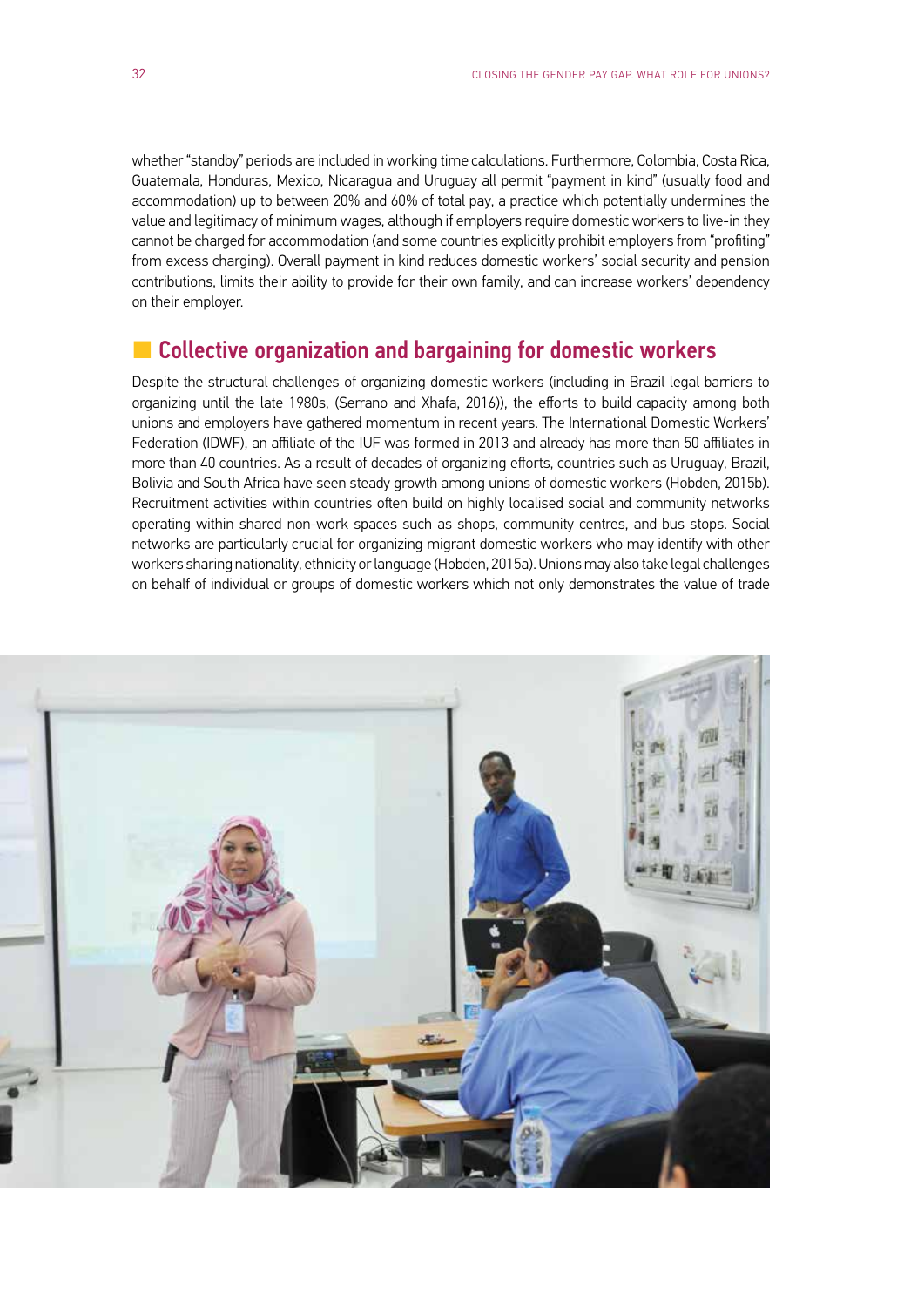<span id="page-34-0"></span>unions, but can help foster notions of collectivism in the struggle for better working conditions in the workplace. In Peru, members of the trade union "Sindicato de Trabajadoras y Trabajadores del Hogar de la Región Lima" (SINTTRAHOL) can draw on the assistance of lawyers from their labour confederation, the "Confederación General de Trabajadores del Perú" (CGTP), when they take legal action. SINTTRAHOL leaders may also represent a union member in court if they are unable to get time off for the hearing (ILO, 2012).

In some contexts, domestic workers opt to form cooperatives or associations, particularly where unions may not be trusted to effectively represent their interests (Hobden, 2015c). Nevertheless, domestic workers have gradually overcome resistance and apathy within trade unions towards domestic workers' interests (particularly on the global stage, (Boris and Fish, 2014)). For example, individual domestic workers have taken guaranteed seats within union decision-making structures, and collectively have drawn strength from their affiliation with international unions or national trade union confederations (some of whom have provided training and guidance on negotiation) to raise the professional profile of domestic work (Hobden, 2015c).

Collective organization is often needed to extend basic legal minimum rights to domestic workers. In some contexts, there has been further development of voluntary collective bargaining for domestic workers where issues of regular uprating of wages, wage premiums for unsocial working hours and overtime and specific domestic worker issues such as irregular hours and "payment in kind" arrangements can be addressed. However, new wage-setting institutions may need to be established or existing institutions modified. In Argentina, a new national tripartite agreement over minimum wage rates for domestic workers was signed in 2015 formally bringing these workers under the scope of sectoral wage-setting institutions (Hobden, 2015b). In Uruguay, rural workers and domestic workers were traditionally excluded from domestic wage councils but a new wage council for domestic workers brought together employers who were loosely coordinated under the umbrella of private "homemakers" and the domestic workers union, to negotiate over wages, working conditions and benefits. Successive negotiations have delivered wage gains and increases in social security registrations, along with improvements in grievance and dispute handling mechanisms (op. cit.).

Whatever the regulatory coverage in principle, compliance and enforcement are still key issues, with labour inspectors struggling to cover the huge number of individual "workplaces". Domestic workers are thus more at risk of non-compliance with legal or collectively-agreed minimum standards, as well as late payment and illegal deductions (for occurrences such as accidental damage). Unions have turned their attention to enforcement issues in recent years, in many cases using the requirement to register employment contracts for social security purposes as a means to access domestic workers within the workplace (Lexartza et al., 2016). Although this is resource intensive, this kind of individual organizing builds union capacity, as well as strengthening the legitimacy of legal rules and collectively agreed standards.

#### **L** Conclusions

Given the high concentration of women in domestic work, tackling poor pay and conditions for domestic workers clearly has a potential positive effect on the position of women. The ILO Convention and Recommendation on Domestic Workers was an important crystallising force for closing gaps in labour law within many countries but the influence of the trade unions in pressing for this new ILO global standard should not be underestimated. Unions have been active in promoting the legitimacy of legal protections and ensuring their observation in practice. This increased formalization of domestic work should provide a platform on which unions can build to establish sectoral collective bargaining. Challenges remain in respect of organizing domestic workers but the emerging connection between community organizing and global solidarity indicates a positive way forward in building bargaining power for the future.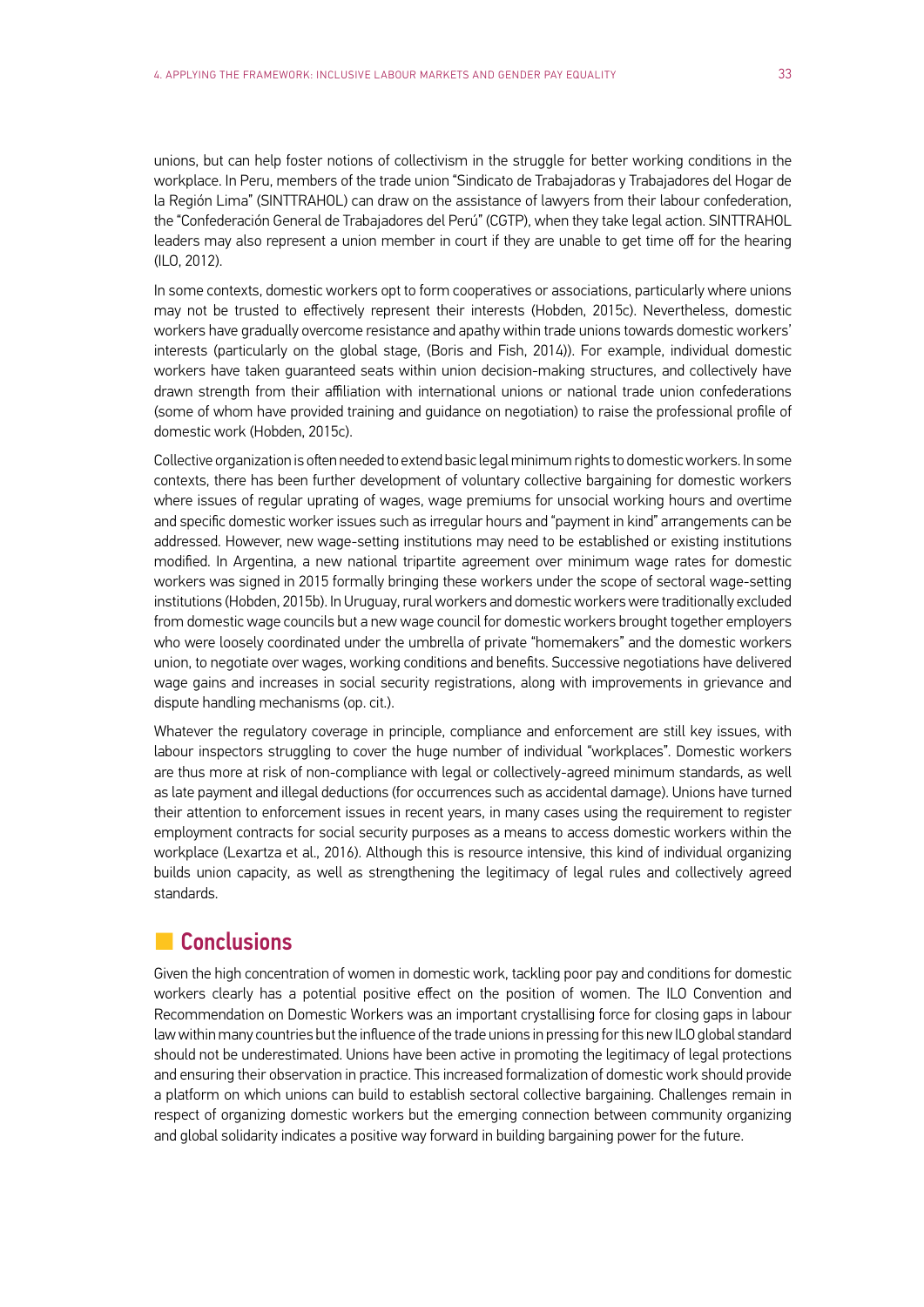## <span id="page-35-0"></span>**5.** Conclusions

The key argument presented here is that gender pay equality is more likely to be achieved within inclusive and egalitarian labour markets. Trade unions and collective regulation are central to both the development of inclusive labour markets and to the pursuit of gender pay equality. By focusing on this dual function of collective representation, the vital input of trade unions to closing the gender pay gap is emphasized.

A review of the research evidence found support for the argument that collective regulation reduces overall wage inequality. Markets, contrary to economic textbook accounts, are much less likely to deliver fair and equal pay even for workers with similar characteristics. The lower overall wage inequality also reduces the penalties faced by women if they find themselves in the lower rungs of the pay hierarchy.

Campaigns to raise the minimum wage to a living wage for all workers, to extend trade union organizing to include disadvantaged groups, to extend the legal applicability of collective bargaining agreements and to narrow the range of collectively-negotiated minimum wages by raising them all to a high level are all practices that contribute to raising women's relative and absolute pay levels. Trade unions are active in all these areas even if the campaigns are not always badged by trade unions as actions to close the gender pay gap. More overall equality enhances the effectiveness of specific measures to close the gender pay gap. The principle of equal pay for work of equal value presupposes an internally fair and consistent pay structure but where there is wide wage inequality between firms and sectors there are likely to be pressures that make such a fair pay structure difficult to maintain. For example, employers are likely to be attracted by opportunities to outsource jobs to lower-paying sectors, a practice that often affects female-dominated jobs. On the other hand, employers recruiting staff from other firms or sectors may be under pressure to meet demands to match external pay rates that may lie above the negotiated internal wage structure. This means that it is easier to maintain a fair and egalitarian pay system at the firm level if the wider labour market is also inclusive and egalitarian.

Trade unions and collective regulation are also the main mechanisms through which specific actions are taken to close the gender pay gap, whether through policies to raise pay in female-dominated occupations or sectors, to establish more gender-sensitive job grading or to implement action plans to remedy gender pay gaps revealed by company-level gender pay audits. Trade unions are also active in campaigning for or negotiating other supporting measures for gender equality, in particular in relation to working parents, though these complementary policies are not the main focus of this particular review.

However, there is still scope for trade unions to do more, even if constraints on action often emanate from the policies and strategies of employers. The pursuit of equal pay for work of equal value through the development of gender-sensitive job grading has occurred in a relatively limited number of countries in part due to the limited use of job evaluation by private-sector employers and trends in some countries towards more individualized pay. There is some evidence that mandated equality bargaining might help, particularly when accompanied by financial incentives for employers to participate. There is also evidence that employers may make use of equality issues to pursue their own agenda with respect to changing pay setting systems, for example by arguing that job evaluation reduces the need for trade union involvement in wage setting. Austerity and economic recession also reduce the scope for equality bargaining if employers or the state are unwilling to fund the pay rises necessary to bring about equal pay.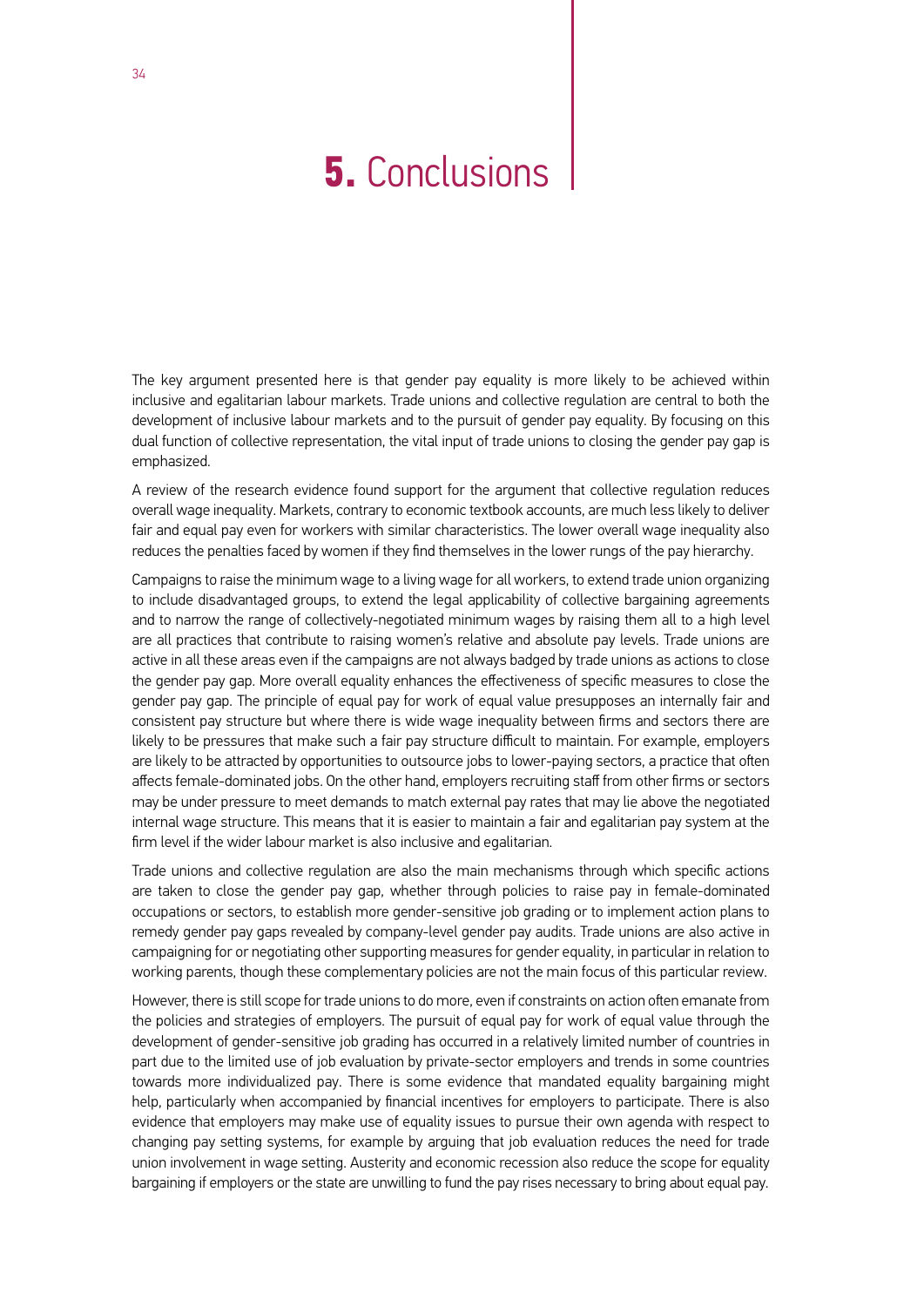Thus, trade unions can point to the importance of collectively-determined, regulated and transparent wage-setting systems for providing the type of wage-setting environment in which gender pay equality can be enhanced. At the same time, more efforts need to be made to remove any gender inequality embedded within existing collectively-bargained wage structures and to take action at all levels of union structures, at international, national, sectoral and local levels to close the gender pay gap through the dual strategy of promoting inclusive and gender equal wage structures. These actions are essential complements but require both the representation of women at all levels in trade union hierarchies and the development of training and awareness of gender equality issues at all levels.

To illustrate the importance of this dual strategy towards inclusive and gender equal wage structures, we examined three specific examples where trade unions' promotion of inclusive labour markets and gender equality may contribute significantly to closing the gender pay gap. The first took the case of women in global supply chains who tend to be located at the bottom of the supply chain ladder. Coordinated actions are needed across different levels of trade unions to improve the position of women. Global initiatives are growing in importance as the number of Global Framework Agreements rise and extend into femaledominated sectors but global level action needs support from sectoral and local trade union action to improve sector-level and country-level wage standards in female-dominated sectors and to ensure enforcement of such standards.

The second case looked at action in the public sector where women tend to be disproportionately represented, particularly if public services such as health and education are included. Here three type of actions were considered: to remedy the long-term undervaluation in some countries of public services work, further exacerbated by recent austerity measures; to develop sector-wide gender-sensitive job evaluation systems or promote gender equality through follow up to gender equality audits; and to insert social clauses in public-sector outsourcing to reduce the use of outsourcing of female-dominated jobs to the lower-paying private sector.

The third case looked at extending and raising the wage floor as a strategy for improving the pay of female workers, taking the specific case of domestic workers. Here the focus was on developing a more inclusive labour market by extending and improving pay protections to previously excluded groups. Trade union action at all levels was found again to be important both internationally, in campaigning for the ILO standards and instruments on domestic workers, and nationally, in promoting the legitimacy of legal protections and ensuring their observation in practice. Organizing domestic workers remains a challenge but the increased formalization of domestic work should provide a platform on which unions can build to establish sectoral collective bargaining.

These types of actions to close the gender pay gap may also be interpreted as providing an agenda for trade union renewal and development. A focus on closing the gender pay gap potentially extends trade union interests into new areas, as in the case of domestic workers, provides new perspectives on inequalities, as revealed for example by the unequal value distribution within global supply chains, and challenges often long-established undervaluation of female-dominated occupations within public services. Moreover, a stronger focus on women's representation within trade unions should bring in new talent and energy into the trade union movement. Concerted multi-level actions to close the gender pay gap are thus not in any sense an optional extra but an essential part of strategies for trade union renewal in the changing employment landscape.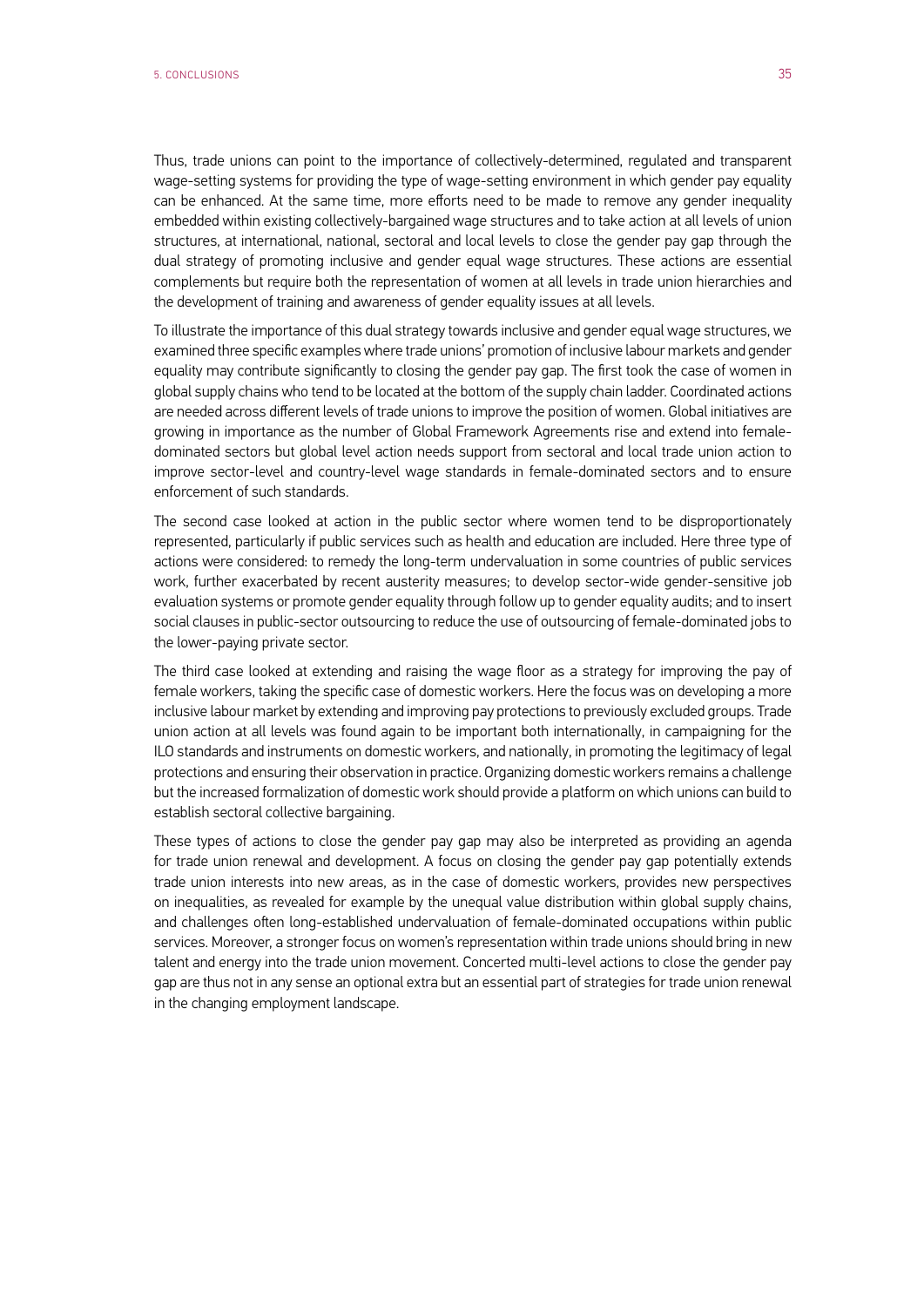## References

<span id="page-37-0"></span>Acker, J. 1989. *Doing Comparable Worth* (Philadelphia, Temple University Press).

- Asia Pacific Forum on Women, Law and Development. 2016*. Living Wage Briefer*. Available at: http://apwld.org/wpcontent/uploads/2017/03/2017\_Living\_Wage\_briefer.pdf.
- Bargain, O.; Doorley, K.; Van Kerm, P. 2016. *Minimum Wages and the Gender Gap in Pay: Evidence from the UK and Ireland*, Working paper, 2. Luxemburg Institute for Socio-Economic Research (LISER) Working Papers.
- Barrett, M.; McIntosh, M. 1980. The "Family Wage": Some Problems for Socialists and Feminists, *Capital and Class,* 11, pp. 51-71.
- Barrientos, S. 2007. Gender, codes of conduct, and labor standards in global production systems, in I. van Staveren, D. Elson, C. Grown, N. Cagatay (Eds). *The Feminist Economics of Trade* (London, Routledge).
- Barth, E.; Bryson, A.; Davis, J.; Freeman, R. 2014. *It's Where You Work: Increases in Earnings Dispersion across Establishments and Individuals in the U.S*., NBER Working Paper, 20447, September.
- Bentancor, A.; González, L.; Ureta, C. 2015. *Desafíos de Política Pública para un Crecimiento con Equidad de Género*, in http://www.dipres.gob. cl/594/articles-140848\_doc\_pdf.
- Berg, P.; Piszczek, M. 2014. The limits of equality bargaining in the USA, *Journal of Industrial Relations,* 56 (2), pp. 170-189.
- Bernaciak, M.; Kahancová, M. (Eds) 2017. *Innovative union practices in Central-Eastern Europe* (Brussels, ETUI).
- Betancor, C.; Ureta, C. 2018. *Resultados del Proyecto Piloto "Promoviendo el Diálogo Social en Chile: Evaluación de los puestos de trabajo con perspectiva de Género, para la disminución de brechas salariales en el Estado"*  (Santiago*,* Dirección de Presupuestos, Ministerio de Hacienda).
- Bhattacharjee, A.; Roy, A. 2012. Asia Floor Wage and global industrial collective bargaining, *International Journal of Labour Research*, 4 (1), pp. 67-83.
- Blau, F.; Kahn, L. 1992. The Gender Earnings Gap: Learning from International Comparisons, *American Economic Review*, 82 (2), pp. 533-38.
- Boris, E.; Fish, J. N. 2014. Domestic Workers Go Global: The Birth of the International Domestic Workers Federation, *New Labor Forum* 23 (3), pp. 76-81.
- Bosch, G. 2015. Shrinking collective bargaining coverage, increasing income inequality: A comparison of five EU countries, *International Labour Review*, 154 (1), pp. 57-66.
- —; Lehndorff, S. 2017. Autonomous bargaining in the shadow of the law: from an enabling towards a disabling state? in Grimshaw, D., Fagan, C., Hebson, G., and Tavora, I. (Eds). *Making work more equal: A new labour market segmentation approach* (Manchester, Manchester University Press).
- —. 2018. The making of the German minimum wage: a case study of institutional change, *Industrial Relations Journal,* 49 (1), pp. 19-33.
- Brainerd, E. 2000. "Women in transition: changes in gender wage differentials in Eastern Europe and the former Soviet Union", *Industrial and Labor Relations Review*, 54 (1), pp. 138-160.
- Briskin, L. 2014. Austerity, union policy and gender equality bargaining, *Transfer: European Review of Labour and Research*, 20 (1), pp. 115-133.
- Burchell, B.; Hardy, V.; Rubery, J. and Smith, M. 2014. *A New Method to Understand Occupational Gender Segregation in European Labour Markets* (Luxembourg, Publication Office of the European Union).

Card, D.; Lemieux, T.; Riddell, W. C. 2004. Unions and Wage Inequality, *Journal of Labor Research*, 25, pp. 519-559.

- Chicha, M-T. 2006. *A Comparative Analysis of Promoting Pay Equity: Models and Impacts,* Declaration Working Paper, No. 49 (Geneva, ILO).
- —. 2008. *Promoting equity: Gender-neutral job evaluation for equal pay: A step-by-step guide* (Geneva, International Labour Office).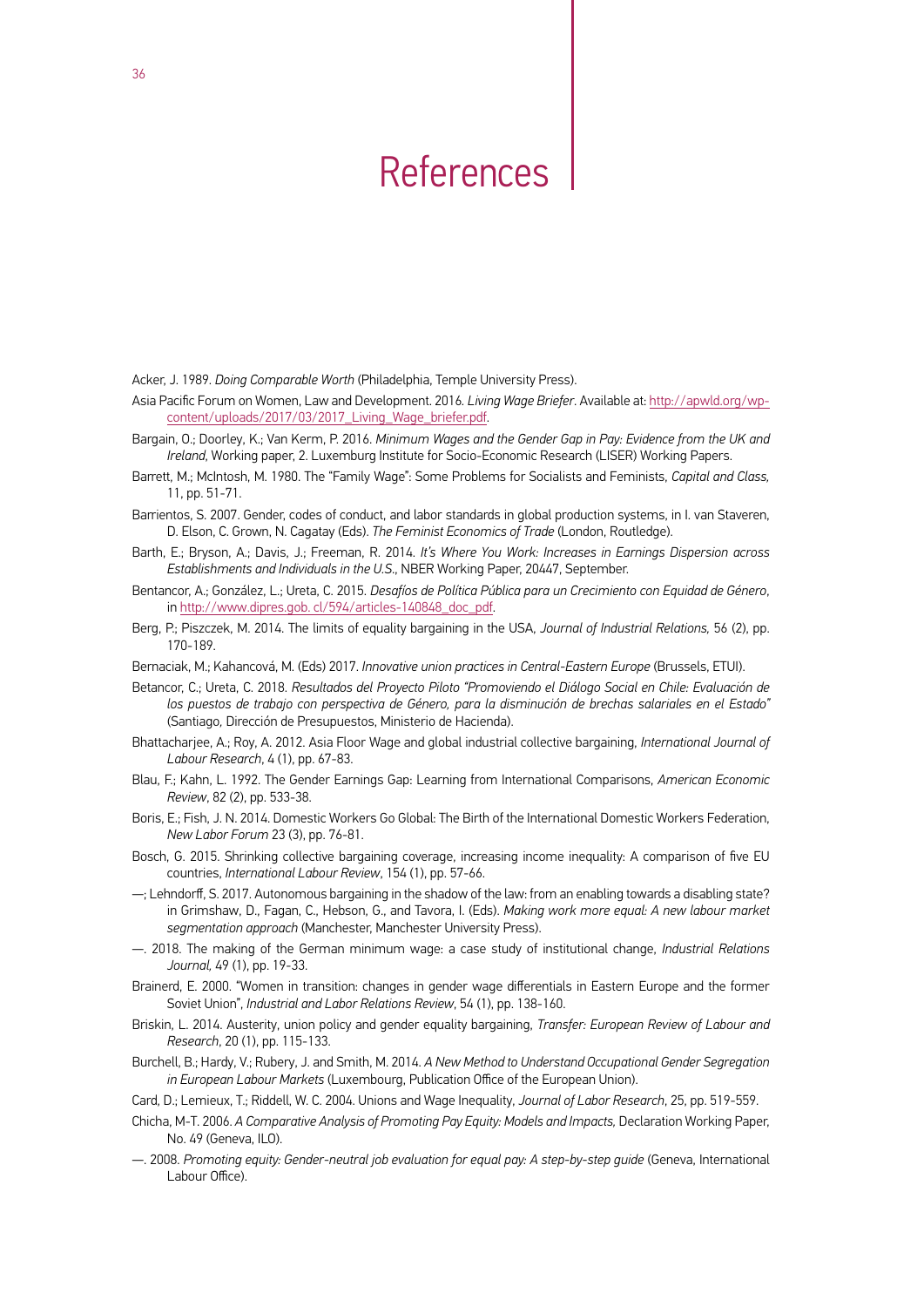Cockburn, C. 1991. *Brothers: Male Dominance and Technological Change* (London, Pluto).

- Coleman, N. 2013. *Towards new Collective Bargaining, Wage and Social Protection Strategies in South Africa Learning from the Brazilian Experience,* Working paper, no. 17 (Berlin, Global Labor University).
- Deakin, S.; Butlin, S.; McLaughlin, C.; Polanska, A. 2015. Are Litigation and Collective Bargaining Complements or Substitutes for Achieving Gender Equality? A Study of the British Equal Pay Act, *Cambridge Journal of Economics*, 39 (2), pp. 381-403.
- Dex, S.; Sutherland, H.; Joshi, H. 2000. Effects of minimum wages on the gender pay gap, *National Institute Economic Review,* 173, pp. 80-88.
- Egels-Zandén, N.; Hyllman, P. 2006. "Exploring the Effects of Union–NGO Relationships on Corporate Responsibility: The Case of the Swedish Clean Clothes Campaign", *Journal of Business Ethics,* 64 (3), pp. 303-16.
- Erickson, C.; Fisk, C.; Milkman, R.; Mitchell, D; Wong, K. 2002. Justice for Janitors in Los Angeles: Lessons From Three Rounds of Negotiations, *British Journal of Industrial Relations,* 40, pp. 543-567.
- Fichter, M.; Stevis, D. 2013. *Global Framework Agreements in a Union-Hostile Environment: The Case of the USA.* Available at SSRN: https://ssrn.com/abstract=2383825 or http://dx.doi.org/10.2139/ssrn.2383825.
- Filgueira, F.; Martinez Franzoni J. 2017. The Divergence in Women's Economic Empowerment: Class and Gender under the Pink Tide, *Social Politics: International Studies in Gender, State & Society*, 24 (4), pp. 370-398.
- Fraser, N. 2009. Feminism, capitalism and the cunning of history, *New Left Review*, 56, March-April, pp. 97-116.
- Fredman, S. 2013. *The Right to Equal Pay for Work of Equal Value*, Background Paper for the Working Group on Discrimination against Women in Law and Practice (The Working Group): Economic and Social Life (New York, United Nations).
- Gannon B.; Plasman R.; Ryck F.; Tojerow I. 2007. Inter-Industry Wage Differentials and the Gender Wage Gap: Evidence from European Countries, *The Economic and Social Review,* 38 (1), pp. 135-155.
- Gereffi, G.; Mayer, F. 2004. *Globalization and the Demand for Governance*, Terry Sanford Institute of Public Policy Working Paper 04-02 (Duke University).
- Global Network for the Right to Food and Nutrition. 2016. *A life without dignity the price of your cup of tea. Abuses and violations of human rights in tea plantations in India.* Available at: www.fian.org/en/library/publication/a\_ life\_without\_dignity\_the\_price\_of\_your\_cup\_of\_tea/
- Gobierno de Chile. 2018. *MEMORIA: Evaluación de los puestos de trabajo con perspectiva de Género, para la disminución de brechas salariales en el Estado*.
- Gomes, A. V. M., and Banerjee, R. 2017. The guarantee of freedom of association and collective bargaining rights to domestic workers: two opposite models, Brazil and Canada, *Pensar-Revista de Ciências Jurídicas*, 22 (3).
- Grimshaw, D. (Ed). 2011. *What do we know about low-wage work and low-wage workers? Analysing the definitions, patterns, causes and consequences in international perspective,* Conditions of Work and Employment Series working paper no. 28 (Geneva, ILO).
- —. (Ed). 2013. *Minimum Wages, Pay Equity, and Comparative Industrial Relations* (London, Routledge).
- —; Munoz de Bustillo, R. 2016. *Global comparative study on wage fixing Institutions and their impacts in major garment producing countries* (Geneva, ILO).
- —; Rubery, J. 2007. *Undervaluing Women's Work*, Equal Opportunities Commission Manchester, Working Paper Series No 53. Available at: http://www.equalityhumanrights.com/uploaded\_files/equalpay/undervaluing womens\_work.pdf (last time accessed 6 November 2015).
- $-$ ;  $-$ ; 2013. The distributive functions of the minimum wage: first and second order pay equity effects, in D. Grimshaw (Ed). *Minimum Wages, Pay Equity, and Comparative Industrial Relations*, pp 81-11 (London, Routledge).
- —; Rubery, J.; Anxo, D.; Bacache-Beauvallet, M.; Neumann, L.; Weinkopf, C. 2016a. Outsourcing of public services in Europe and segmentation effects: The influence of labour market factors, *European Journal of Industrial Relations*, 19 (4), pp. 341-357.
- —; Johnson, M.; Rubery, J.; and Keizer, A. 2016b. *Reducing Precarious Work: Protective gaps and the role of social dialogue in Europe* A European Commisison Report. Available at: http://www.research.mbs.ac.uk/ewerc/ Portals/0/Documents/Comparative-Report-Reducing-Precarious-Work-v2.pdf.
- —; Koukiadaki, A., and Tavora, I. 2017. *Social Dialogue and Economic Performance What matters for business A review,* Conditions of Work and Employment Series working paper, no. 89 (Geneva, ILO).
- Gunawardana, S. 2007. Struggle, perseverance and organization in Sri Lanka's export processing zones, in K. Bronfennbrenner (Ed). *Global unions: Challenging transnational capital through cross-border campaigns* (Ithaca, Cornell University Press), pp. 78-98.
- Hadwiger, F. 2015. Global framework agreements: Achieving decent work in global supply chains?, *International Journal of Labour Research*, 7 (1/2), p. 75.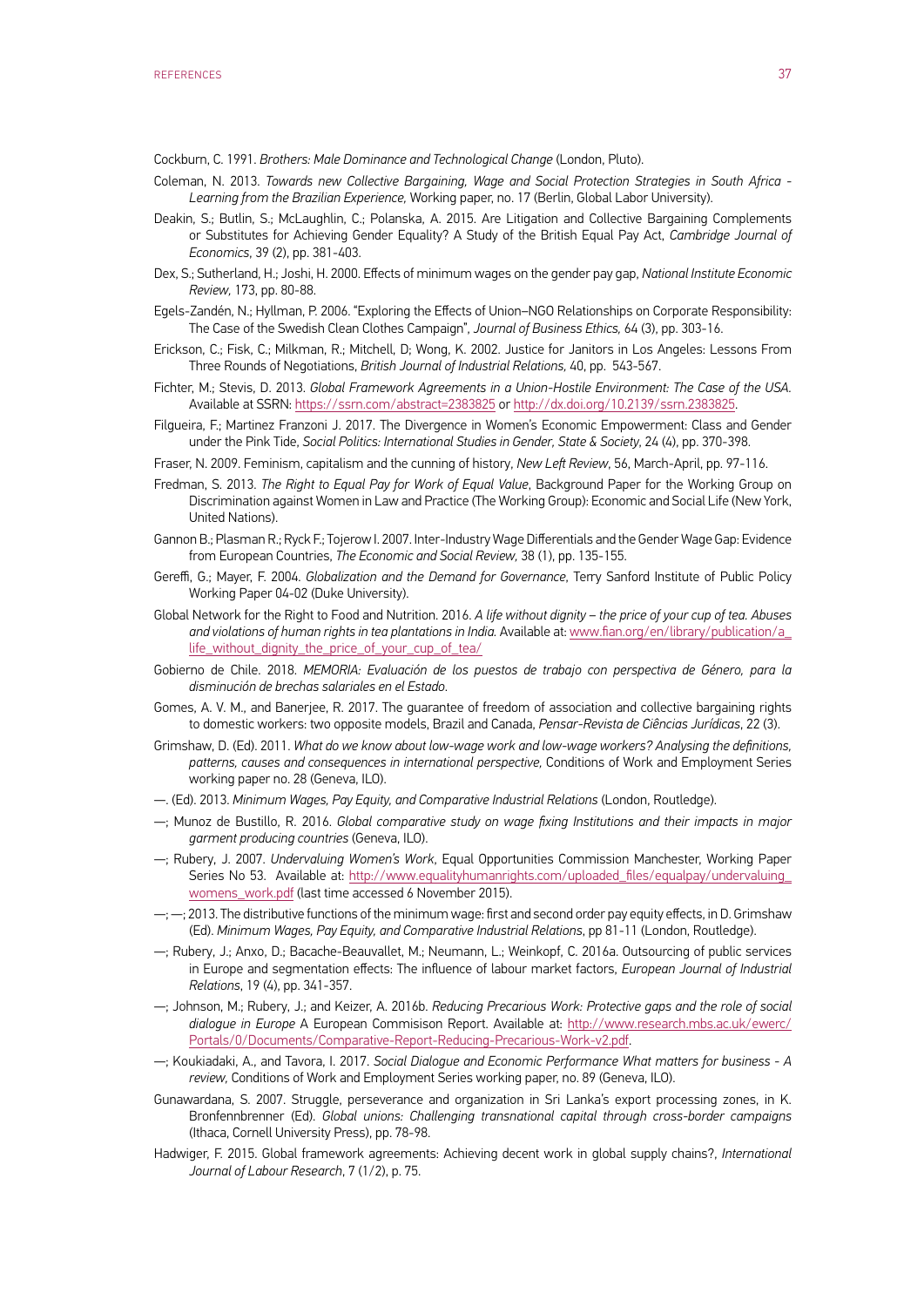- Hammer, N. 2005. International framework agreements: Global industrial relations between rights and bargaining, *Transfer: European Review of Labour and Research*, 11 (4), pp. 511–530.
- Hayter, S. 2015. Unions and collective bargaining*,* in J. Berg (Ed). *Labour markets, institutions and inequality: building just societies in the 21st century* (Geneva, ILO and Cheltenham, Edward Elgar), pp. 95-122.
- —; Weinberg, B. 2011. "Mind the gap: collective bargaining and wage inequality", in S. Hayter (Ed). *The Role of Collective Bargaining in the Global Economy* (Geneva, ILO and Cheltenham, Edward Elgar).
- —; Visser, J. 2018. *Collective Agreements: Extending Labour Protection* (Geneva, ILO). Available at https://www.ilo. org/wcmsp5/groups/public/---dgreports/---dcomm/documents/publication/wcms\_633672.pdf.

Hepple, B. 2014. The Key to Greater Gender Equality, *Equal Rights Review*, 12, pp. 59-61.

- Hobden, C. 2015a. *Improving working conditions for domestic workers: Organizing, coordinated action and bargaining*. Issue Brief No.2. Labour Relations and Collective Bargaining, ILO Geneva. Available at: www.ilo.org/wcmsp5/ groups/public/---ed\_protect/---protrav/---travail/documents/publication/wcms\_432886.pdf.
- —; 2015b. *Mapping collective bargaining and other forms of negotiation in the domestic work sector, ILO's Work in Progress* 5 (Geneva, ILO).
- —; 2015c. *Domestic work voice and representation through organizing,* Domestic work policy brief No. 8*.* (Geneva,  $II(0)$
- Human Rights Watch. 2013. *Claiming Rights: Domestic Workers' Movements and Global Advances for Labor Reform*. A joint report by The International Domestic Workers' Network, The International Trade Union Confederation and Human Rights Watch. Available at: https://www.hrw.org/report/2013/10/27/claiming-rights/domesticworkers-movements-and-global-advances-labor-reform.
- ILO (International Labour Office/Organization). 2008. *Labour Clauses in Public Contracts: Integrating the Social Dimension into Procurement Policies and Practices* (Geneva).
- —. 2011a. C189 Domestic Workers Convention, 2011 (No. 189). *Convention concerning decent work for domestic workers* (Entry into force: 05 Sep 2013) (Geneva). Available at: https://www.ilo.org/dyn/normlex/en/f?p=NO RMLEXPUB:12100:0::NO::P12100\_ILO\_CODE:C189.
- —. 2011b. *Decent work for domestic workers. Report of the Committee on Domestic Workers* 100th Session of the International Labour Conference, 2011, Fourth item on the agenda (Geneva). Available at: http://www.ilo.org/ ilc/ILCSessions/100thSession/reports/provisional-records/WCMS\_157696/lang--en/index.htm.
- —. 2012. *Achieving Decent Work for Domestic Workers. An organizer's manual to promote ILO Convention no. 189 and build domestic workers' power* (Geneva).
- —. 2016. *Decent work in global supply chains*, Report IV, International Labour Conference, 105th Session (Geneva). Available at https://www.ilo.org/public/libdoc//ilo/2016/116B09\_43\_engl.pdf.
- —. 2017. *Global Wage Report 2016/17: Wage inequality in the workplace* (Geneva).
- —. 2018a. *Care Work and Care Jobs for the Future of Decent Work* (Geneva).
- —. 2018b. *Global Wage Report* 2018/19 (Geneva).
- —. 2019a. *Closing the Gender Pay Gap: What Role for Trade Unions?*, ILO ACTRAV policy brief (Geneva).
- —. 2019b, *A quantum leap for gender equality: For a better future of work for all* (Geneva).
- IMF. 2013. *Women, Work, and the Economy: Macroeconomic Gains from Gender Equity,* IMF Discussion Note, September.

IMF. 2015. *Catalyst for Change: Empowering Women and Tackling Income Inequality,* IMF Discussion Note, October.

- IndustriALL. 2016. *IndustriALL Global Union Action Plan 2016-2020*. Available at: http://www.industriall-union.org/ about-us/action-plan-of-industriall-global-union.
- Juhn, C.; Murphy, K. M.; Pierce, B. 1993. Wage Inequality and the Rise in Returns to Skill, *Journal of Political Economy*, 101, 3, pp. 410-442.
- Kahancová, M. 2017. From bargaining to advocacy: a trade-off between improved working conditions and trade union fragmentation in Slovakia, in Bernaciak, M. and Kahancová, M. (Eds). *Innovative union practices in Central-Eastern Europe* (Brussels ETUI).
- Kahn, L. 2015. *Wage Compression and the Gender Pay Gap*. IZA World of Labor.
- Kaine, S. J., and Josserand, E. (2018). Mind the gap: Grass roots "brokering" to improve labour standards in global supply chains, *Human Relations*, 71 (4), pp. 584-609.
- Khamis, M. 2013. Does the minimum wage have a higher impact on the informal than on the formal labour market? Evidence from quasi-experiments, *Applied Economics*, 45 (4), pp. 477-495.
- Koskinen Sandberg, P. 2016. Non-decision making in the reform of equal pay policy- The case of Finnish gender equality legislation, *Equality, Diversity and Inclusion: An International Journal*, 35 (4), pp. 280-295.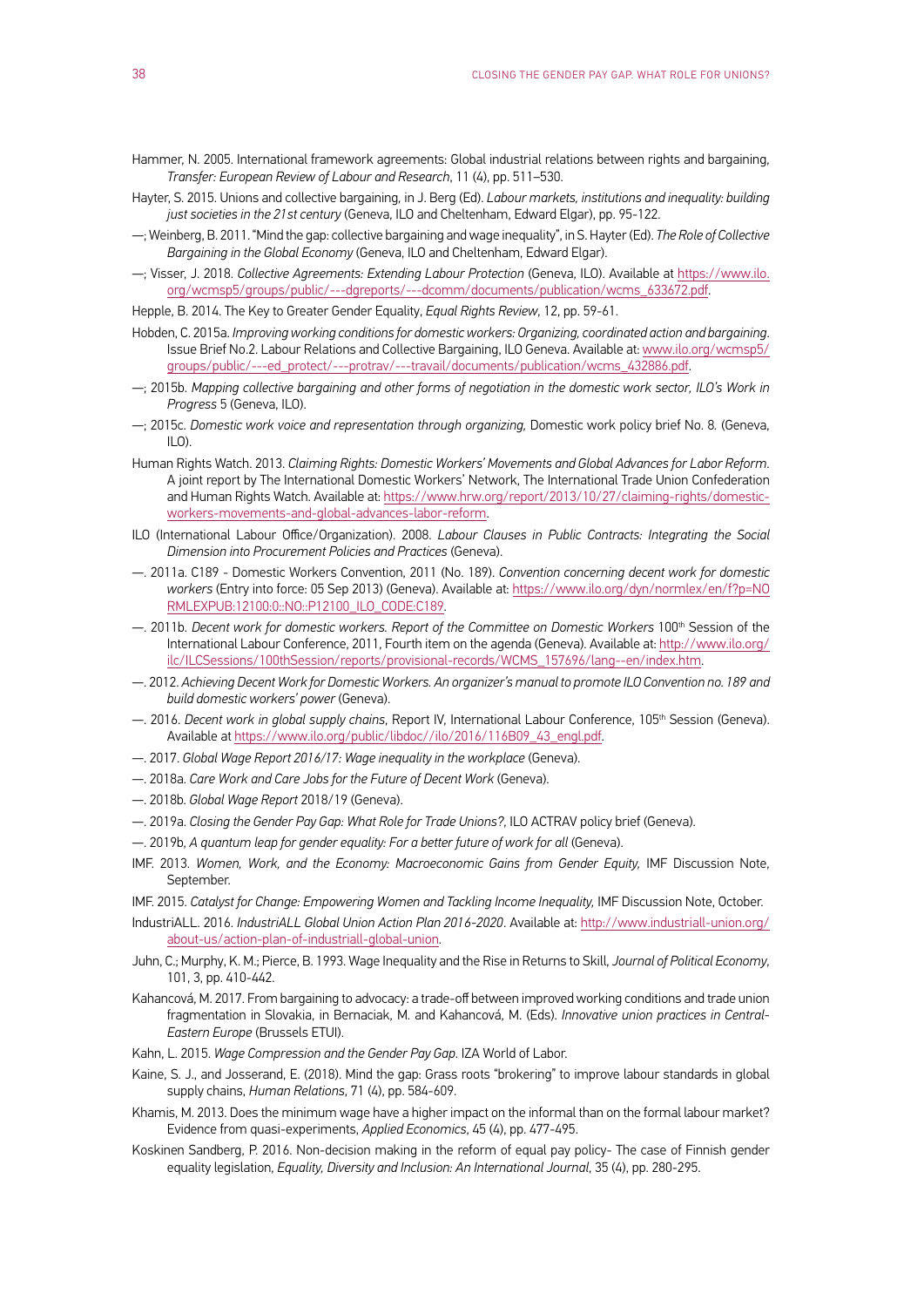- Koskinen Sandberg, P. 2017. Intertwining gender inequalities and gender-neutral legitimacy in job evaluation and performance-related pay, *Gender, Work and Organization*, 24 (2), pp. 156-170.
- Kristensen, N.; Cunningham, W. 2006. *Do minimum wages in Latin America and the Caribbean matter? Evidence from 19 countries*, World Bank Policy Research Working Paper No. 3870. Available at SSRN: http://ssrn.com/ abstract=923223.
- Lane, C. 1983. Women in socialist society with special reference to the German Democratic Republic, *Sociology*, 17 (4), pp. 489-505.
- Ledwith, S.; Munakamwe, J. 2015. Gender, union leadership and collective bargaining: Brazil and South Africa, *The Economic and Labour Relations Review,* 26 (3), pp. 411-429.
- Lexartza, L.; Chaves, M. J.; Carcedo, A. 2016. *Policies to formalize paid domestic work in Latin America and the Caribbean* (Lima, ILO Regional Office for Latin America and the Caribbean).
- Li, S.; Ma, X. 2015. Impact of minimum wage on gender wage gaps in urban China, IZA *Journal of Labor and Development,* 4 (1), pp. 1-22.
- Lindbeck, A.; Snower D. 2002. *The insider-outsider theory: a survey*, IZA Discussion Paper 534 (Bonn, IZA).
- Locke, R.; Kochan, T.; Romis, M.; Qin, F. 2007. Beyond corporate codes of conduct: Work organization and labour standards at Nike's suppliers, *International Labour Review,* 146, pp. 21-40.
- Majchrowska, A.; Strawinski P. 2018. Impact of minimum wage increase on gender wage gap: Case of Poland, *Economic Modelling* 70, pp. 174-185.
- Mandel, H. 2012. Winners and losers: The consequences of welfare state policies for gender wage inequality, *European Sociological Review*, 28 (2), pp. 241-262.
- \_.; Semyonov, S. 2006. A welfare state paradox: State interventions and women's employment opportunities in 22 countries, *American Journal* of Sociology, 111 (6), pp. 1910-1949.
- —; Shalev, M. 2009. Gender, class and varieties of capitalism, *Social Politics*, 16 (2), pp. 161-181.
- Marginson, P. 2015. The changing nature of collective employment relations, *Employee Relations*, 37 (6), pp. 645-657.
- Miller, D. 2004. Preparing for the Long Haul: Negotiating International Framework Agreements in the Global Textile, Garment and Footwear Sector, *Global Social Policy,* 4 (2), pp. 215-239.
- —. 2011. Global social relations and corporate social responsibility in outsourced apparel supply chains: The Inditex Global Framework Agreement, in K. Papadakis (Ed). *Shaping global industrial relations: The impact of international framework agreements* (Geneva, ILO/Basingstoke, Palgrave Macmillan).
- Mrozowicki, A.; Maciejewska, M. 2017 Bricolage unionism. Unions' innovative responses to the problems of precarious work in Poland in Bernaciak, M. and Kahancová, M. (Eds). *Innovative union practices in Central-Eastern Europe* (Brussels, ETUI).
- Nadvi, K.; Thoburn, J. T.; Thang, B. T.; Ha, N. T. T.; Hoa, N. T.; Le, D. H.; Armas, E. B. D. 2004. Vietnam in the global garment and textile value chain: impacts on firms and workers, *Journal of international development*, 16 (1), pp. 111-123.
- NWLC (National Women's Law Centre). 2013. *Higher State Minimum Wages Promote Fair Pay for Women*, Washington DC. September.
- OECD. 2002. *Employment Outlook* (Paris).
- —. 2006. *Employment Outlook* (Paris).
- —. 2013. *Remuneration of doctors and nurses: progress and persisting issues.* Joint session of Health Data Correspondents and Health Accounts Experts (Paris).
- —. 2018. *Employment Outlook* (Paris).
- Oelz, M. 2014. The ILO's Domestic Workers Convention and Recommendation: A window of opportunity for social justice, *International Labour Review*, 153 (1), pp. 143-172.
- Oelz, M.; Rani, U. 2015. *Domestic work, wages, and gender equality: Lessons from developing countries*, Research Department working paper, No. 7 (Geneva, ILO).
- Papadakis, K. (Ed). 2011. *Shaping global industrial relations: The impact of international framework agreements* (Berlin, Springer).
- Pearson, R.; Seyfang, G. 2001. New hope or false dawn? Voluntary codes of conduct, labour regulation and social policy in a globalizing world, *Global Social Policy*, 1 (1), pp. 48-78.
- Peetz, D.; Murray, G. (Eds). 2017. *Women, Labor Segmentation and Regulation* (Palgrave Macmillan USA).
- Pickles, J. 2013. *Economic and social upgrading in apparel global value chains: public governance and trade policy.*  Available at SSRN: https://ssrn.com/abstract=2209720 or http://dx.doi.org/10.2139/ssrn.2209720.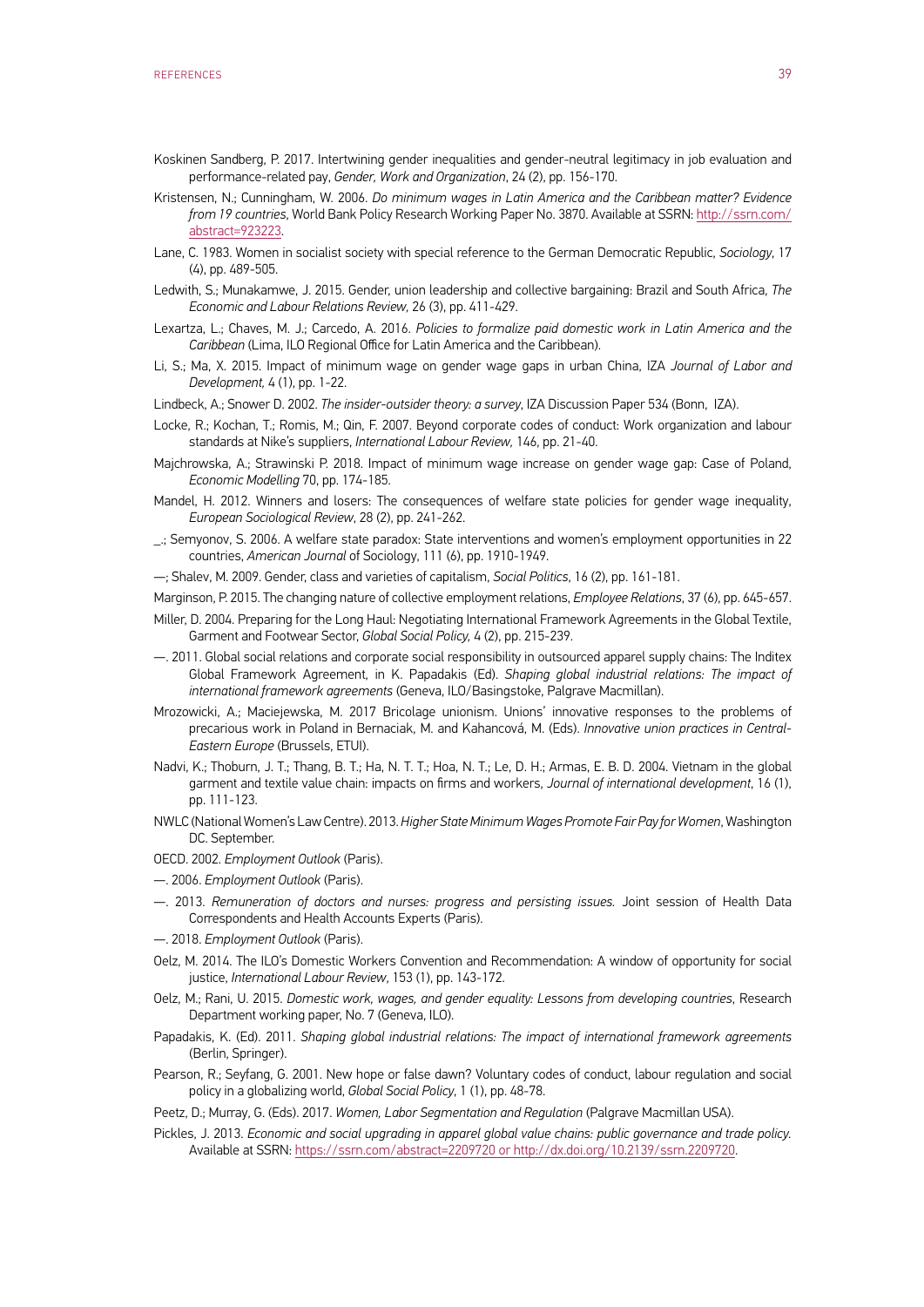Pillinger, J. 2004. *Closing the Gender Wage Gap*, EPSU/PSI Equal Pay Survey.

- —. 2010. *EPSU Gender mainstreaming audit* (Brussels, EPSU). Available at: https://www.epsu.org/sites/default/ files/article/files/EPSU\_Gender\_Mainstreaming\_Audit\_2010.pdf.
- —. 2014. *Bargaining Equality* (Brussels, ETUC).
- —; Schmidt, V.; Wintour, N. 2016. *Negotiating for Gender Equality* Issue Brief no. 4 Labour Relations and Collective Bargaining (Geneva, ILO).
- Pollert, A. 2003. Women, work and equal opportunities in post-communist transition, *Work Employment Society*, 17, pp. 331-57.
- Rani, U.; Belser, P.; Oelz, M.; Ranjbar, S. 2013. Minimum wage coverage and compliance in developing countries, *International Labour Review*, 152 (3-4), pp. 381-410.
- Reinecke, J., and Donaghey, J. 2015. After Rana Plaza: Building coalitional power for labour rights between unions and (consumption-based) social movement organisations. *Organization*, 22 (5), pp. 720-740.
- Rubery, J. 2003. *Pay equity, minimum wage and equality at work: theoretical framework and empirical evidence* Working paper 19 (Geneva, ILO).
- —. 2011. Towards a gendering of the labour market regulation debate, *Cambridge Journal of Economics*, 35 (6), pp. 1103-1126.
- —. 2013. Public sector adjustment and the threat to gender equality, in D. Vaughan-Whitehead (Ed). *Public sector*  shock. The impact of policy retrenchment in Europe (Edward Elgar and International Labour Office).
- —; Grimshaw, D. 2011. Gender and the Minimum Wage, in S. Lee and D. McCann (Eds). *Regulating for Decent Work: New Directions in Labour Market Regulation* (Basingstoke, Palgrave).
- —; —; 2015. The Forty Year Pursuit of Equal Pay: A Case of Constantly Moving Goal Posts, *Cambridge Journal of Economics,* 39 (2), pp. 319-344.
- —; Koukiadaki, A. 2016. *Closing the gender pay gap: a review of the issues, policy mechanisms and international evidence*, ILO's Gender, Equality and Diversity Branch (Geneva, ILO).
- Rycx, F.; Tojerow, I. 2004. *"Rent sharing and the gender wage gap in Belgium", International Journal of Manpower*, *25*  (3/4), pp. 279-299.
- Saget, C. 2006. *Wage fixing in the informal economy: Evidence for Brazil, India, Indonesia and South Africa*, ILO's Conditions of Work and Employment Programme (Geneva, ILO).
- Schäfer, A.; Gottschall, K. 2015. From wage regulation to wage gap: how wage-setting institutions and structures shape the gender wage gap across three industries in 24 European countries and Germany, *Cambridge Journal of Economics,* 39 (2), pp. 467-496.
- Schulten, T.; Eldring, L.; Naumann, R. 2015. The role of extension for the strength and stability of collective bargaining in Europe in Van Guise, G. and Schulten, T. (Eds). *Wage bargaining under the new European Economic Governance* (Brussels, ETUI).
- Serrano, M. R.; Xhafa, E. 2016. *From precarious informal employment to protected employment: the positive transitioning effect of trade unions,* Global Labour University Working Paper, No. 42.
- Sjöberg, C. 2017. *Promoción de la equidad de género en la negociación colectiva en Chile* (Santiago, Fundación Friedrich Ebert Chile).
- Stevis, D.; Boswell, T. 2007. International Framework Agreements: Opportunities and Challenges for global Unionims, in K. Bronfennbrenner (Ed). *Global unions: Challenging transnational capital through cross-border campaigns* (Ithaca, Cornell University Press).
- Szabo, I. 2017. Hungary: inertia of the old actors, constrained innovation from the new, in Bernaciak, M. and Kahancová, M. (Eds). *Innovative union practices in Central-Eastern Europe* (Brussels, ETUI).
- UN Women. 2015. *Progress of the World's Women 2015-16: Transforming Economies, Realizing Rights* (New York, United Nations).
- Van Klaveren, M.; Tijdens, K. 2012. *Empowering Women in Work in Developing Countries* (Basingstoke, Palgrave Macmillan).
- Veldman, A. 2017. *Pay transparency in the EU,* European network of legal experts in gender equality and nondiscrimination (Brussels, European Commission).
- Visser, J. 2013. Wage Bargaining Institutions-from crisis to crisis, *European Economy Economic Papers,* 488, April.
- Wajcman, J. 2000. Feminism facing industrial relations in Britain, *British Journal of Industrial Relations*, 38 (2), pp. 183-201.
- Webb, S., Webb, B., 1987. *Industrial Democracy*, II (1 ed.) (London: Longmans, Green & Co).